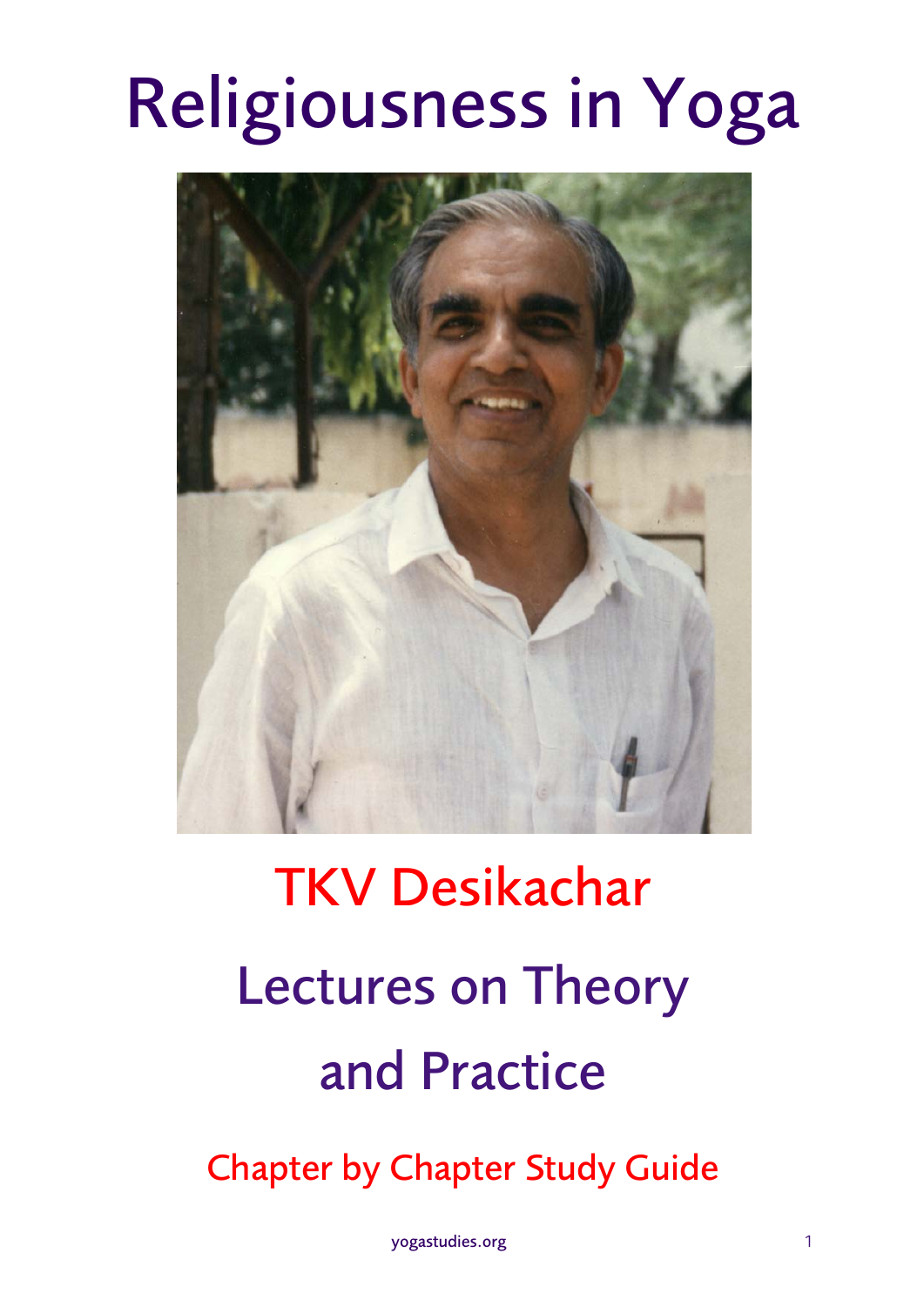"These lectures and discussions, printed words put before persons I might never meet, are but reflections of that deeper result that grew out of a living face-to-face encounter. Coming to learn of Yoga only through

reading leaves much to be desired.

Yet, something worthwhile about Yoga might be shared through the medium of the printed word."

- TKV Desikachar 1981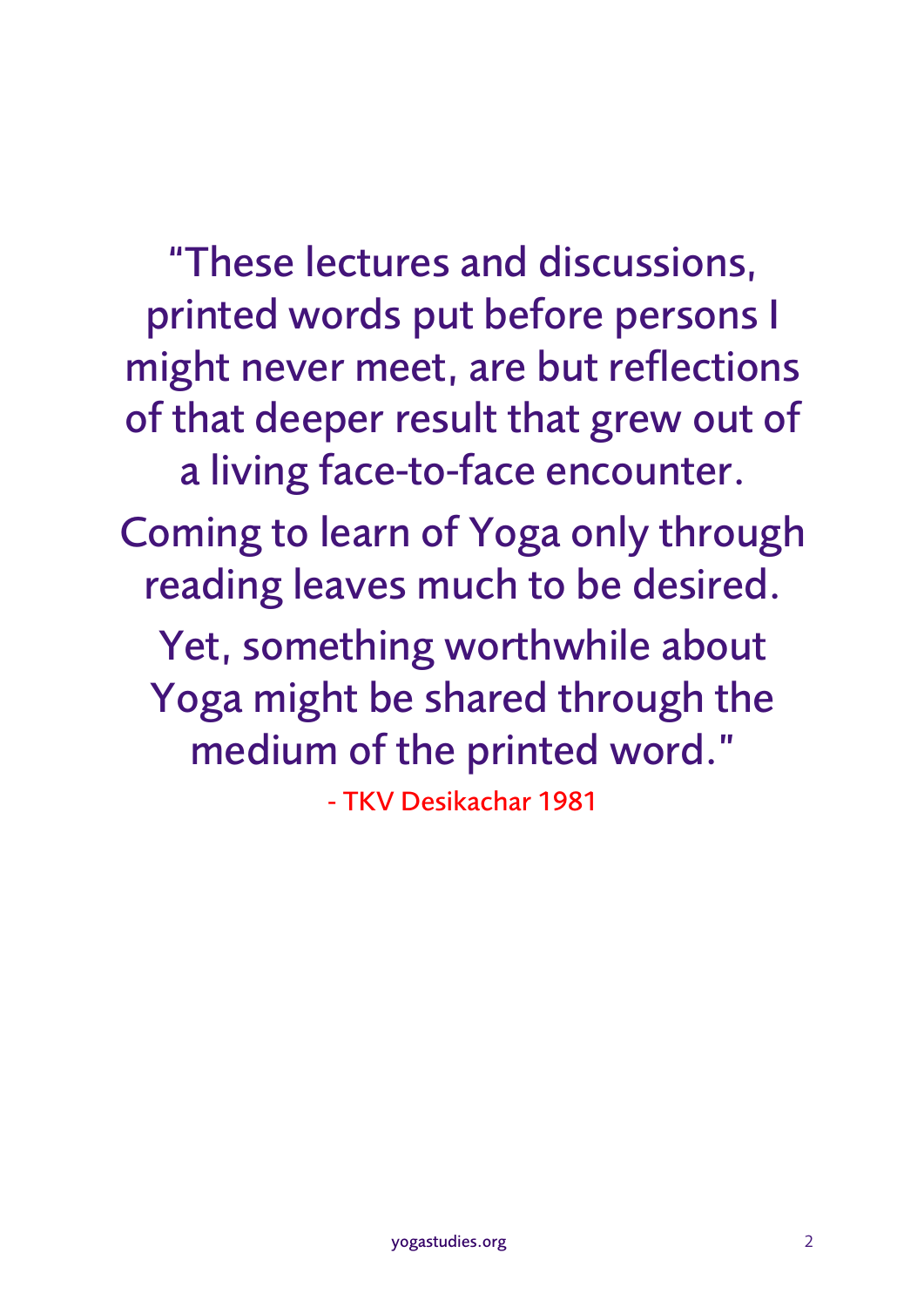Table of Contents:

| <b>Chapter 1 Theory:</b>    | The Meaning and Purpose of Yoga - Pages 1-12                                     |
|-----------------------------|----------------------------------------------------------------------------------|
| <b>Chapter 2 Practice:</b>  | The Principles of Practice - Pages 13-30                                         |
| <b>Chapter 3 Theory:</b>    | The Concepts of Avidya and Duḥkha - Pages 31-44                                  |
| <b>Chapter 4 Practice:</b>  | <b>Practice Planning - Pages 45-68</b>                                           |
| <b>Chapter 5 Theory:</b>    | Duḥkha and the Concept of Saṃskāra - Pages 69-80                                 |
| <b>Chapter 6 Theory:</b>    | Purușa and Prakrti - Pages 81-90                                                 |
| <b>Chapter 7 Practice:</b>  | <b>Improvisation in Asana - Pages 91-106</b>                                     |
| <b>Chapter 8 Theory:</b>    | Yama, Niyama and Asana - The First Three Anga of<br>Yoga - Pages 107-116         |
| <b>Chapter 9 Practice:</b>  | The Practical Aspects of Prāņāyāma - Pages 117-132                               |
| <b>Chapter 10 Theory:</b>   | The Fourth Anga - Prāņāyāma - Pages 133-144                                      |
| <b>Chapter 11 Theory:</b>   | Antaranga Sādhana - An Introduction to the Last<br>Four Anga - Pages 145-162     |
| <b>Chapter 12 Practice:</b> | Choosing Ratio and the Proper Technique for<br>Prāņāyāma - Pages 163-178         |
| <b>Chapter 13 Theory:</b>   | The Antaranga Sādhana, Saṃyama and Kaivalya -<br>Pages 179-194                   |
| <b>Chapter 14 Practice:</b> | The Concept, Preparation and Techniques of<br><b>Bandha - Pages 195-206</b>      |
| <b>Chapter 15 Theory:</b>   | Antarāyāḥ, Obstacles to Progress; Techniques to<br>Overcome Them - Pages 207-220 |
| <b>Chapter 16 Theory:</b>   | A Session for Questions - Pages 221-234                                          |
| <b>Chapter 17 Theory:</b>   | Various Approaches to Yoga - Pages 235-250                                       |
| <b>Chapter 18 Theory:</b>   | The Way the Mind Functions and the Concept of<br>Nirodha - Pages 251-254         |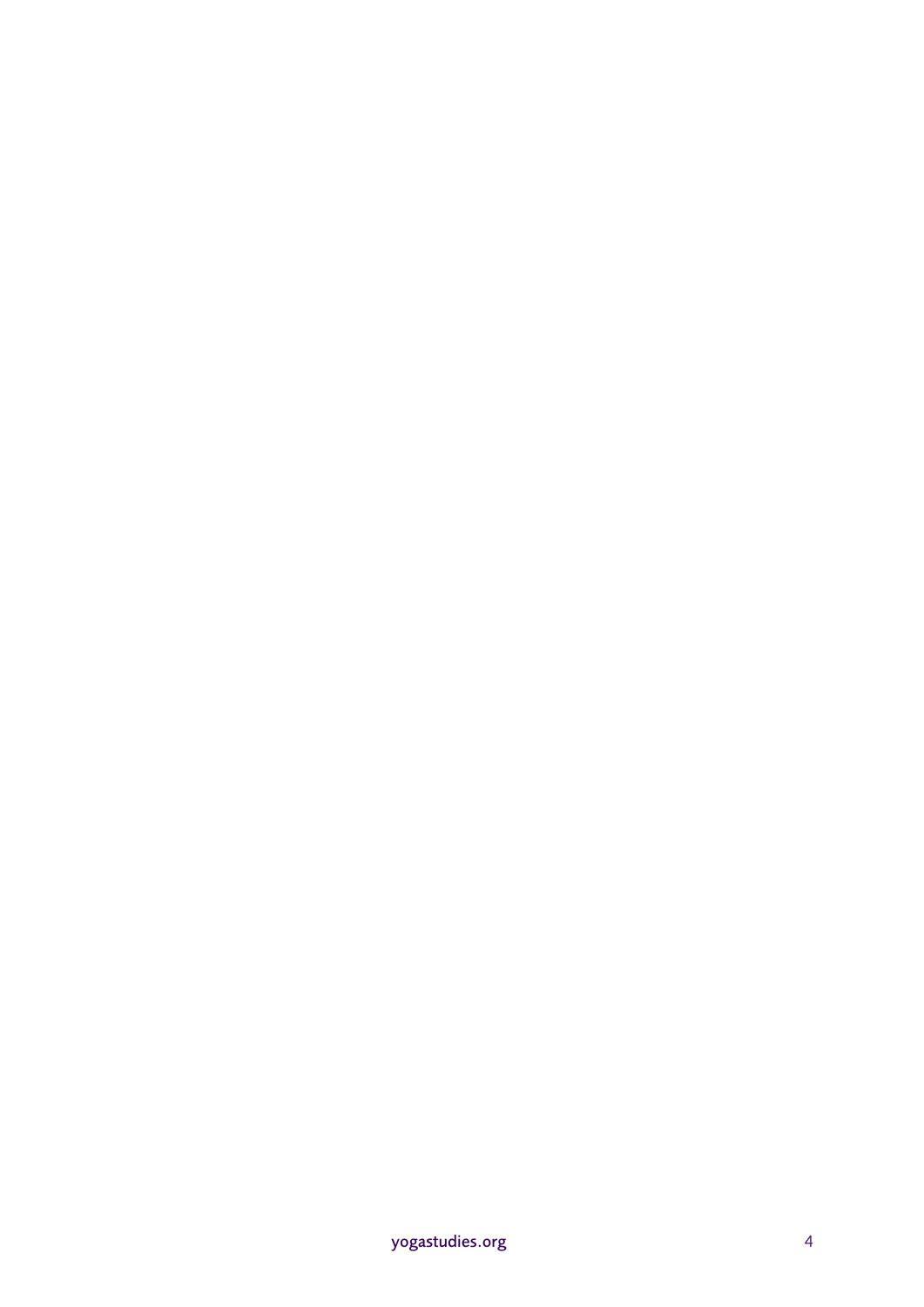## Chapter 1 Theory: The Meaning and Purpose of Yoga

### - Pages 1-12

- 1. Origin of Yoga Page 1
	- View
	- Source
	- Authority
- 2. Definition of Yoga Pages 1-3
	- To Converge Yoga Sūtra I 2
	- To reach a new point Bhagavad Gītā II 45
	- To act fully focused Bhagavad Gītā II 50
	- To be one with the Lord Yoga Sūtra II 29
- 3. Common Points Page 3
	- Direction
	- Goal is a personal matter
- 4. Prerequisites Page 3
	- No beliefs
	- Universal concept
- 5. How to Start Pages 3-4
	- Through Text/Āsana/Breath
	- Changes are effects
	- Practice must become holistic
	- Yoga Sūtra deals with all aspects
- 6. Why Practice Pages 4-5
	- Desire to be better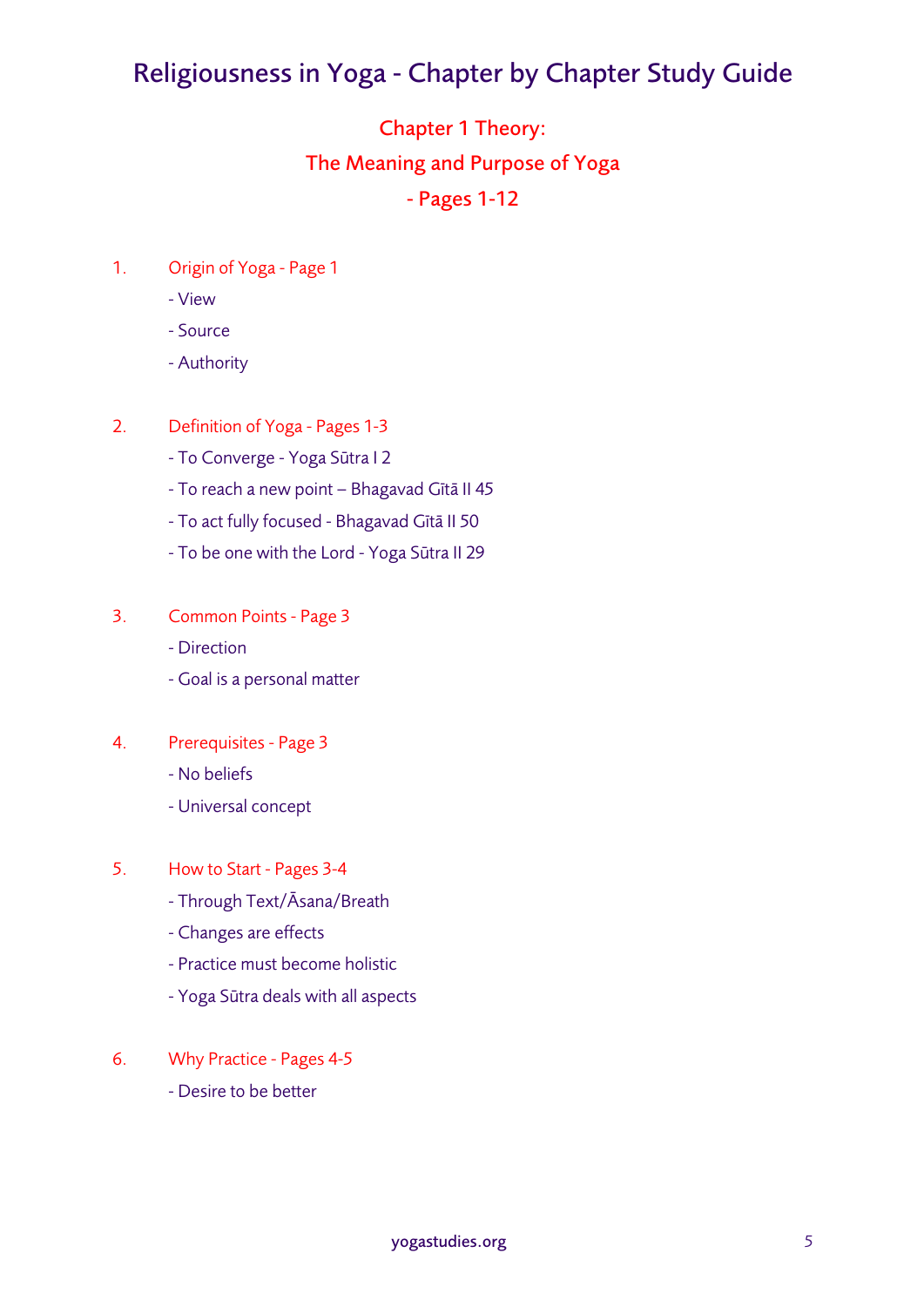- 7. Definition of Avidyā Pages 5-6
	- Yoga Sūtra II 5
	- Saṃskāra
	- Expresses through the "I"
	- Aim of practice to reduce
- 8. How Avidyā Manifests Pages 6-7
	- Kleśa Yoga Sūtra II 3
	- Avidyā is source Yoga Sūtra II 4
	- Action of Yoga Yoga Sūtra II 2
- 9. Question on inherence of Avidyā Pages 7-8 - Avidyā latent in memory - Yoga Sūtra II 9
- 10. Question on how to Reduce Avidyā Page 8 - Reduction of effects - Yoga Sūtra II 4
- 11. Question on Vidyā Pages 8-10
	- Signs of Vidyā
	- Reality is Sat Kārya Vāda
	- Change is Pariṇāma Kārya Vāda
	- Sādhana is the Means Yoga Sūtra Pāda II
	- Effects in Cycles Yoga Sūtra III 9
- 12. Question on Seer or Puruṣa Page 10
	- Draștr or Purușa Yoga Sūtra I 3, IV 18
	- All Puruṣa the same Yoga Sūtra II 20
- 13. Question on Starting Point Pages 10-12
	- Purpose of Avidyā Yoga Sūtra II 16
	- Dhyāna Yoga Sūtra II 10
	- Action or Kriyā yoga Yoga Sūtra II 1
	- Yoga as Action and Result Yoga Sūtra II 2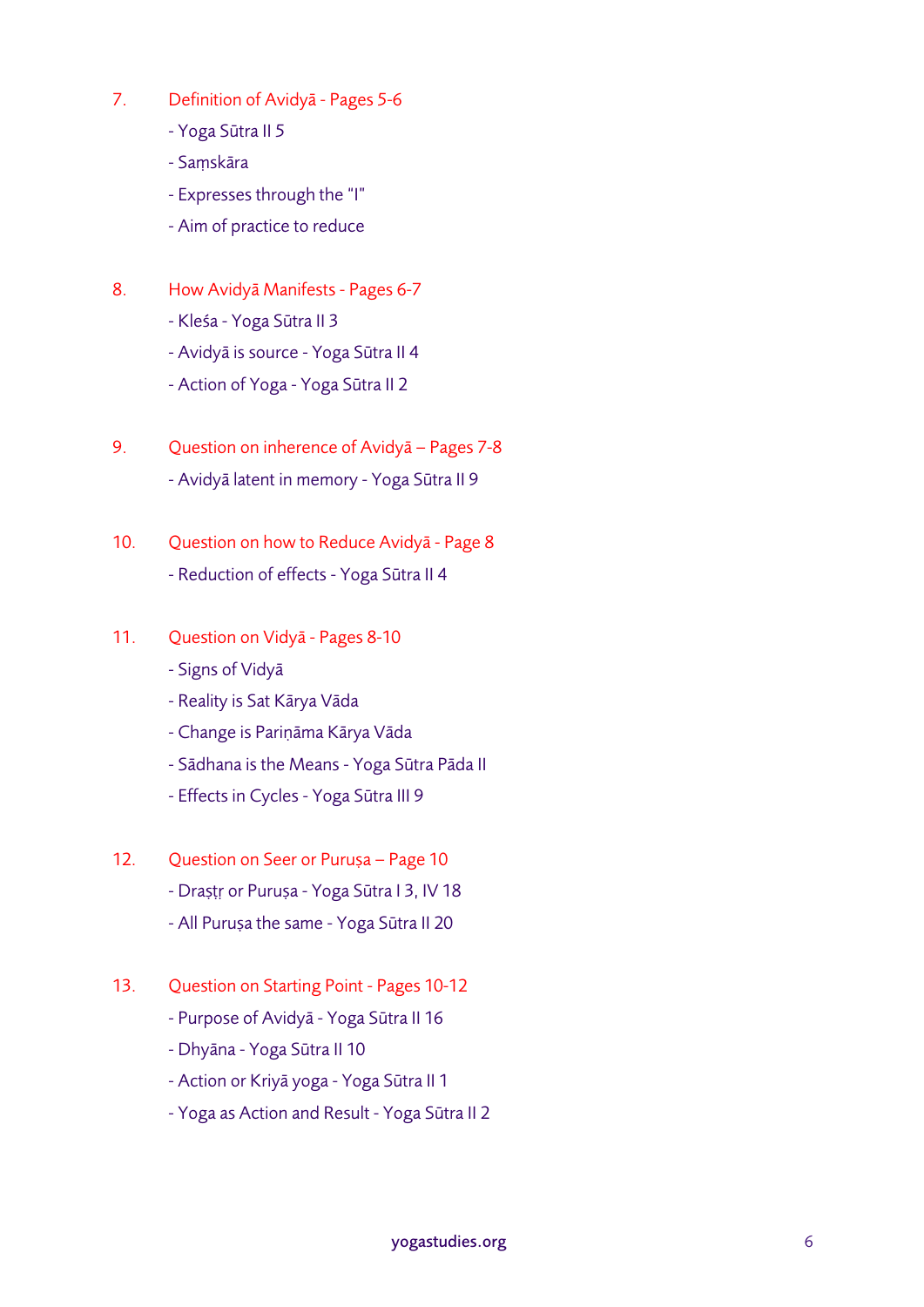## Chapter 2 Practice: The Principles of Practice - Pages 13-30

- 1. What is Yoga Page 13
	- Practice is experiential
	- Unification
	- Outsiders view
	- Internal experience
- 2. What is Āsana Pages 13-14
	- Sthira-Sukha Yoga Sūtra II 46
	- Sthira-Sukha increases with practice Yoga Sūtra II 46
	- It is Body, Mind and Breath
- 3. Self-Inquiry Pages 14-16
	- Self-Inquiry body Yoga Sūtra II 1
	- Self-Inquiry breath Yoga Sūtra II 1
	- Merging body with breath
	- Posture not necessarily Yoga
- 4. Principles of Practice around Breath in Āsana Pages 16-22
	- Relationship between breath and movement
	- Expansion and contraction
	- Synchronising breath and movement
	- Breath longer than movement
	- Natural pause
	- Direction of breath
	- Ujjāyī and its advantages
	- Kumbhaka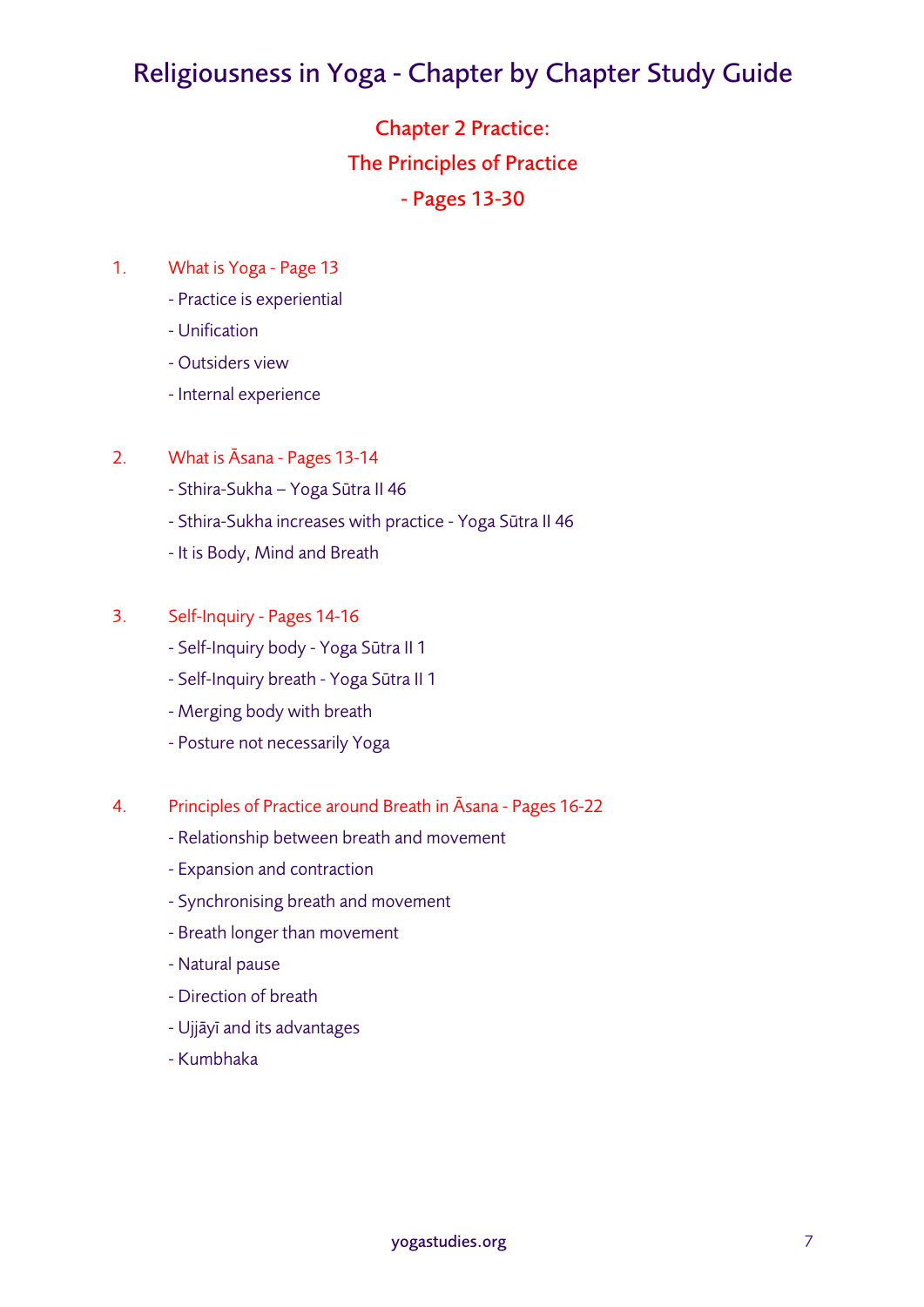- 5. Principles of Practice around Āsana Pages 22-29
	- Number
	- Difficulty
	- Relevancy i.e. legs
	- Not all needed
	- Aim to discover qualities
	- And prepare for other aspects of Yoga
	- Understanding principles for simple lead to ease of practice for difficult
	- In the beginning stages we need to check variables
	- Choosing Āsana
	- What order to put Āsana in or Vinyāsa Krama
	- Āsana have positive and negative effects
	- We need to recognise positive and neutralise negative
	- Āsana needs negative neutralised or Pratikriyāsana
	- Prepare well, less counterpose needed
- 6. Question on Direction of Breath Page 29
	- On this directional breathing compared to others
- 7. Question on this approaches view on Breathing Pages 29-30
	- Asked to comment on the difference
- 8. Question on Point of Attention Page 30
	- Where to place the attention in Āsana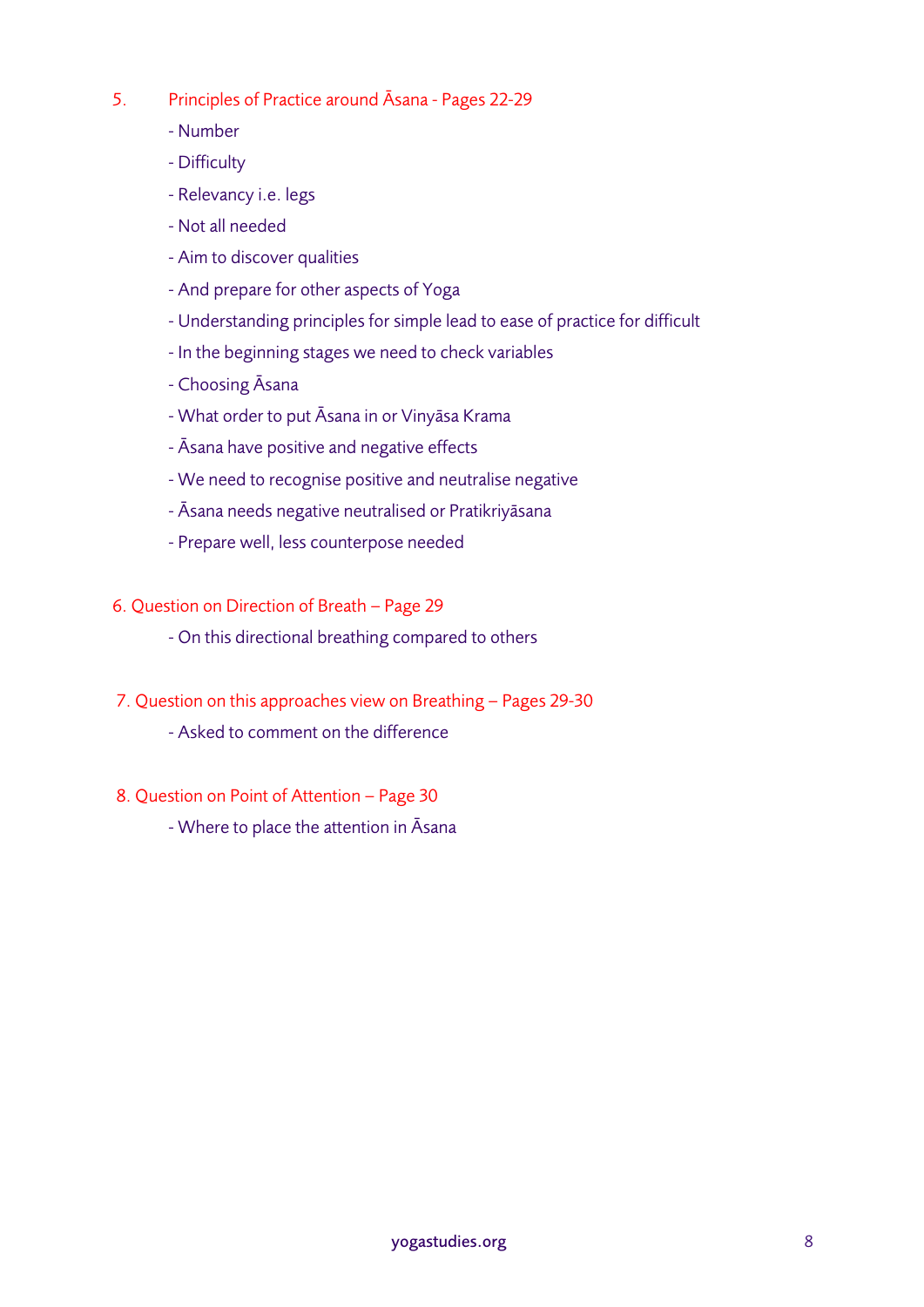#### Chapter 3 Theory:

#### The Concepts of Avidyā and Duḥkha

#### - Pages 31-44

- 1. Review of Chapter One P31-32
	- Veda as source
	- Definition of Yoga
	- Individual starting points
	- Common to all is movement (Sādhana) and Result (Siddhi) Yoga Sūtra CIII
	- Yoga systemised by Patañjali
	- Reasons to be involved in Yoga
	- Yoga is non-Hindu and areligious
	- Avidyā Yoga Sūtra II 5
	- Reality as Sat-Vāda
	- Reality as Pariṇāma- Vāda
	- Beyond experience is Puruṣa
	- Pañca Kleśa Yoga Sūtra II 3-9
	- Beyond the Kleśa Yoga Sūtra I 3
	- Puruṣa appears differently in each of us Yoga Sūtra II 20

#### 2. Question on Detachment P33

- Īśvara Praṇidhānā and Action - Yoga Sūtra II 1

#### 3. Question on Āsana P33-34

- Review of Sthira-Sukha - Yoga Sūtra II 46

- 4. Question on Rāga P33-34
	- Review of Rāga Yoga Sūtra II 7

#### 5. Avidyā P35-36

- Avidyā constantly changing Yoga Sūtra II 3
- Avidyā as seeds and levels Yoga Sūtra II 4
- Avidyā and metaphor of burning seeds Vyāsa commentary to Yoga Sūtra II 4
- Avidyā and Action
- Everything in Yoga about reducing Avidyā Yoga Sūtra II 16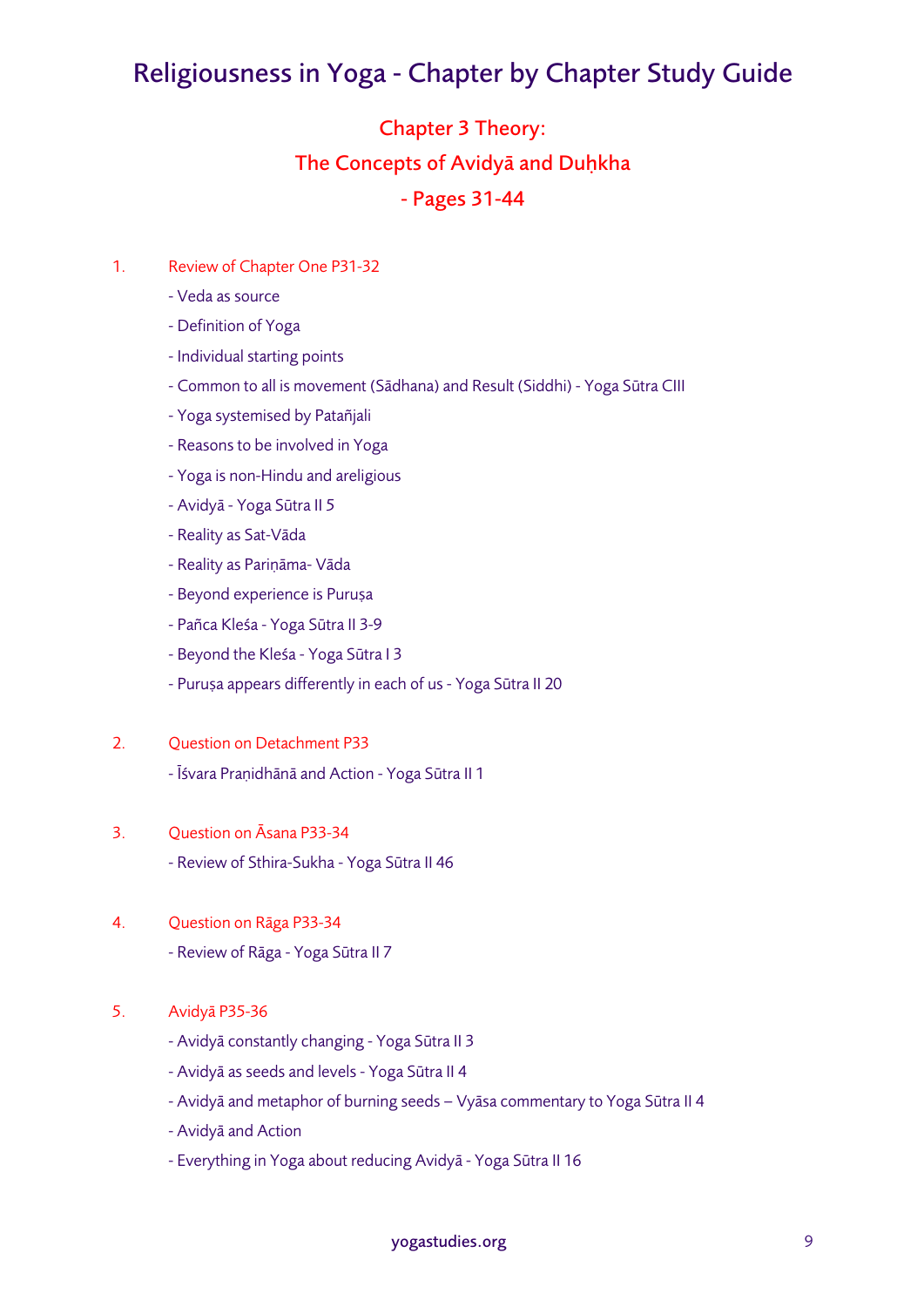- 6. Dhyāna P36-37
	- Dhyāna and Reflection Yoga Sūtra II 11
	- Svatantra and Dhyāna
	- Pratipakṣa Bhāvana Yoga Sūtra II 33
- 7. Question on Action P37-38
	- Dhyāna and Memory Yoga Sūtra I 42
	- Dhyāna and Pratipakṣa Bhāvana Yoga Sūtra II 33
- 8. Question on considering alternatives P38 - Pratipakṣa and actions
- 9. Question on source of action P38 - How do we know if action Avidyā or Puruṣa?
- 10. Duḥkha P38-40
	- Definition
	- Common to many approaches
	- Duḥkha and Avidyā Yoga Sūtra II 24
	- Duḥkha and Pariṇāma Yoga Sūtra II 15
	- Duḥkha and Tāpa Yoga Sūtra II 15
	- Duḥkha and Saṃskāra Yoga Sūtra II 15
	- Duḥkha and Guṇa Yoga Sūtra II 15
- 11. Ouestion on Duhkha P40-42
	- Better to try to have Duḥkha?
- 12. Question on Duḥkha and wisdom P42 - Duḥkha and Prajñā - Yoga Sūtra II 27
- 13. Question on impermanence as source of Duḥkha P42 - Duḥkha and Pariṇāma - Yoga Sūtra II 25
- 14. Question on recognition of Duḥkha P42-43 - Reducing Duḥkha as a Practice - Yoga Sūtra II 16
- 15. Question on what causes Duḥkha P43-44 - Cause of Duḥkha - Yoga Sūtra II 24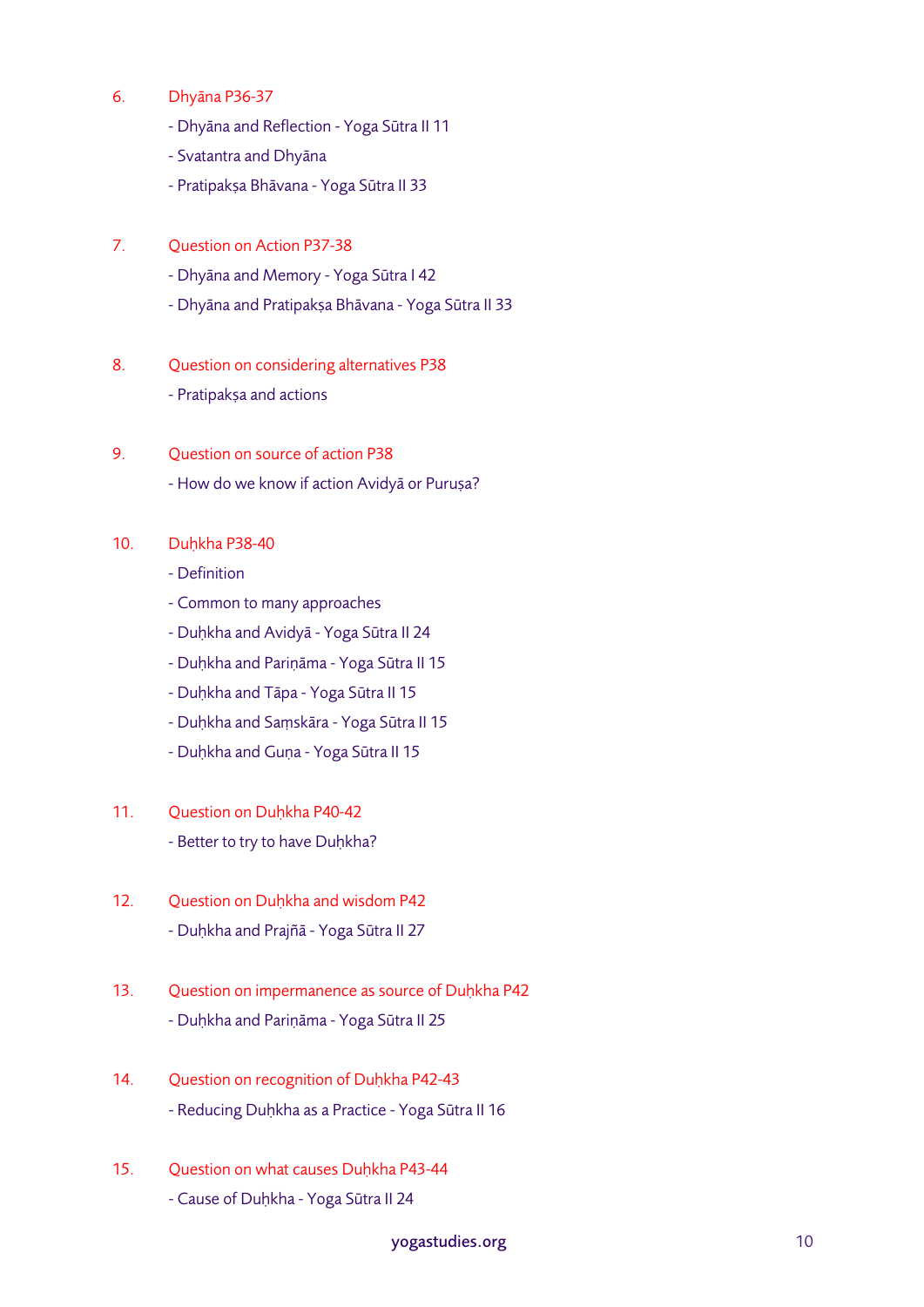## Chapter 4 Practice: Practice Planning - Pages 45-68

- 1. Summary of Chapter Two on the Principles of Practice P45
	- Meaning of Āsana
	- Breathing in Āsana
	- Co-ordination of Breath and Movement
	- Directional breathing

#### 2. Ouestion on Breath in Asana P45-48

- Is Āsana without breathing or attention wortless?
- Suppleness possible but with risks
- No difference between gymnastics and Āsana
- Yoga and self attention
- Āsana Practice needs to be planned in a sensible organised way
- Ascent, Crown and Descent
- Following activity to be considered
- 3. Question on Starting Point being Different each day P48-60
	- Injury
	- Stiffness
	- Specific Āsana
	- Intelligently conceived steps called Vinyāsa Krama
	- Examples of Vinyāsa Krama
	- Preparation for Śīrṣāsana also needs to consider compensation
	- Examples of compensation
	- Dynamic or Static Āsana
	- Role of rest after Āsana and before Prāṇāyāma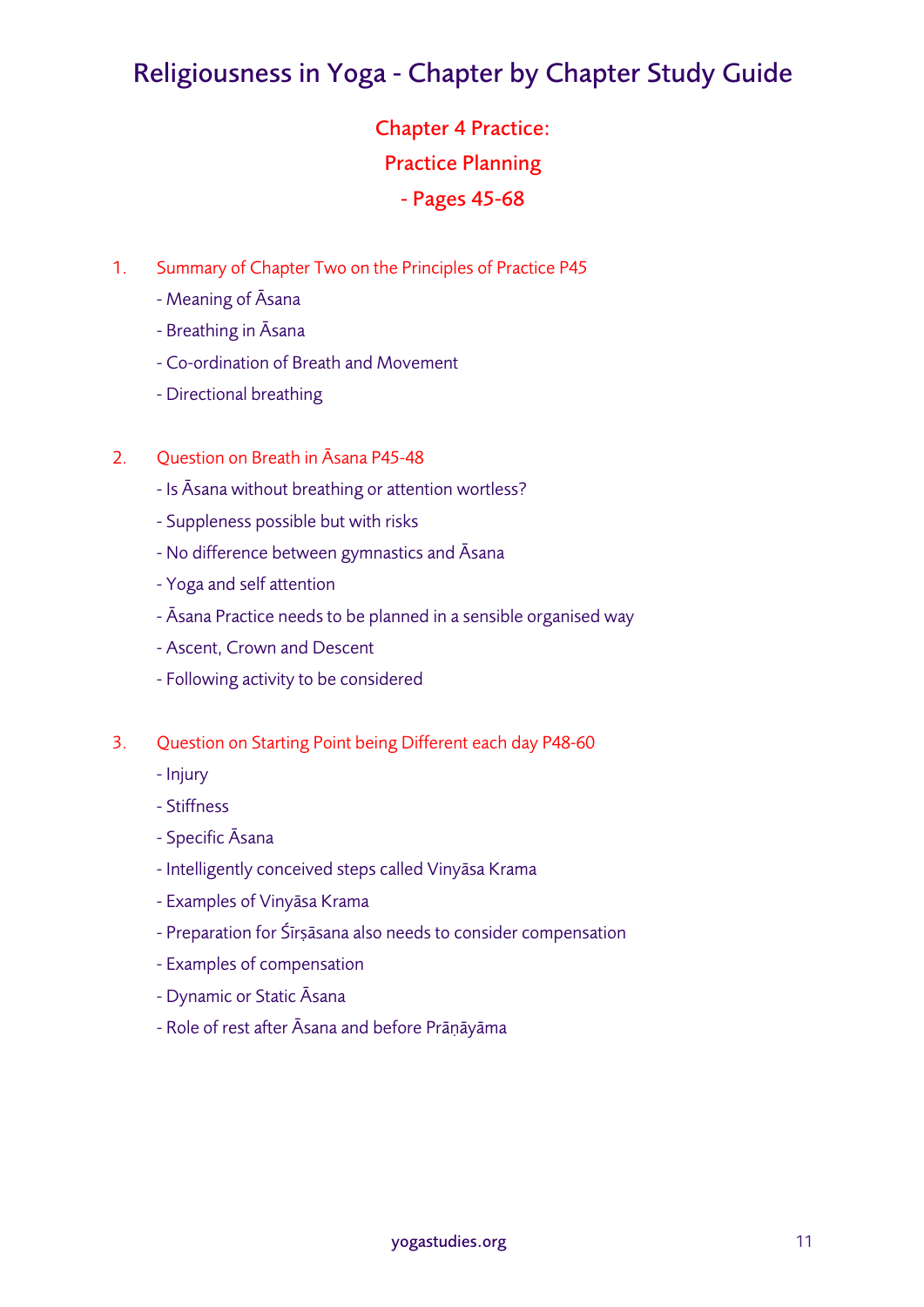- 4. Question on role of Rest before Prāṇāyāma P60-61
- 5. Question on Transition and Counterpose P61
- 6. Question on Preparation and Counterpose P61-62 - Counterpose amidst groups of Āsana
- 7. Breath retention in Āsana P62-64
	- Four parts to the breath
	- Holding/stopping should never reduce the length of the breath
	- Effects of holding/stopping the breath
	- Holding to increase length of the breath breath
	- Laṅghana/Bṛmhaṇa effects from using breath in Āsana
	- Exhale and Asthma
- 8. Question on holding the Breath P65
	- Relationship of holding the breath and steadiness
- 9. Question on Time of Day to do Āsana P65-66 - Not after eating nor after fasting
	-
- 10. Question on How Many Āsana to do a day P66
	- Choice based around a crown Āsana
	- Choice based around a crown Prāṇāyāma
	- Choice based around sustaining interest
- 11. Question on Āsana as preparation for Prāṇāyāma P66-68
	- Choice based around sitting and breathing
	- Holding to test breath for Prāṇāyāma
- 12. Practice Programs are not fixed Page 68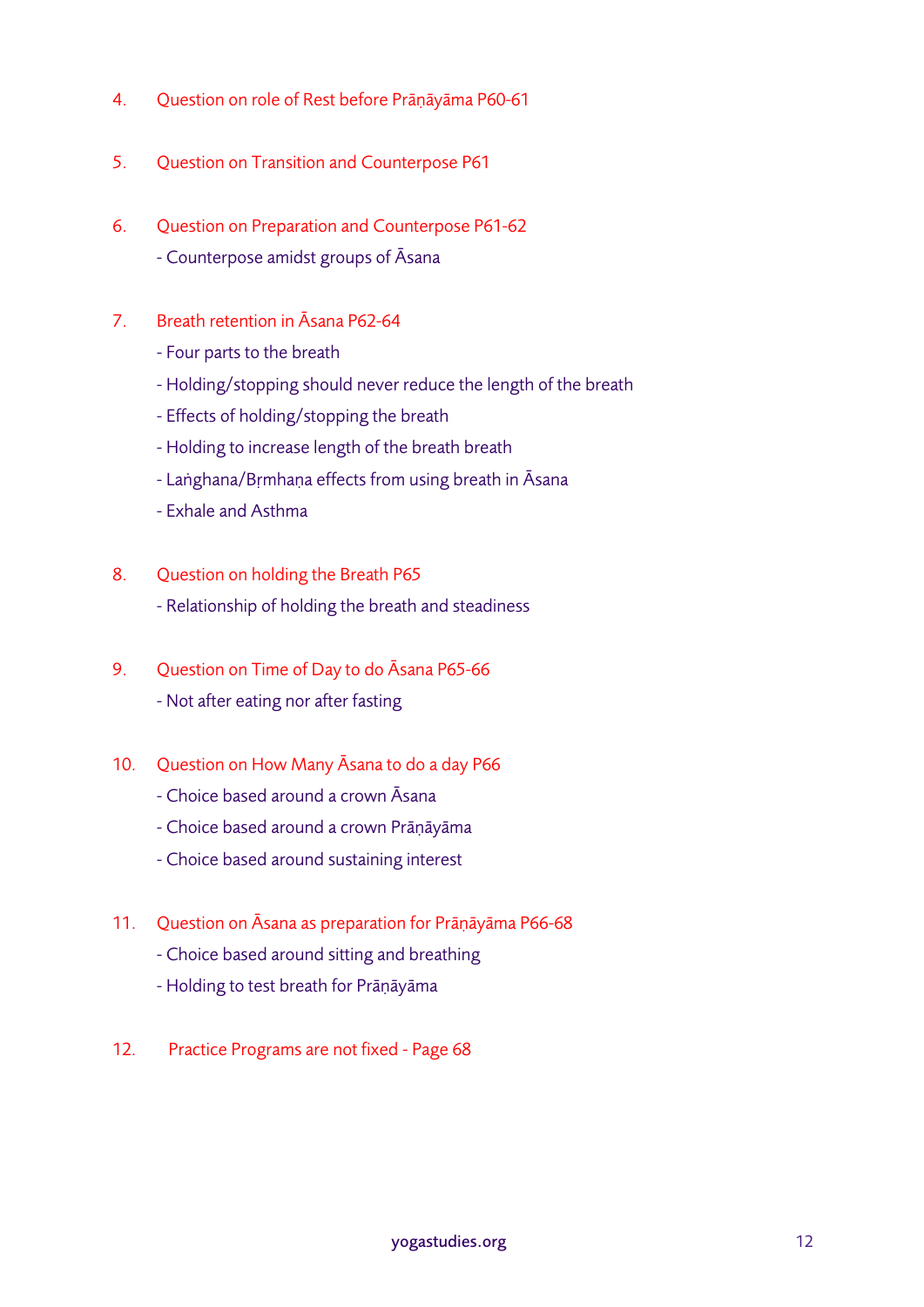## Chapter 5 Theory: Duḥkha and the Concept of Saṃskāra - Pages 69-79

- 1. Review P69-70
	- Avidyā Yoga Sūtra II 5
	- Duḥkha Yoga Sūtra II 16
	- Tri-Duḥkha Yoga Sūtra II 15
	- Guṇa Yoga Sūtra II 15
- 2. Question on Sattva Guṅa P70-71
	- Citta Yoga Sūtra I 2
	- Cit Yoga Sūtra IV 22
	- Avidyā Yoga Sūtra II 5
- 3. Question on Duḥkha becoming valuable P71 - Duḥkha and Clarity - Yoga Sūtra II 16
- 4. Question on Clarity and Duḥkha P71 - Duḥkha and Prajña - Yoga Sūtra II 27
- 5. Ouestion on Duhkha and Dreams P71-72 - Duḥkha and Vṛtti - Yoga Sūtra I 7 - I 38
- 6. Question on Puruṣa and Observation P72-73 - Puruṣa and Observation - Yoga Sūtra IV 23
- 7. Question on Puruṣa and Mind P73-74 - Saṃskāra and Observation - Yoga Sūtra IV 9
- 8. Question on Clarity and Mind P74
	- Asmitā Yoga Sūtra II 6
	- Duḥkha and Avidyā Yoga Sūtra II 24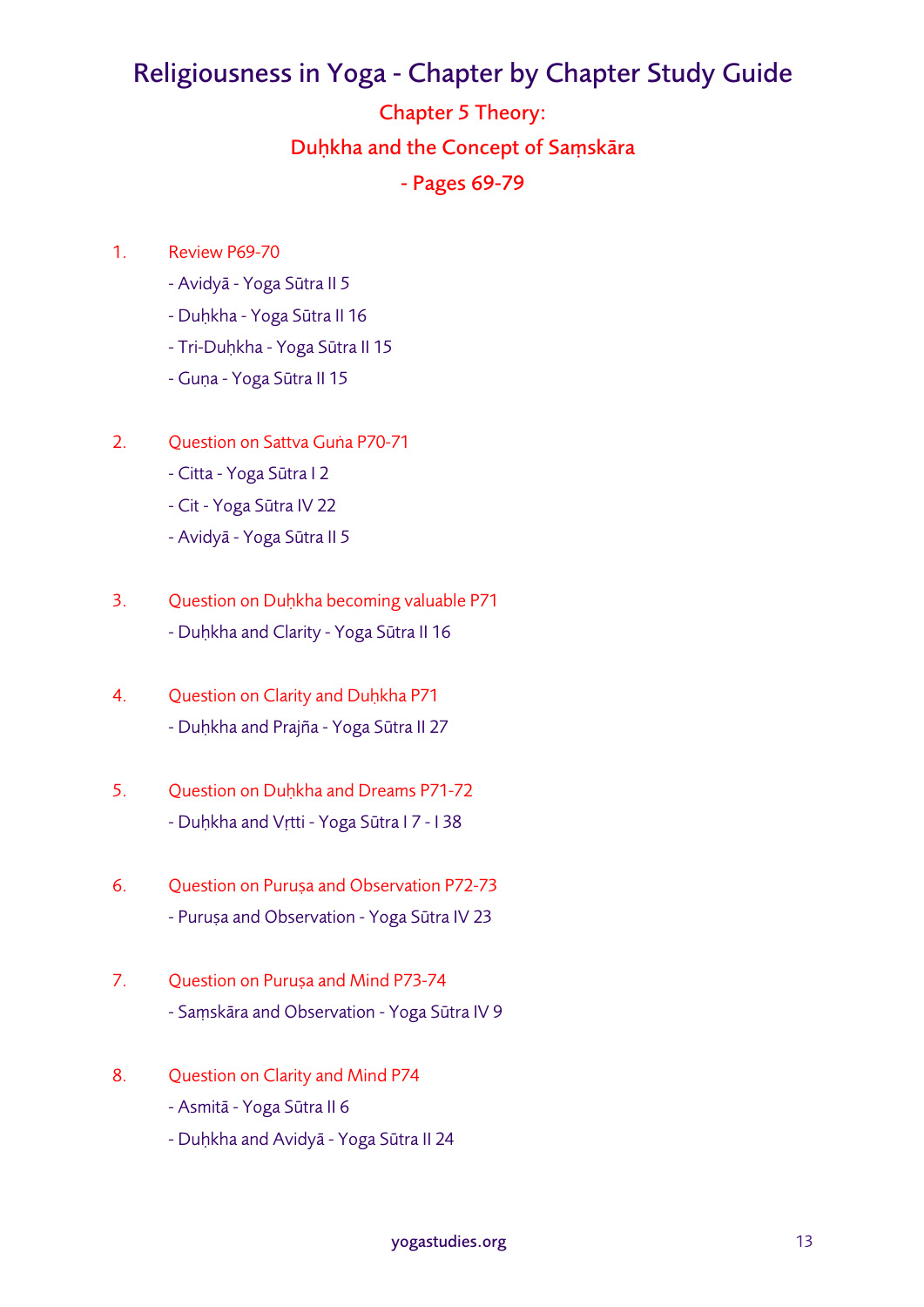- 9. Question on Duḥkha and Memory P74-75 - Saṃskāra and Old Memories - Yoga Sūtra I 50
- 10. Question on Saṃskāra P75 - Saṃskāra and New Memories - Yoga Sūtra I 50
- 11. Question on Origins of Saṃskāra P76 - Saṃskāra and Pratipakṣa- Yoga Sūtra II 34
- 12. Question on Positive Saṃskāra P76-77 - Saṃskāra and No Memories - Yoga Sūtra I 51
- 13. Question on Saṃskāra and Avidyā P77 - Preoccupation with Saṃskāra - Yoga Sūtra II 15
- 14. Introducing Samyoga and Avidya P77-78 - Draṣṭṛ and Dṛśya Mixed up - Yoga Sūtra II 17
- 15. Question on Difference between Saṃyoga and Asmitā P78 - Asmitā is Cit and Ciita Mixed up - Yoga Sūtra II 6
- 16. Question on Difference between Saṃyoga and Avidyā P78-79 - Avidyā is confusing opposites - Yoga Sūtra II 5
- 17. Question on Difference between Duḥkha and Clarity P79 - Duḥkha is a constant- Yoga Sūtra II 15
- 18. Ouestion on Difference between Duhkha and Effect P79 - Anticpating Duḥkha - Yoga Sūtra II 16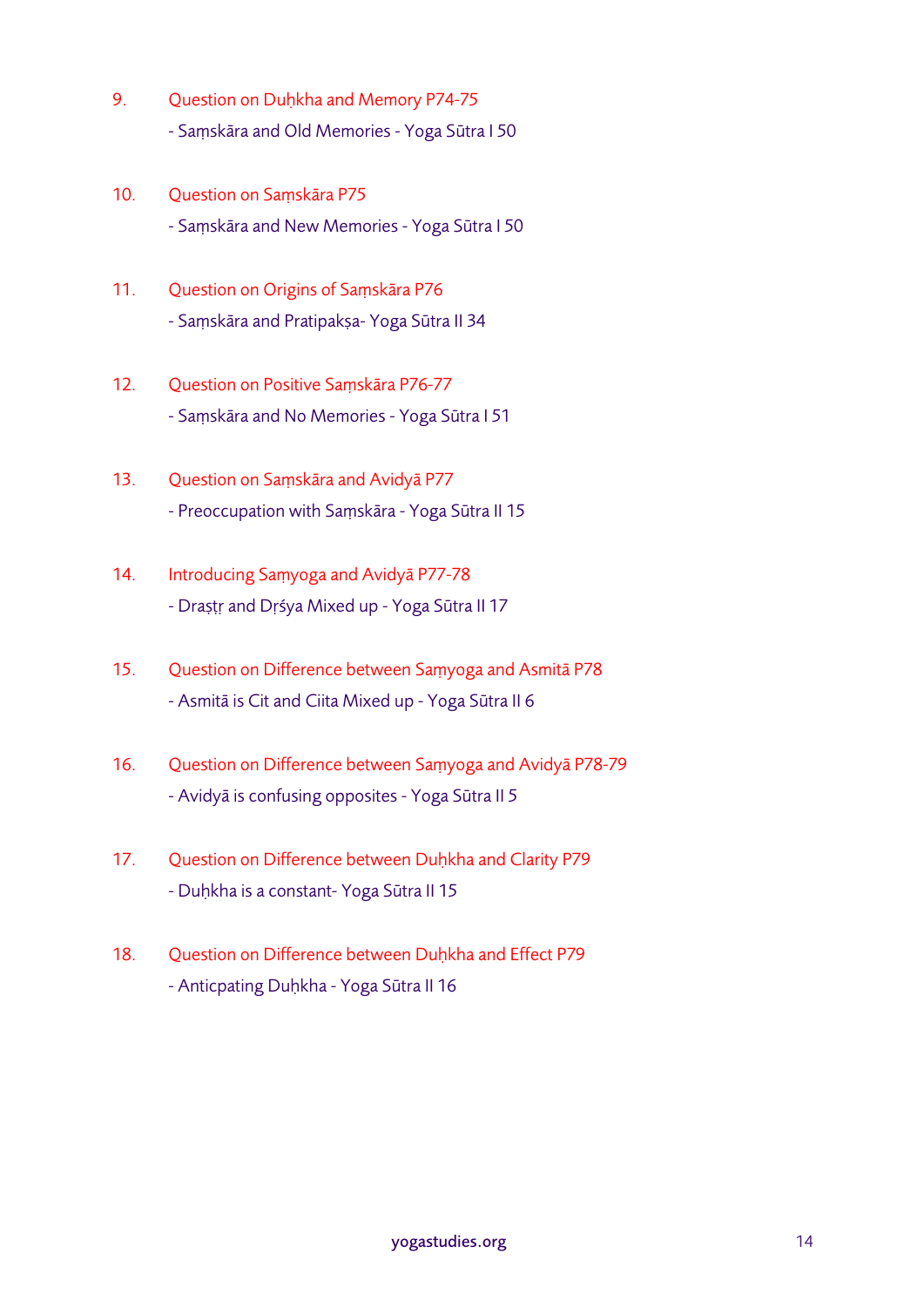Chapter 6 Theory: Puruṣa and Prakṛti - Pages 81-90

#### 1. Review P81

- Avidyā Yoga Sūtra II 5
- Duḥkha Yoga Sūtra II 16
- Puruṣa Yoga Sūtra II 20
- Prakṛti Yoga Sūtra II 18
- 2. Question on Avidyā P81-82
	- Duḥkha Yoga Sūtra II 16
	- Types of Duḥkha Yoga Sūtra II 15
	- Clarity Yoga Sūtra II 26
- 3. Question on Clarity P82 - Stages of Clarity - Yoga Sūtra II 27
- 4. Question on Clarity and Duḥkha P82 - Duḥkha and Prajña - Yoga Sūtra II 27
- 5. Ouestion on Duhkha and Habit P82-83 - Develop Alternatives - Yoga Sūtra II 33

#### 6. Puruṣa and Prakṛti P83

- Puruṣa and Avidyā Yoga Sūtra II 6
- Draṣṭṛ or Seer Yoga Sūtra I 3
- Dṛṣya or Seen Yoga Sūtra II 18
- 7. Theory of Evolution P83-85 - 25 Sāṃkhya Tattva - Yoga Sūtra II 19
- 8. Relationship of Purușa and Prakṛti P85 - Draṣṭṛ Seer and Dṛṣya Seen - Yoga Sūtra IV 23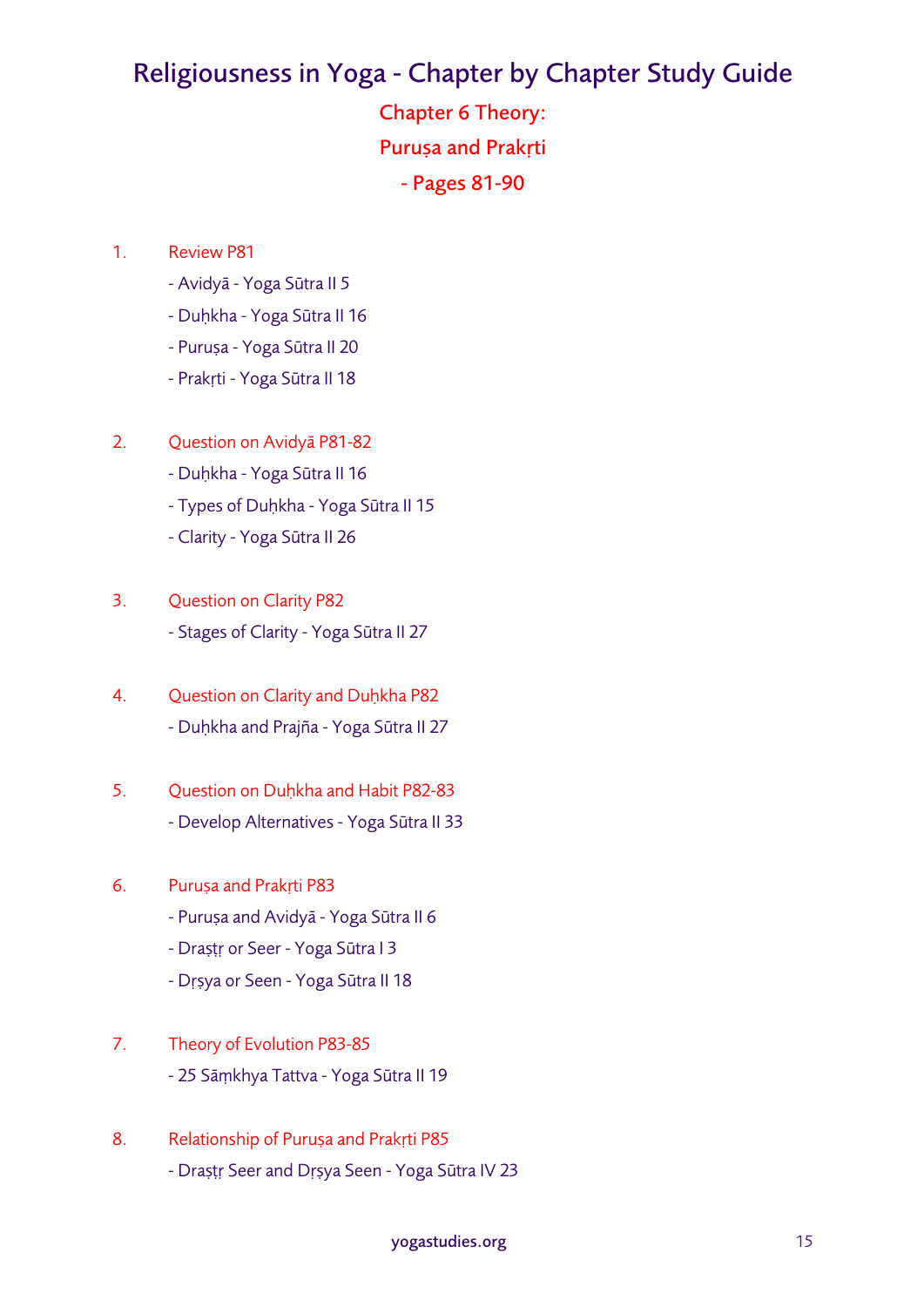- 9. Question on Purusa and Mind P86
	- Purusa and Observation Yoga Sūtra II 20
	- Saṃyoga of Puruṣa and Prakṛti Yoga Sūtra II 17
- 10. Ouestion on Purusa and Obsrvation P86-87 - Perception initiated by Puruṣa - Yoga Sūtra II 21
- 11. Question on Origin of relationship of Puruṣa and Prakṛti P87 - As difficult to explain as death
- 12. Question on Purusa and Death P87 - No death for Puruṣa because no change - Yoga Sūtra IV 18
- 13. Ouestion on Purusa and Action P87-88 - Puruṣa action is to see - Yoga Sūtra II 20
- 14. Question on Puruṣa and Decision Making P88 - Change in action is in the Mind - Yoga Sūtra IV 18
- 15. Ouestion on Purusa and Reincarnation P88 - Quite a few theories
- 16. Question on Pariṇāma or Changes of Citta P88-89 - New Saṃskāra stronger than old - Yoga Sūtra I 50
- 17. Question on Puruṣa and Clarity P89-90 - Clarity needs a knower - Yoga Sūtra II 20
- 18. Question on Mind and Self-perception P90 - Mind cannot know itself - Yoga Sūtra IV 19
- 19. Question on Puruṣa always working through the Mind P90 - Puruṣa as an observer - Yoga Sūtra II 20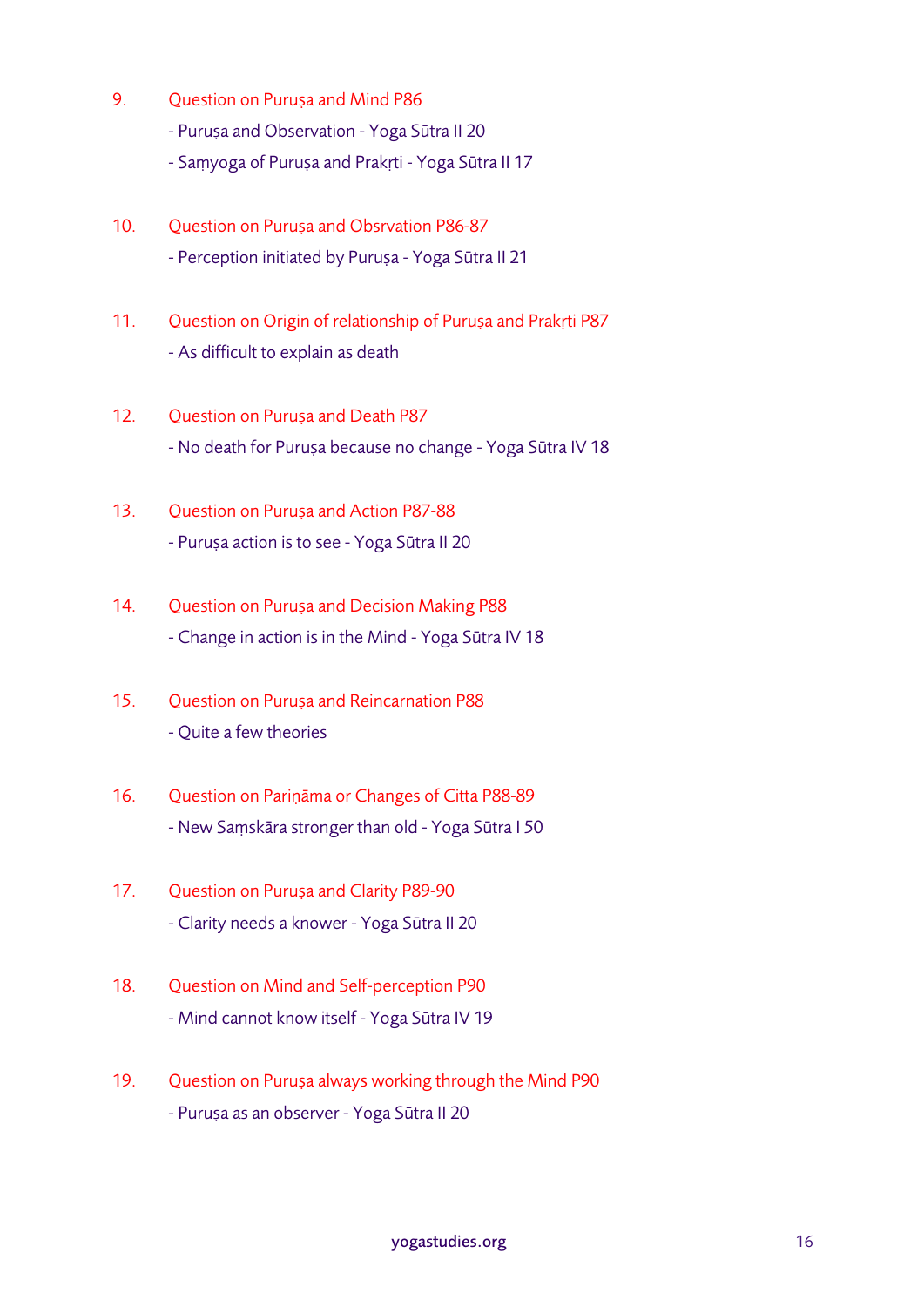Chapter 7 Practice: Improvisation in Āsana - Pages 91-106

- 1. Why Improvise P91-92
	- Routine
	- Discovery
	- Concentration
	- Physical Needs
	- Efficiency
- 2. Examples of improvisation P91-98
	- Modify the Form P92-93
	- Modify the Breath P93
	- Modify the Approach P93-95
	- Using Opposite Āsana P95
	- Change the Bhāvana P95-96
	- Modification using props P96-98
- 3. Examples of improvisation P91-98
	- Summary of examples P98
- 4. Question on varying Breath in Āsana P98-101
	- Free
	- In=Ex
	- $-1.0.2.0$
	- $A.K.$
	- $-B.K.$
	- $A.K. + B.K.$
	- Move on B.K.
	- Move on Exhale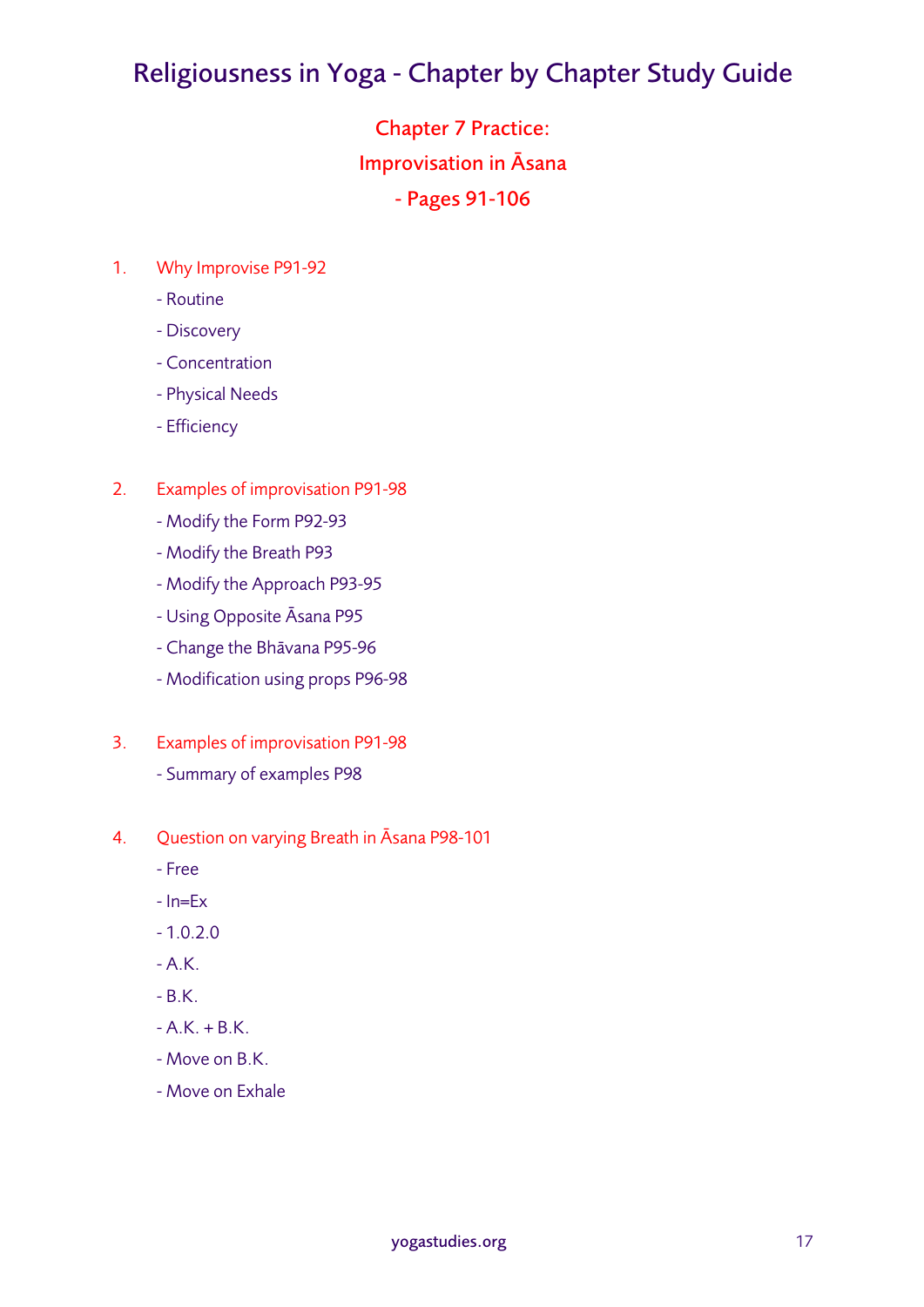- 5. Question on Random Improvisation P101 - Don't improvise for sake of improvisation
- 6. Question on Improvisation of Breath P101-103 - Examples of Improvisation according to student
- 7. Question on Improvisation of Breath P103 - Āsana and physical discipline or sport
- 8. Question on Improvisation of Breath P104 - Prāṇāyāma and physical discipline or sport
- 9. Question on Improvisation of Breath P104-106 - Āsana and stretching exercises
- 10. Question on Improvisation of Breath P106 - Āsana and excessive stretching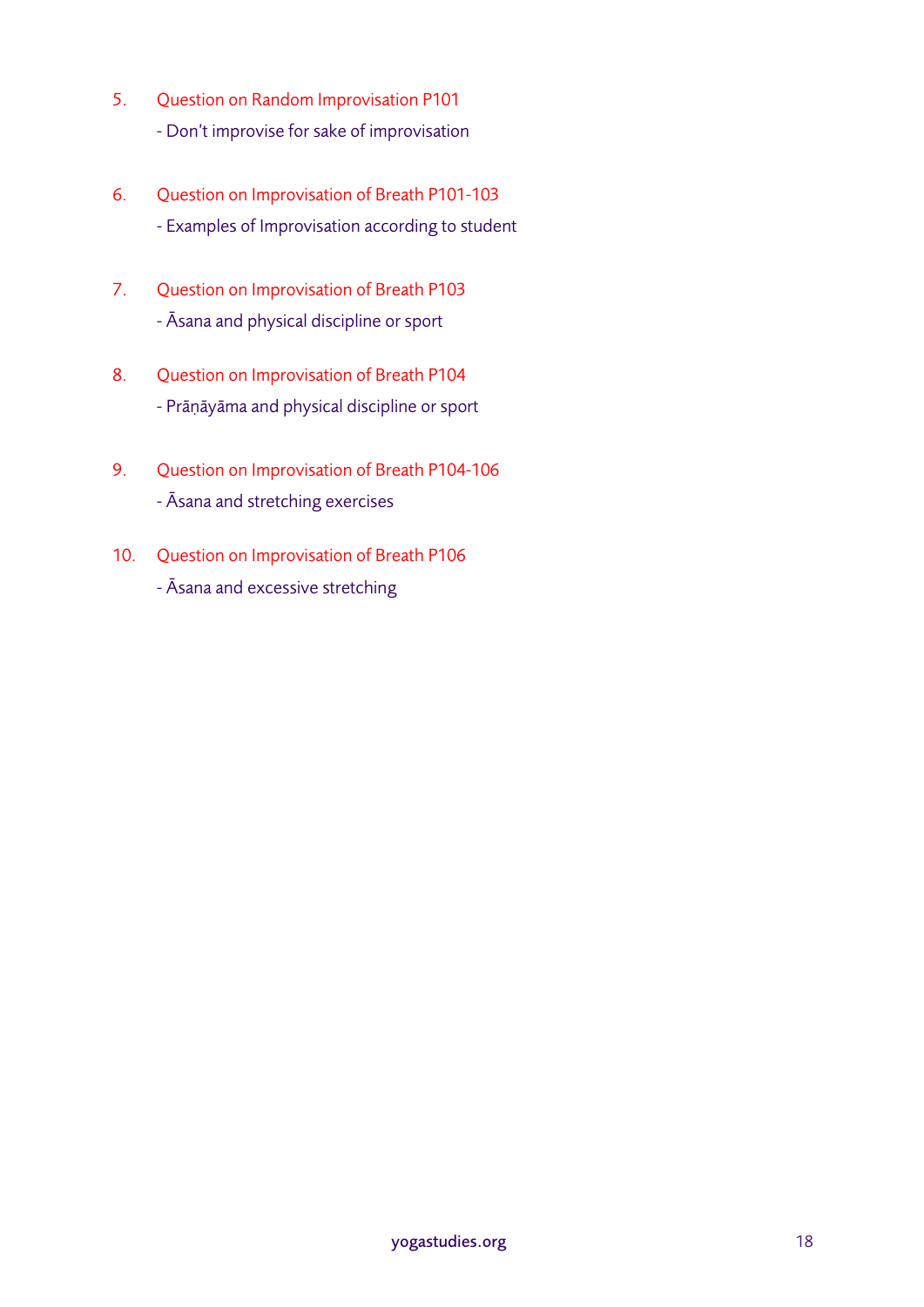## Religiousness in Yoga - Chapter by Chapter Study Guide Chapter 8 Theory: Yama Niyama and Āsana – The First Three Aṅga Of Yoga - Pages 107-115

- 1. Review P107
	- Avidyā Yoga Sūtra II 5
	- Duḥkha Yoga Sūtra II 16
	- Attitude/Action/Consequences
- 2 Yama and Niyama P107-108
	- Yama or relationship with oneself Yoga Sūtra II 30
	- Niyama or relationship with the environment Yoga Sūtra II 32
- 3. Yama P108-110
	- 5 Yama detailed Yoga Sūtra II 30

#### 4. Signs of progress P110-111

- Ahiṃsā Yoga Sūtra II 35
- Satya Yoga Sūtra II 36
- Asteya Yoga Sūtra II 37
- Brahmacaraya Yoga Sūtra II 38
- Link to Śraddhā Yoga Sūtra I 20
- Aparigraha Yoga Sūtra II 39
- 5. Limbs no steps P111 - Link to Aṅga
- 6. Niyama P111
	- 5 Niyama detailed Yoga Sūtra II 32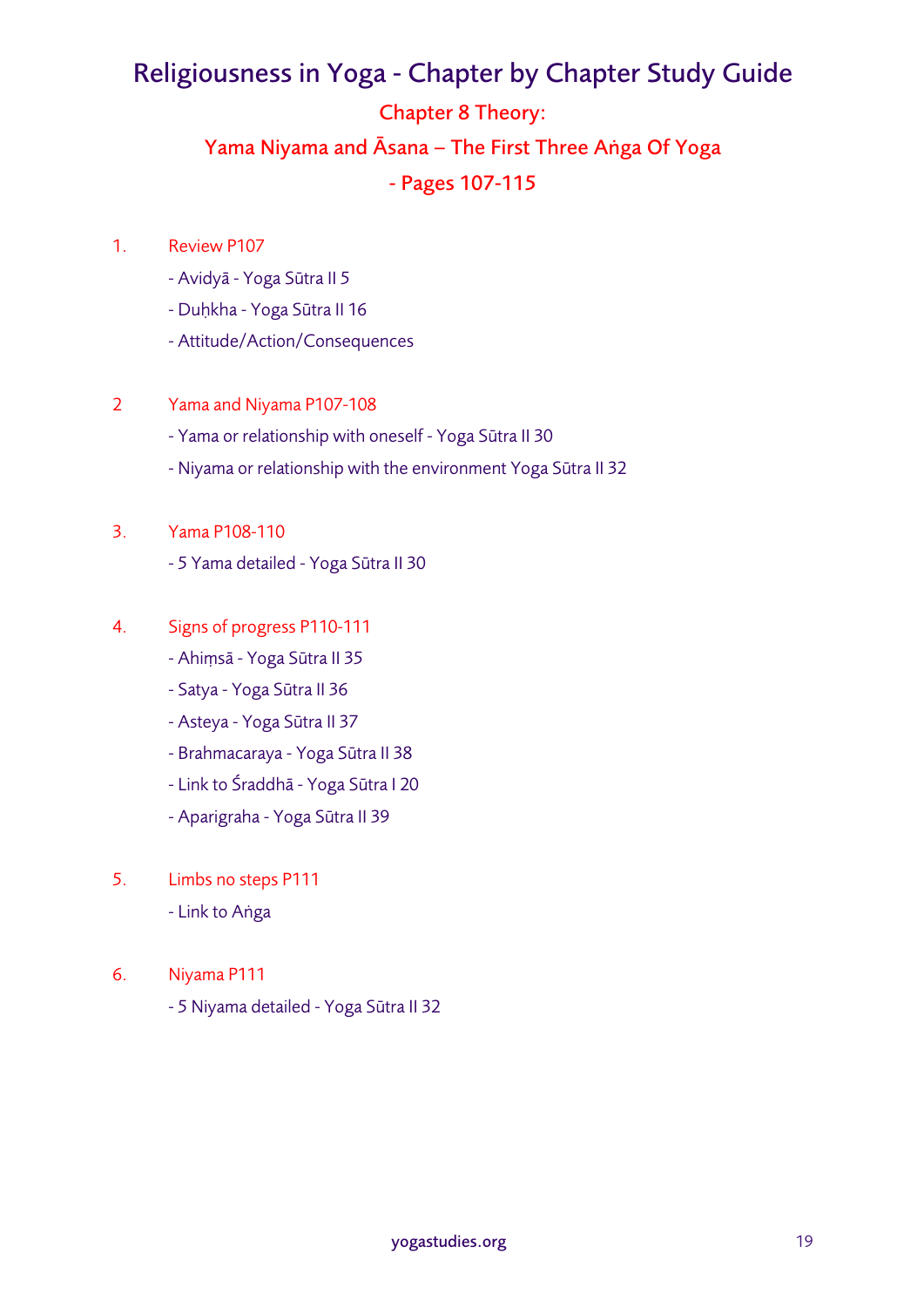- 7. Signs of Progress P111-113
	- Bahya Śauca Yoga Sūtra II 40
	- Antar Śauca Yoga Sūtra II 41
	- Saṃtoṣa Yoga Sūtra II 42
	- Tapas Yoga Sūtra II 43
	- Svādhyāya Yoga Sūtra II 44
	- Īśvara Praṇidhāna Yoga Sūtra II 45
- 8. Question on of relationship of Kriyā and Śauca P113 - Ṣat Kriyā and Śauca - Yoga Sūtra II 40
- 9. Question on Tapas as austerity P113 - Tapas - Yoga Sūtra II 43
- 10. Āsana P113-114 - Definition - Yoga Sūtra II 46
- 11. Means to achieve definition P113-114 - Yoga Sūtra II 47
- 12. Result of practice of Āsana P114-115 - Yoga Sūtra II 48
- 13. Summary and Preview P115 - Definition of Prāṇāyāma - Yoga Sūtra II 49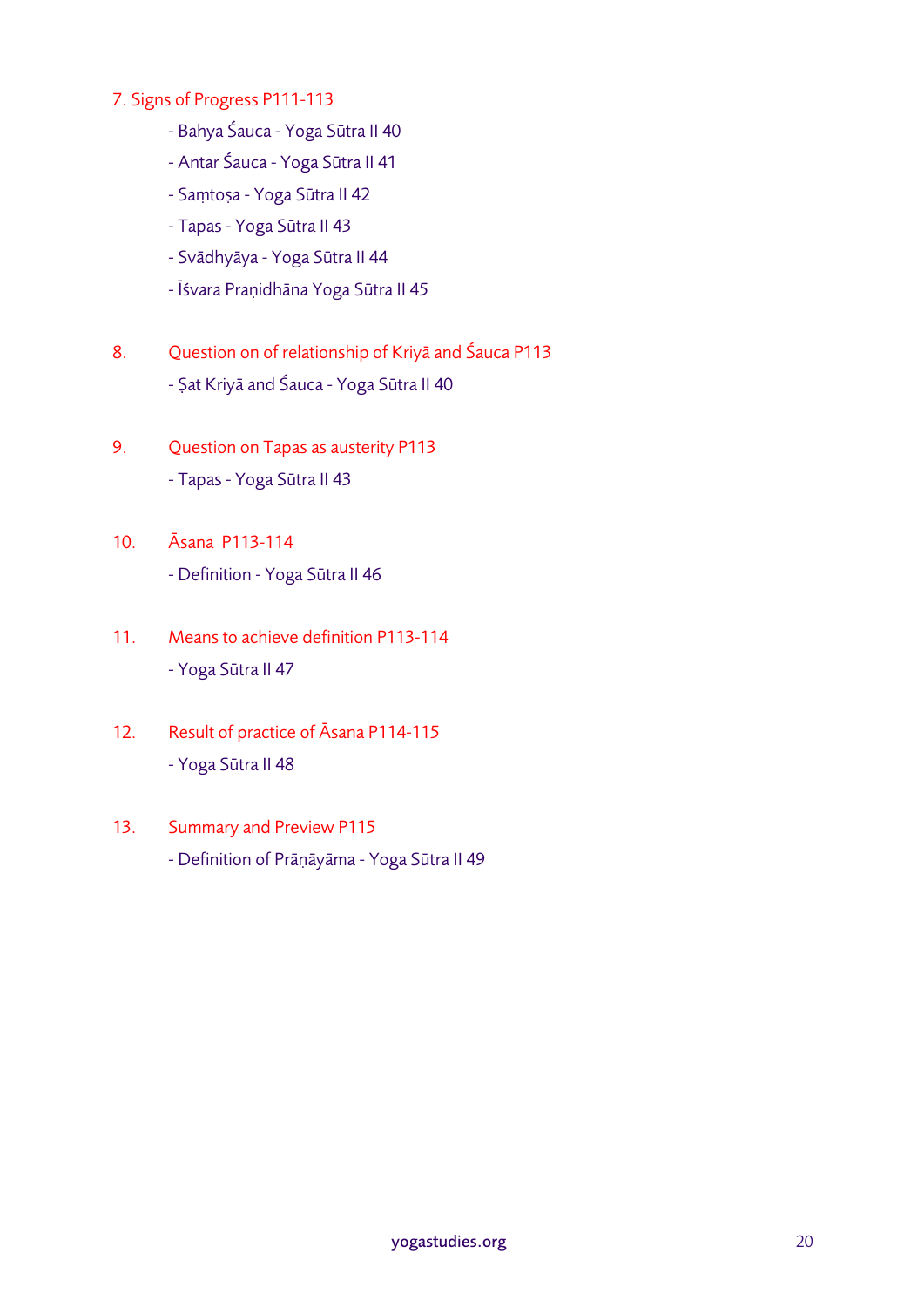## Chapter 9 Practice: The Practical Aspects of Prāṇāyāma - Pages 117-131

- 1. Introduction P117
	- Safety
	- Observation
	- Respect
- 2. Posture P117
	- Comfortable
	- Erect
- 3. Type P117-118
	- Free
	- Pūraka
	- Recaka
	- Kumbhaka

#### 4. Ratio P118-119

- Samavṛtti Ratio
- Samavṛtti Ratio with Mantra
- Viṣamavṛtti Ratio
- 5. Technique P119-123
	- Ujjāyī for Āsana
	- Anuloma Ujjāyī
	- Pratiloma Ujjāyī
	- Nāḍī Śodhana
	- Mṛgi Mudrā
	- Śītalī
	- Kapālabhāti
	- Bhastrikā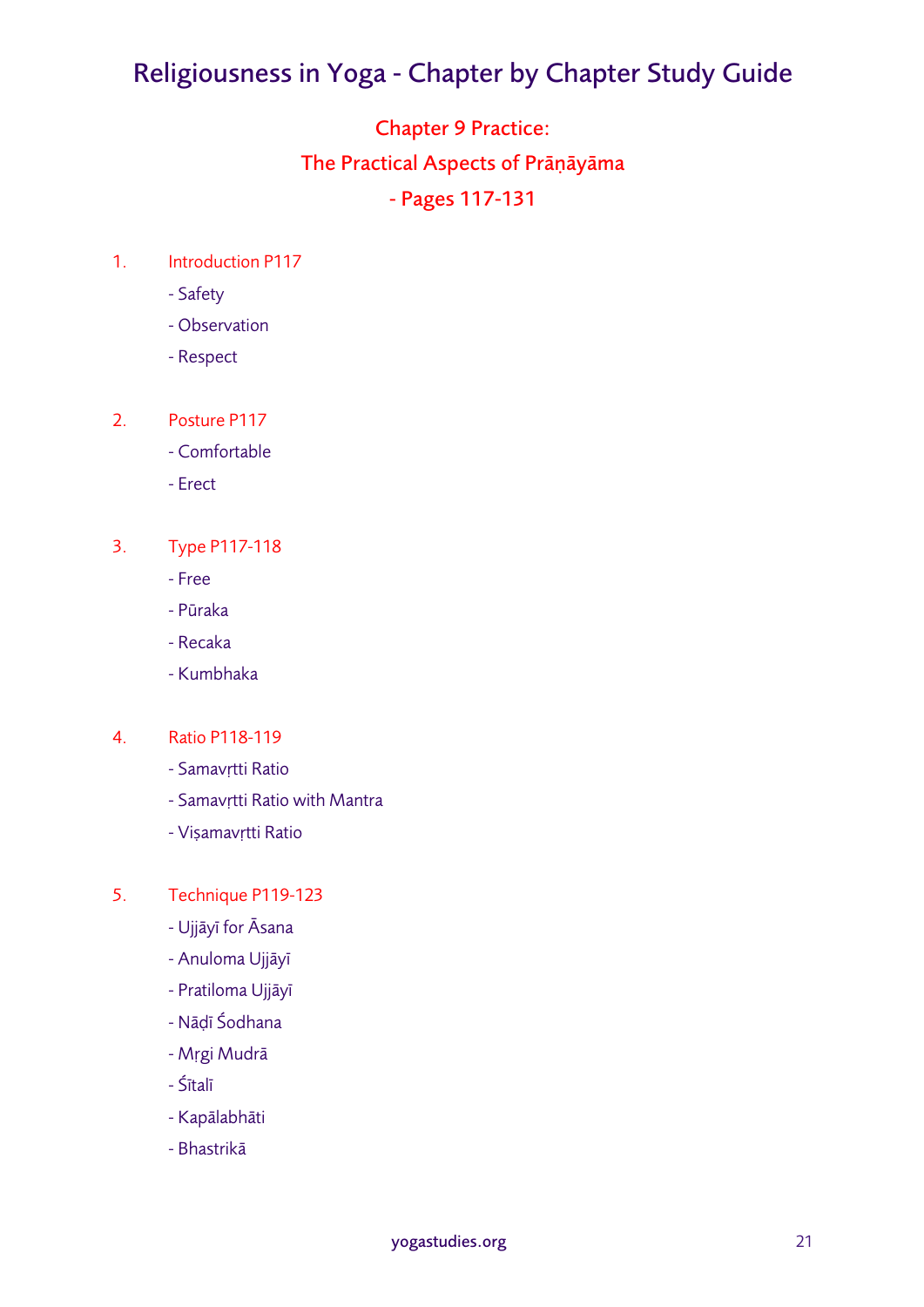#### 6. Building a ratio P123-125

- First Establish Inhale and Exhale before using Holds
- Using Vinyāsa Krama day to day to lengthen
- Using Vinyāsa Krama within each days practice
- Using Counterpose in the Ratio

#### 7. Attitude P125-126

- Mental attitude very important
- Directional Breathing on Inhale and Exhale
- Beginners just follow movement of the Breath in the Body
- Or Beginners follow Breath at point of Entry/Exit in the Body
- Following the Breath by its Sound
- Ratio and Techniques are a Means to follow the Breath
- Following the Breath prepares for Dhyāna
- 8. Ouestion on Using Nostril and Throat Restriction P126 - Don't use both at same moment.
- 9. Question on Diaphragm and whilst using the Breath P126-127 - Linking the Diaphragm to the Phases of the Breath
- 10. Question on Diaphragm during Bahya Kumbhaka P127 - Contracting the Diaphragm
- 11. Question on Mixing Foci during Prāṇāyāma P127-128
	- Counting the Number of Breaths
	- Point of Attention Linked to Type of Ratio
- 12. Question on Following the Natural Movement of the Breath P128 - Either Involvement in or Witnessing the Flow of the Breath
- 13. Question on Counting during the Antar Kumbhaka P128-129
	- Using Mantra during Antar Kumbhaka
	- Using a finger beat to Count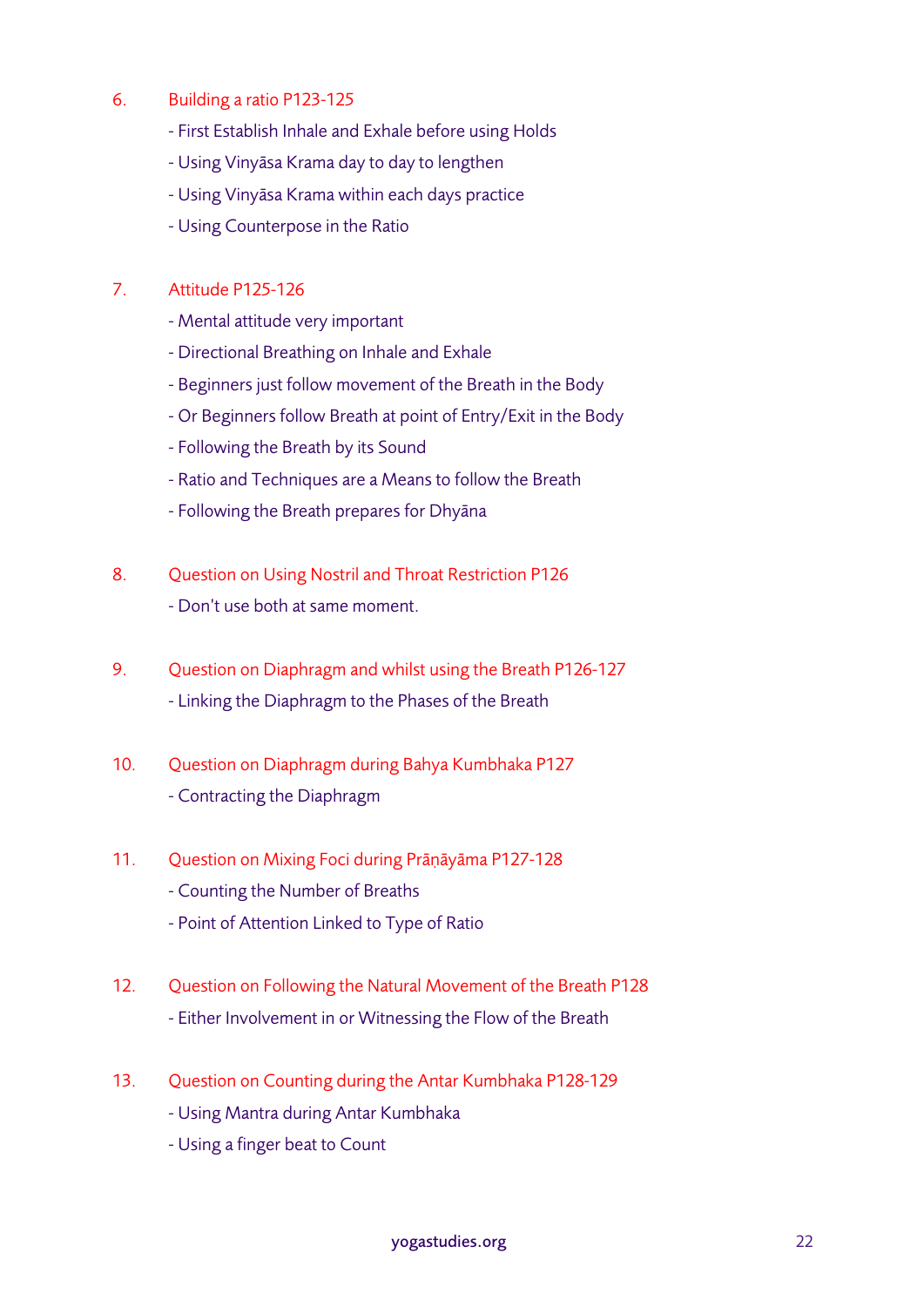- 14. Question on Counting and Prāṇāyāma P129 - Number, Type and Ratio a means not a Final Goal
- 15. Question on Bahya Kumbhaka P129-130 - Usually more difficult than Antar Kumbhaka
- 16. Question on Relationship Between Components of the Breath P130 - Using numbers in Ratios
	- Effect of Bahya Kumbhaka on Exhalation
	- Minimum of Six to Eight Breaths for Each Step
- 17. Question on Prāṇāyāma and Āsana P130-131 - Prāṇāyāma as a separate Practice to Āsana
- 18. Question on Preaparing for a Difficult Ration in Prāṇāyāma P131
	- Some Preparation always necessary
	- Don't over prepare with Strenuous Āsana
- 19. Question on Prāṇāyāma after Āsana P131
	- Better to do Prāṇāyāma after Āsana
	- There are some Exceptions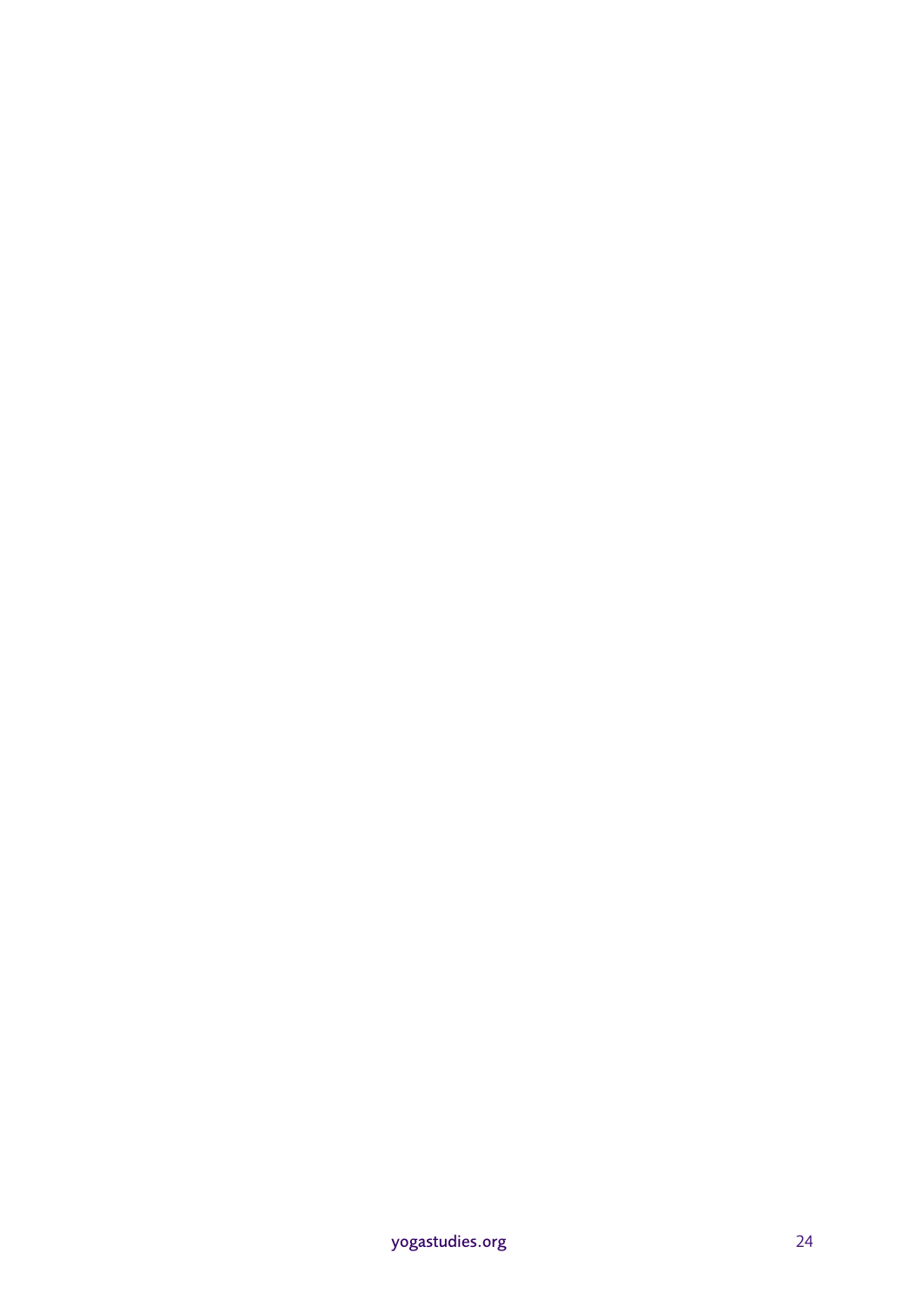## Chapter 10 Theory: The Fourth Aṅga Prāṇāyāma - Pages 133-144

- 1. Question on Ananta P133-134
	- Ananta Yoga Sūtra II 47
	- Āsana not just for meditation
- 2. Definition of Prāṇāyāma P134
	- Definition Yoga Sūtra II 49
	- Deśa or place of attention Yoga Sūtra II 50

#### 3. Definition of Prāṇa P134-135

- Meaning of Prāṇāyāma
- Meaning of Prāṇa
- Prāṇa and Puruṣa

#### 4. Purpose of Prāṇāyāma P135-137

- Prāṇa and the individual
- Concentrating Prāṇa
- Prāṇa and Kleśa Yoga Sūtra II 3
- Reducing Kleśa reduces covering of Avidyā Yoga Sūtra II 3
- Reduce covering of Avidyā enhances clarity Yoga Sūtra II 52
- Reduce covering of Avidyā enhances focus Yoga Sūtra II 53
- 5. Question on Prāṇa P137-138
	- Prāṇa and link to mind
	- Pañca Prāṇa defined
- 6. Question on Prāṇa and Āsana P138
	- Breathing in Āsana not the same as Prāṇāyāma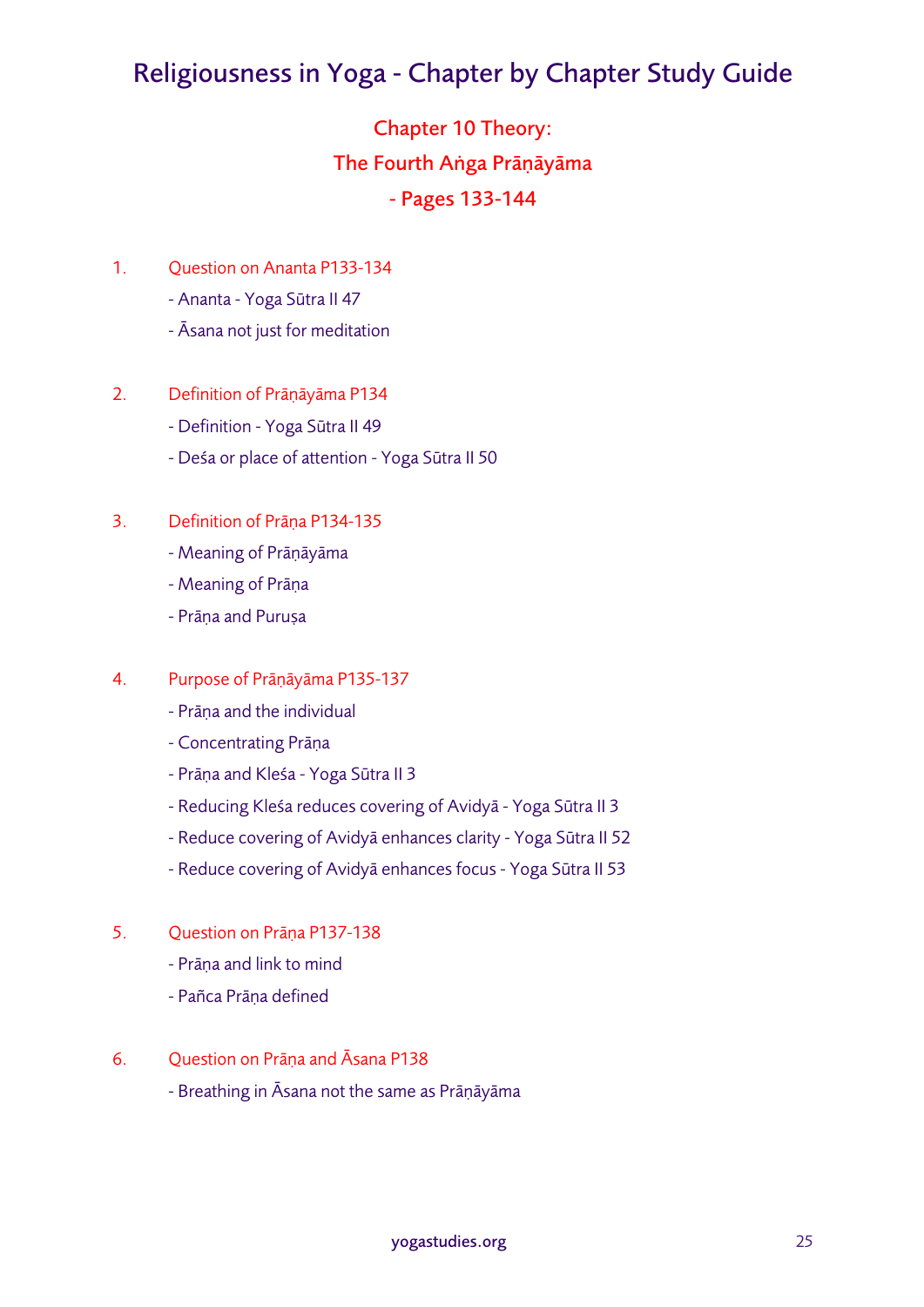- 7. Question on Prāṇa and the body P139-141
	- Relationship of Prāṇa and Apāna
	- Relationship with Sūrya
- 8. Ouestion on Inhalation and Mala P141 - Mala must be expelled
- 9. Question on Antar Kumbhaka P141-142
	- Mala and Bandha
	- Mūla Bandha and Apāna
	- Flow of Prāṇa like farming Yoga Sūtra IV 3
	- Inverted Āsana and Apāna
- 10. Question on Apāna and Mala P142-143 - Apāna and Udāna
- 11. Question on Sūrya P143 - Fire produces heat
- 12. Question on Prāṇa and Effort P144 - Faciltating flow of Prāṇa
- 13. Question on intensity of Sūrya P144 - Decreasing the fire
- 14. Question Sūrya and Inhalation P144 - Surya always there
- 15. Question on Prāṇa and Mind P144 - Mind can interfere with flow of Prāṇa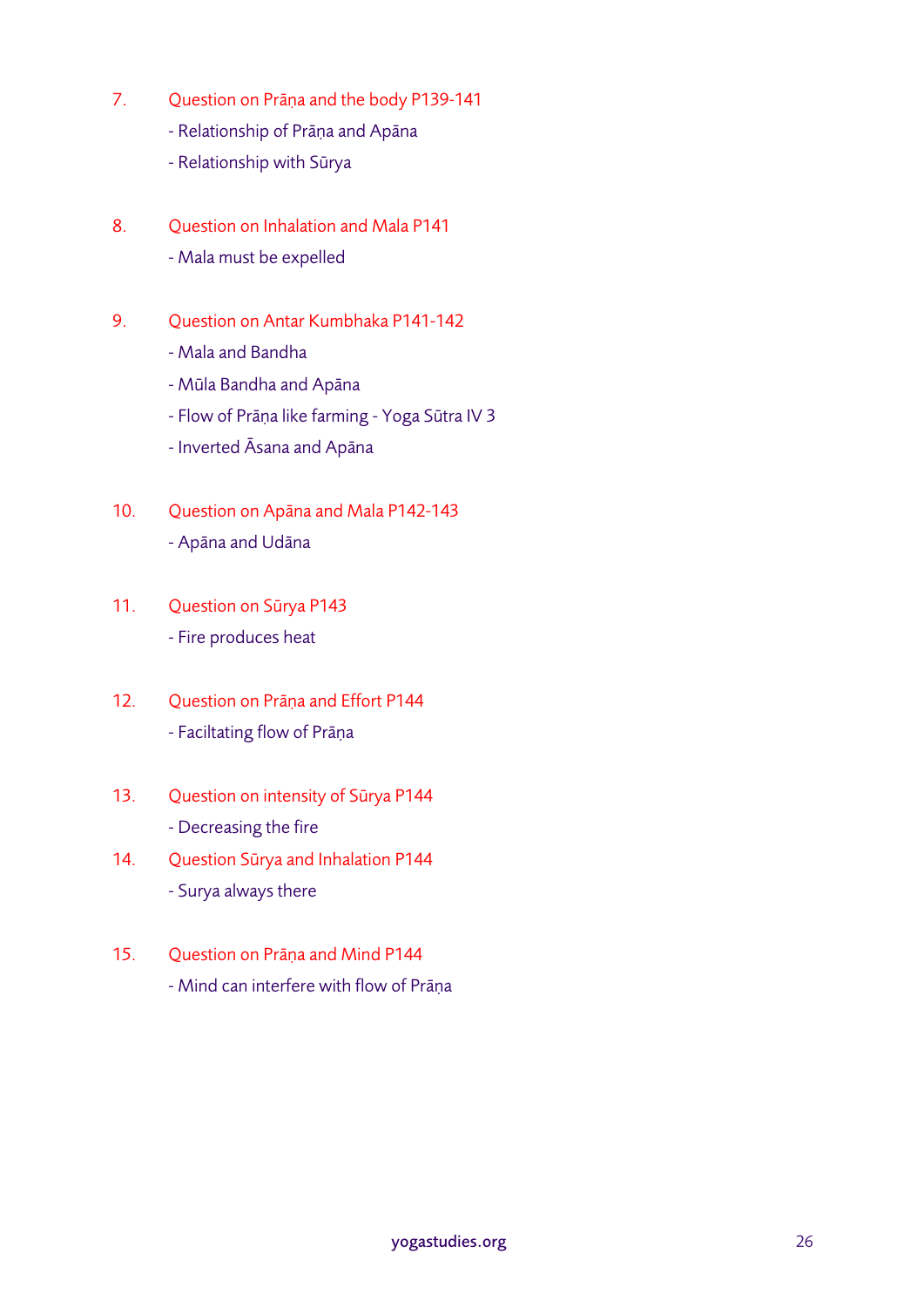#### Chapter 11 Theory:

## Antaraṅga Sādhana – An Introduction to the Last Four Aṅga - Pages 145-162

- 1. Question on Prāṇā P145 - Ideal is to have Prāṇā inside the body
- 2. Question on Prāṇā P145-146 - How do you know Prāṇā is inside the body?
- 3. Question on Distinguishing Avidyā P146 - Avidyā does not always manifest itself - Yoga Sūtra II 5
- 4. Question on Avidyā and Yama P146-147 - Avidyā and Yama and Niyama - Yoga Sūtra II 5
- 5. Question on Watching Things Arise P147 - The first Prajña - Yoga Sūtra II 27
- 6. Question around Family Life P147-148 - Avidyā and Sādhana
- 7. Question around Changing Environment P148 - Yoga and Saṃskāra - Yoga Sūtra II 5
- 8. Question around Restraint rather than Reflection P149 - Yoga and Pratipakṣa Bhāvanam - Yoga Sūtra II 33
- 9. Ouestion around Doubt and Action P149 - Doubt, action and Time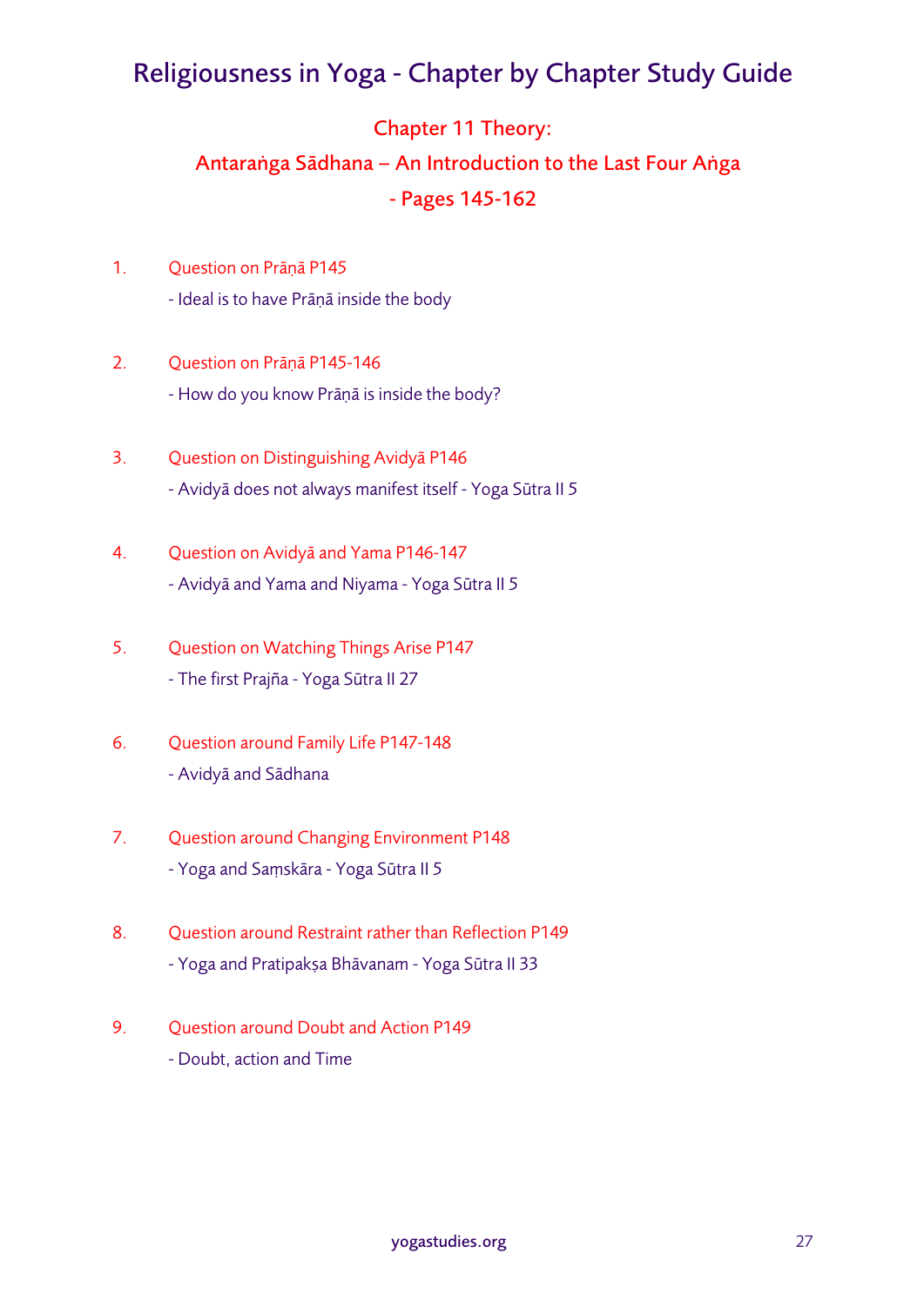- 10. Ouestion around Doubt and Tension P149-150 - Looking at a Problem from a higher viewpoint
- 11. Question around whether Purusa acts P150-151 - Purusa in Action
- 12. Question as to whether Puruṣa is acting or motivating P151 - Puruṣa is the energy for Action
- 13. Question around Puruṣa being contained P152 - Puruṣa is always present
- 14. Antaraṅga and Bahiraṅga Sādhana P152 - Bahiraṅga Sādhana - Yoga Sūtra II 29-53 - Antaraṅga Sādhana - Yoga Sūtra II 54-55/III 1-3
- 15. Pratyāhāra P152-153
	- Withdrawing from that on which we are feeding Yoga Sūtra II 54
	- Pratyāhāra as a fruit within Prāṇāyāma
- 16. Question around Pratyāhāra and Detachment P153-154
	- Pratyāhāra and Actions
	- Pratyāhāra and Vairāgya Yoga Sūtra I 15
- 17. Question around Pratyāhāra and Control P154
	- Pratyāhāra and Physical discomfort
	- Pratyāhāra is spontaneous
- 18. Dhāraṇā P154-156
	- Dhāraṇā Yoga Sūtra III 1
	- Dhāraṇā as a prerequisite to Dhyāna Yoga Sūtra III 2
	- Relationship of Dhāraṇā to Dhyāna to Samādhi Yoga Sūtra III 4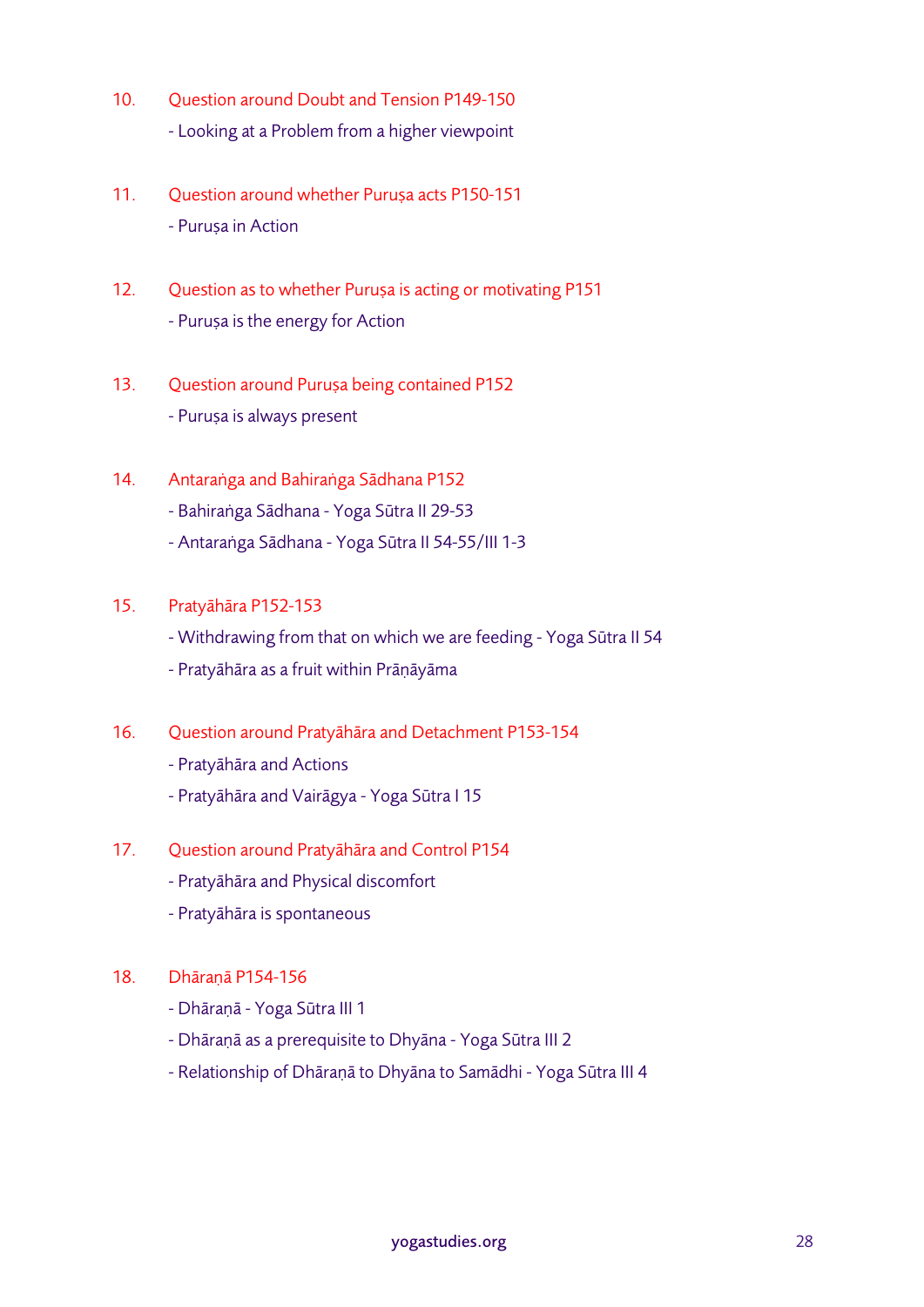- 19. Role of Prāṇāyāma P156-158 - Role of Āsana and Prāṇāyāma to Dhāraṇā - Yoga Sūtra II 53
- 20. Question around Relationship of Pratyāhāra and Dhāraṇā P158 - Sequencing of Āsana to Pratyāhāra to Dhāraṇā
- 21. Question around Sitting and Dhāraṇā, Dhyāna and Samādhi P158-159 - Use of external objects for Dhāraṇā - Choice of external objects for Dhāraṇā
- 22. Question around Pratyāhāra and not responding to stimuli P159-160 - Senses and Dhāraṇā, Dhyāna and Samādhi - Pratyāhāra is when the senses serve the Mind - Yoga Sūtra II 55
- 23. Question around Pratyāhāra and Perception P160 - Senses and Dhāraṇā, Dhyāna and Samādhi - Pratyāhāra is when the senses don't distract - Yoga Sūtra II 54
- 24. Question around Distinction between Dhāraṇā and Dhyāna P160-161 - Dhāraṇā is Preparation and Orientation - Yoga Sūtra III 1 - Dhyāna can be the Outcome - Yoga Sūtra III 2
- 25. Questions around Writing and Dhāraṇā, Dhyāna and Samādhi P161 - Orientation, Involvement and Insight
- 26. Question around Distinction between Dhyāna and Samādhi P161-162 - Definition of Levels of Samādhi in Chapter One - Yoga Sūtra I 17 - Vitarka, Vicāra, Ānanda, Asmitā - Yoga Sūtra I 17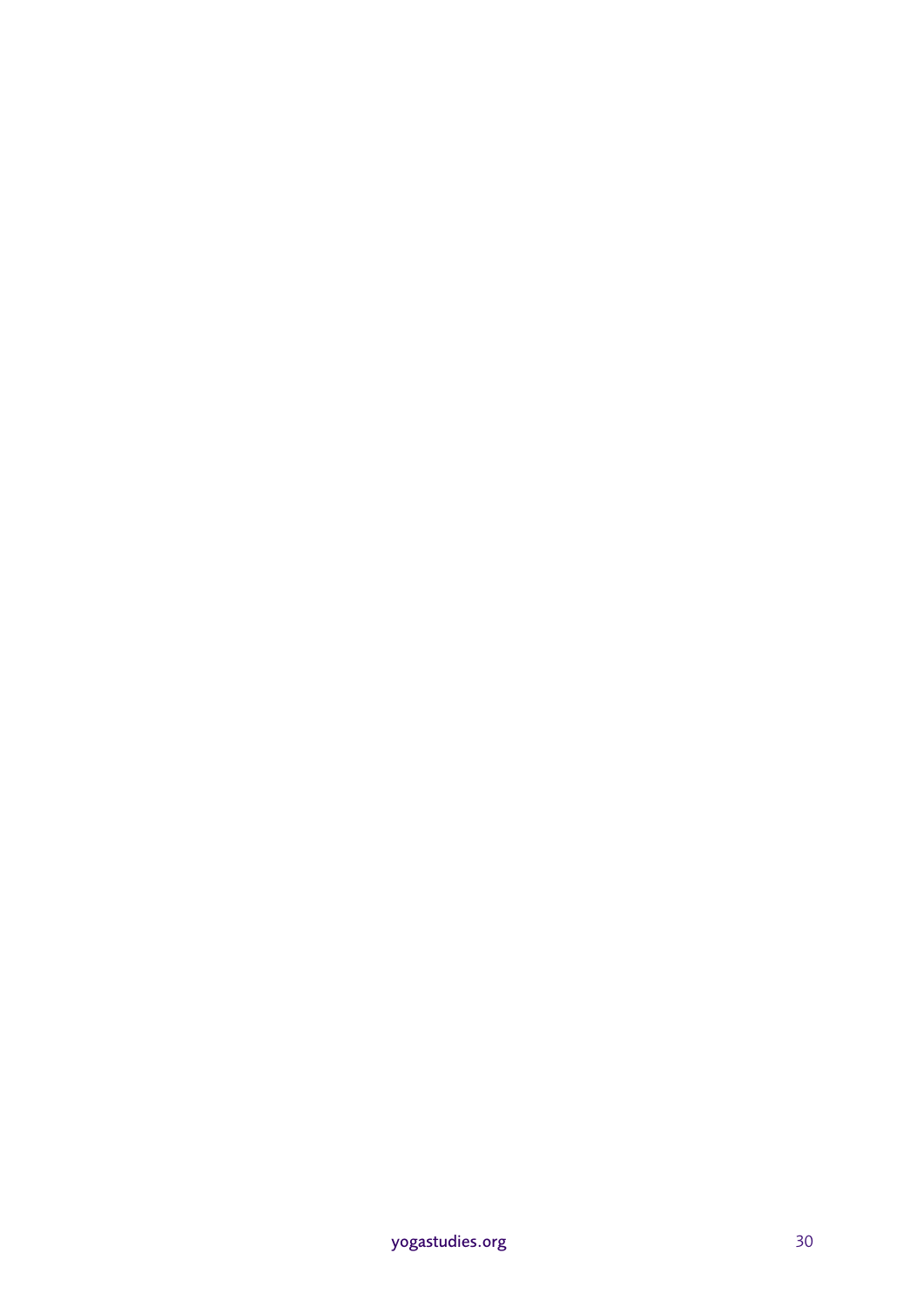#### Chapter 12 Practice:

## Choosing a Ratio and the Proper Technique for Prāṇāyāma - Pages 163-177

- 1. Do we need to change the ratio? P163
	- New to maintain attention
	- To suit a particular need
	- If too easy will become mechanical
	- If too complicated resistance/conflict
	- Choice involves two things
	- What can be done re capacity
	- What should be done re direction, aim, need
- 2. Use of Āsana to establish capacity P163-164
	- How breath fluctuates
	- How body responds
- 3. Question around ratio must change P165
	- We must find out what we can/cannot do
	- Āsana can tell us how the breath behaves
- 4. Question around need to change ratio/breath length in Āsana P165 - Example on finding out what we can/cannot do
- 5. Question around working on breath in Āsana using Prāṇāyāma techniques P165-167
	- Why not?
	- Example of fixing ratio in Āsana
	- Example of investigating ratio in Āsana
	- Example of fixing ratio in Āsana
	- Often supple people have problems with the breath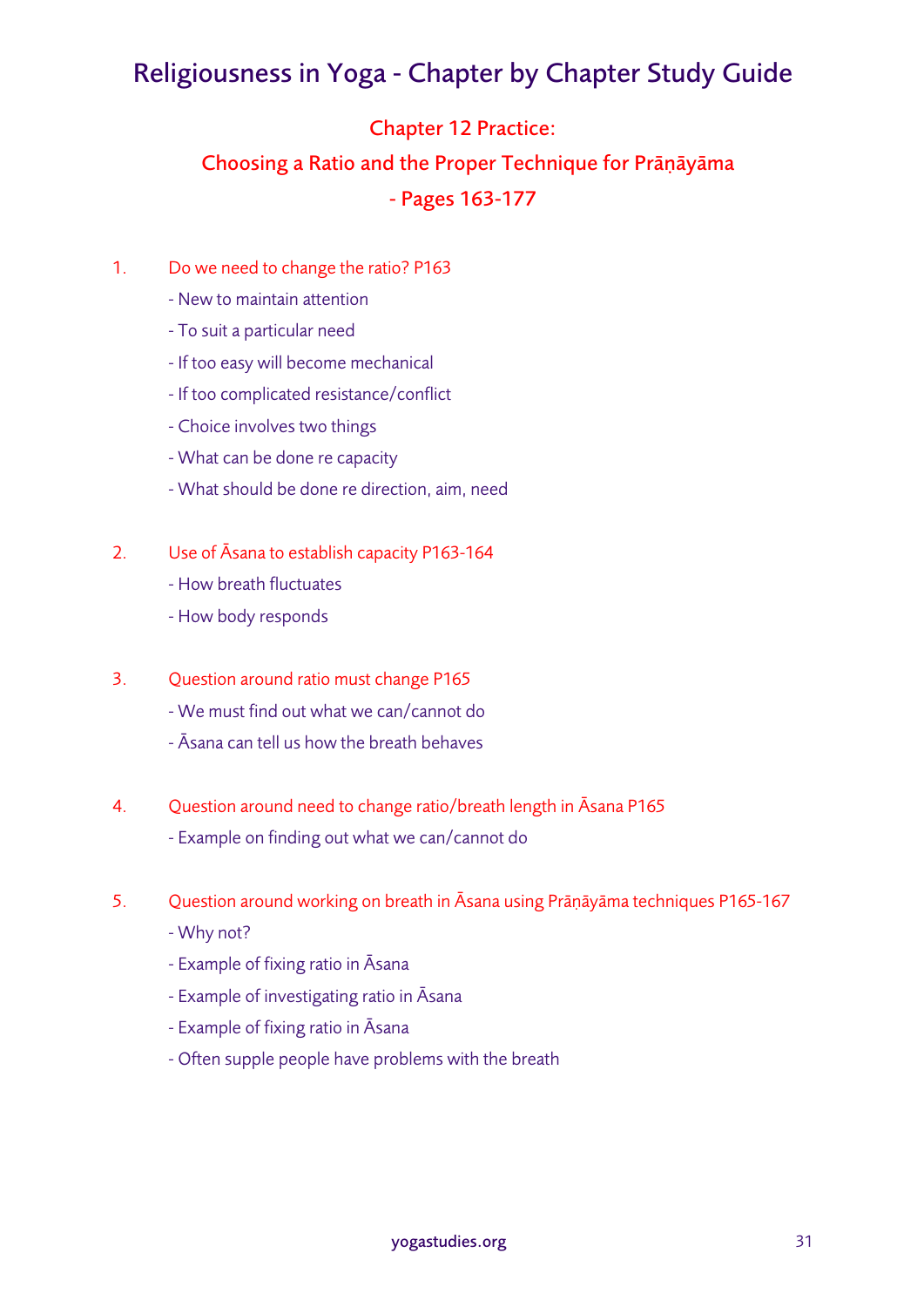- 6. Question around inhale and exhale in bending backwards P167-170
	- No definite rule as it depends on weight, stiffness, particular posture
	- That is why we should not use complicated posture to investigate
	- Establish direction of movement based on information
	- Discussion on investigating exhale using ratio, Āsana, Krama, inhale
	- Example proposal to investigate exhale
- 7. Question around review of first two suggestions for proposal P170-171
	- First proposal to change type of Prāṇāyāma
	- Second proposal is to change our practice
	- There are certain exceptions
- 8. Question around inhale shorter than exhale and chest area P171-172 - Usually exhale longer unless other problems
- 9. Question around exhale and controlling the diaphragm P172
	- Example of quick inhale and long exhale
	- Example of reducing exhale to help longer inhale
- 10. Question around area of focus as chest or diaphragm P172-174 - To attain a long breath training is necessary
- 11. Are there guidelines to establish our goals? P172-174
	- Aim to train so we can modify the breath to meet a demand
	- We must have a good posture
	- We must select a certain type of Prāṇāyāma
	- We must have a certain mental attitude
	- A special form of gazing can help attention
	- Sometimes to bring an image to the eyes
	- The effect is to rest the senses
- 12. Question around gazing while holding the breath P174
	- This is the first step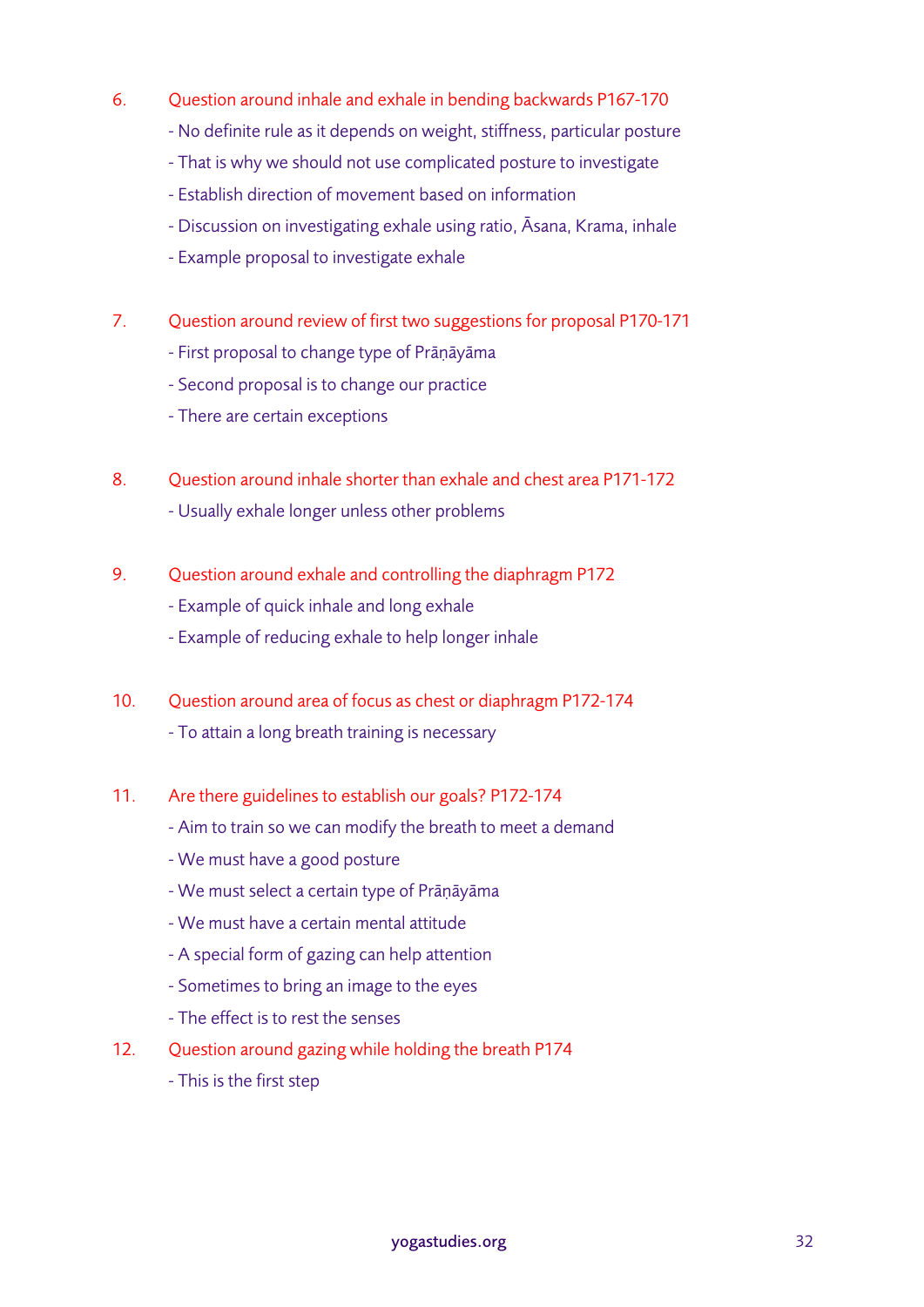- 13. Question around how should we develop gazing P174-175
	- In the beginning gaze at the centre of movement
	- Shifting the gaze
	- Fixing the gaze
	- Gazing from one part of the breath to other parts, to all parts
	- Use of Hasta Mudrā
- 14. Question around use of hand positions distracting P175-176
	- Why training is step by step
	- Not mentioned for a long time
	- Moving too quickly will divide
- 15. Question around gazing being muscular or imaginary P176
	- There are effects from different types of gazing
	- Gazing must be done gradually
- 16. Question around gazing for Pratyāhāra P176
	- Some people think so
	- But we can't establish Pratyāhāra, it just happens
- 17. Question around gazing for Pratyāhāra P176-177
	- Candle gazing is actually a form of external gazing
	- It is not immediately associated with Prāṇāyāma
	- This practice is called Trāṭaka
	- In Prāṇāyāma we gaze inward rather than outward
	- Because the orientation is inward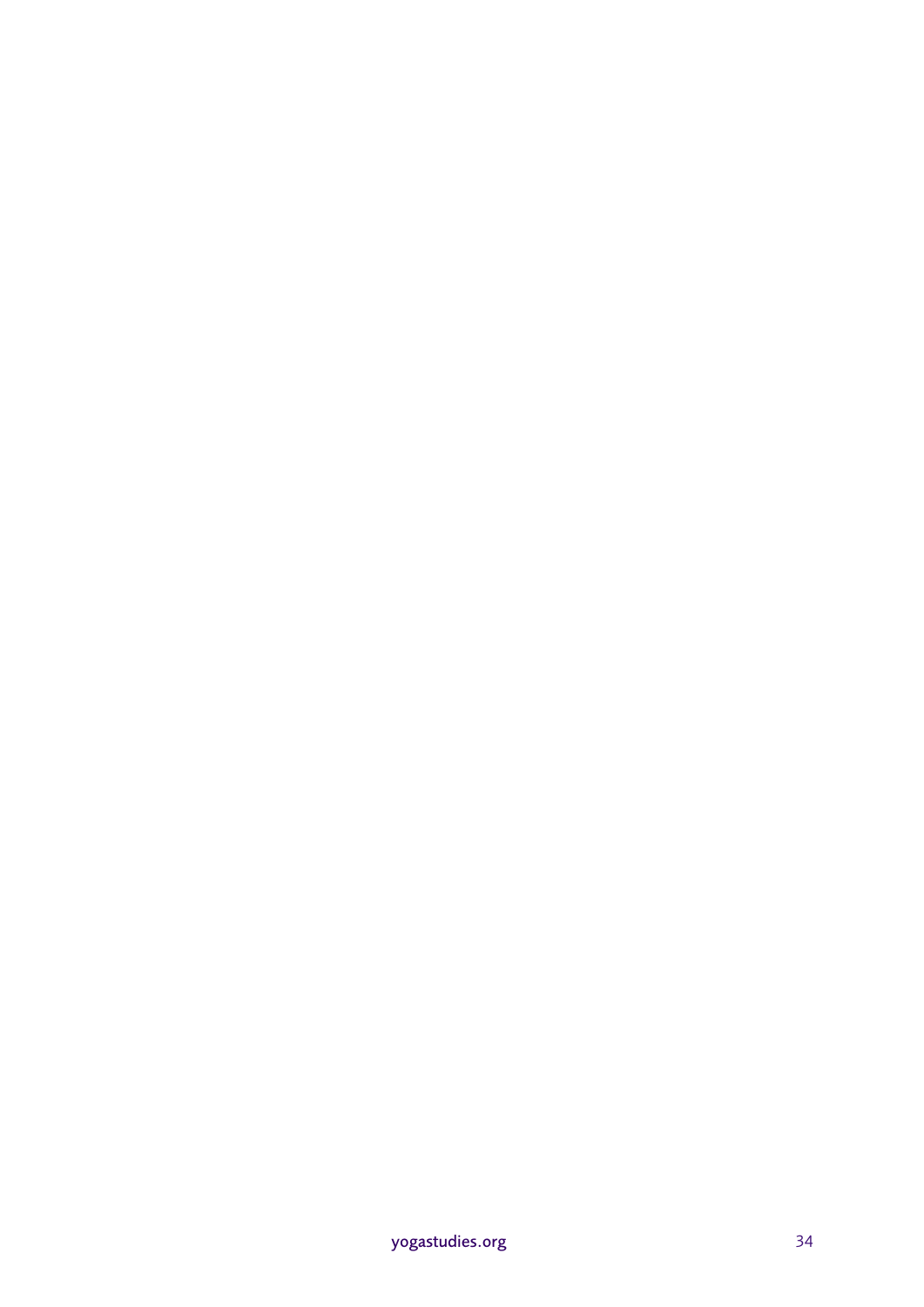## Chapter 13 Theory: The Antaraṅga Sādhana, Saṃyama and Kaivalya - Pages 179-194

- 1. Review of Chapter Eleven Theory P179-181
	- Pratyāhāra Yoga Sūtra II 54
	- Dhāraṇā Yoga Sūtra III 1
	- Dhyāna Yoga Sūtra III 2
	- Samādhi Yoga Sūtra III 3

#### 2. Dhyãna P181-182

- Dhyāna is result of practice
- All techniques are to prepare for Dhyāna
- 3. Question on Draṣṭṛ P182 - Draṣṭṛ is 'the one who sees'
- 4. Question on Pratyãhãra P182-183
	- Pratyāhāra is effect of Dhyāna
	- All techniques in Prāṇāyāma help Pratyāhāra

#### 5. Question on Dhyãna P183

- In Dhyāna there is the feeling "I" am involved

#### 6. Question on Samādhi P183-186

- The object is not in meditation, we are
- Perception changes not the object Yoga Sūtra IV 15
- Comparing a state of Samādhi with a state of anger
- Four stages of Avidyā Yoga Sūtra II 4
- The state of Samādhi is really a state of Prajñā Yoga Sūtra I 48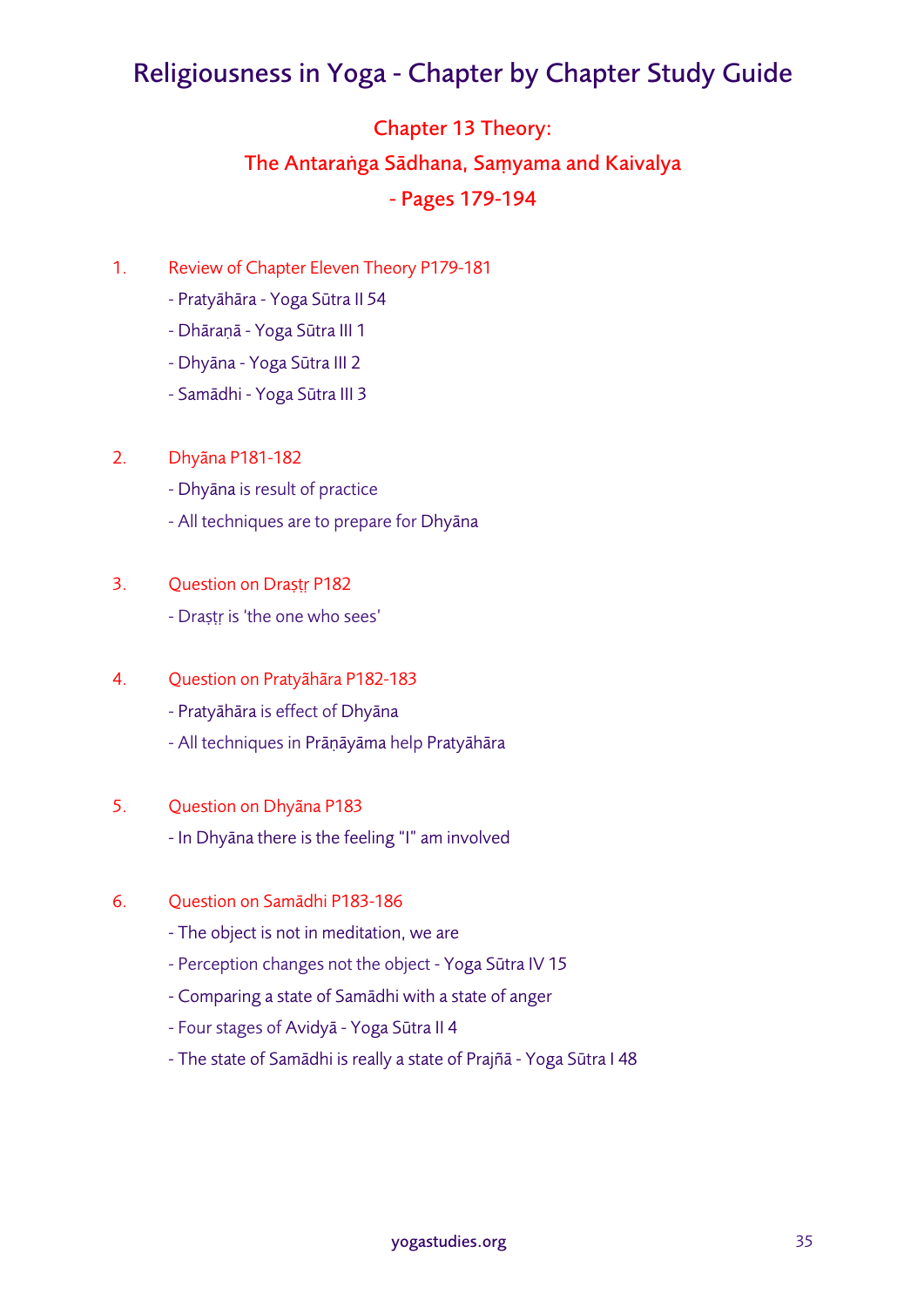- 7. Question on comparing Dhyãna and Samãdhi P186-187 - In Dhyãna there is profound mental activity - In Samādhi thinking stops
- 8. Question on the aid of a teacher P187 - I feel it is better to have some personal guidance
- 9. Ouestion on Purusa and Prakrti P187-188 - Puruṣa sees the object through the mind - In a state of Samãdhi that 'I' is almost non-existant
- 10. Question on the body as an object in Dhyãna P188 - The body and Saṃyama - Yoga Sūtra III 29
- 11. Question on a state of Samãdhi in Āsana P189 - Our focusing is different when we do Āsana - Saṃyama with Āsana as the object
- 12. Question on learning and Dhāraṇā, Dhyãna and Samãdhi P189-190 - Learning is Dhāraṇā and Dhyãna - Alternating states of clarity and confusion - Yoga Sūtra III 9
- 13. Question on ultimate goal of Yoga to be in Samãdhi all the time P190-191 - Ultimate goal to always observe correctly
- 14. Question on state of Samãdhi and being in the world P190 - Kaivalya introduced - Yoga Sūtra II 25
	- The state of Kaivalya is where we understand this world
- 15. Question on Kaivalya happening suddenly P191-192 - With Kaivalya gradually something happens that we do not control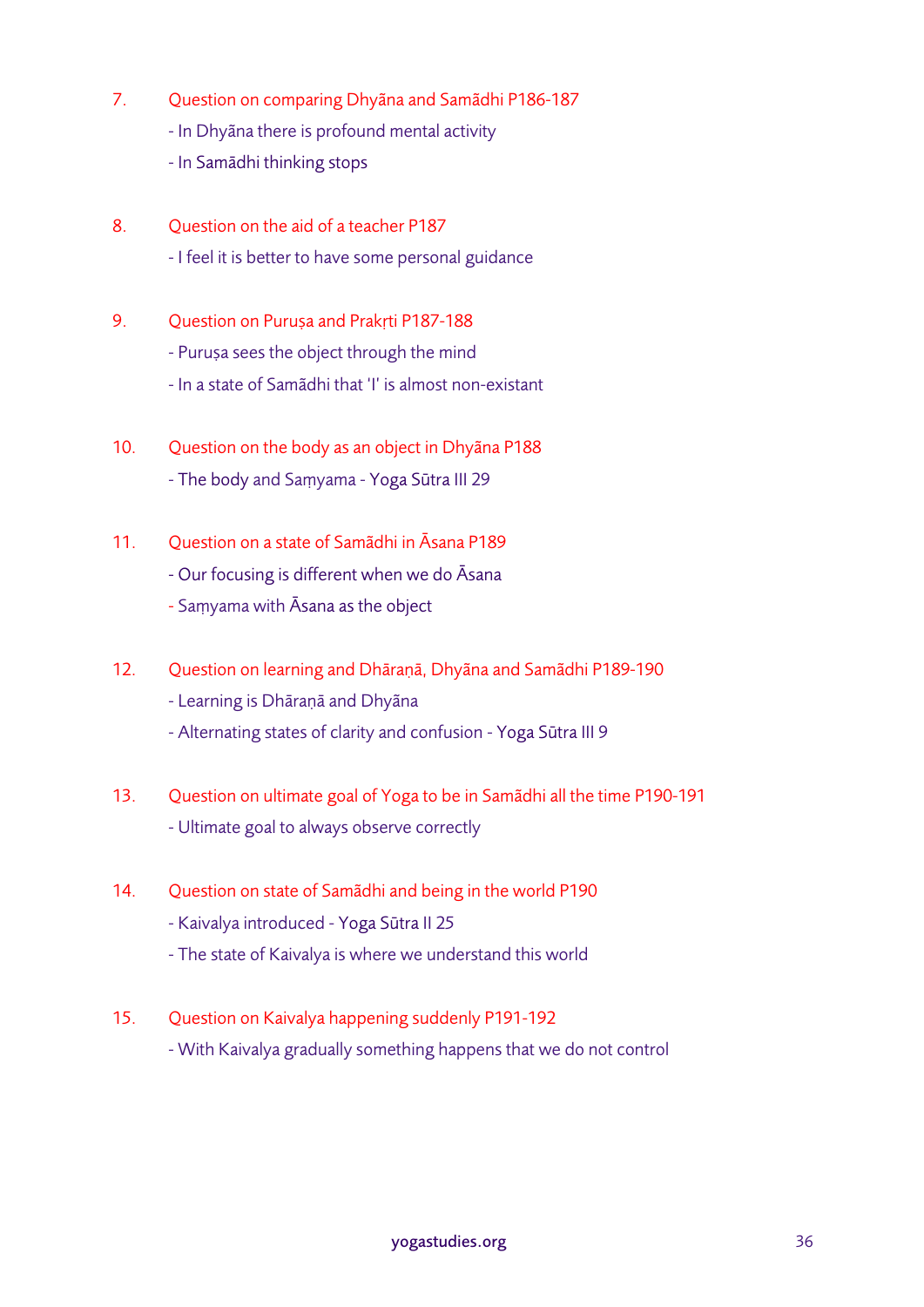- 16. Question on Kaivalya being a break or something gradual P192
	- Two forces operate, old and new Yoga Sūtra IV 27
	- Change is gradual Yoga Sūtra II 27
- 17. Question on how Dhyãna comes about P193
	- Effort always required Yoga Sūtra IV 27
	- Abhyāsa means to go on in a particular direction Yoga Sūtra I 13
	- At the moment of Dhyãna effort ceases Yoga Sūtra III 2
- 18. Preview of Chapter Fifteen on Antarāyāḥ P194
	- What are the obstacles Yoga Sūtra I 30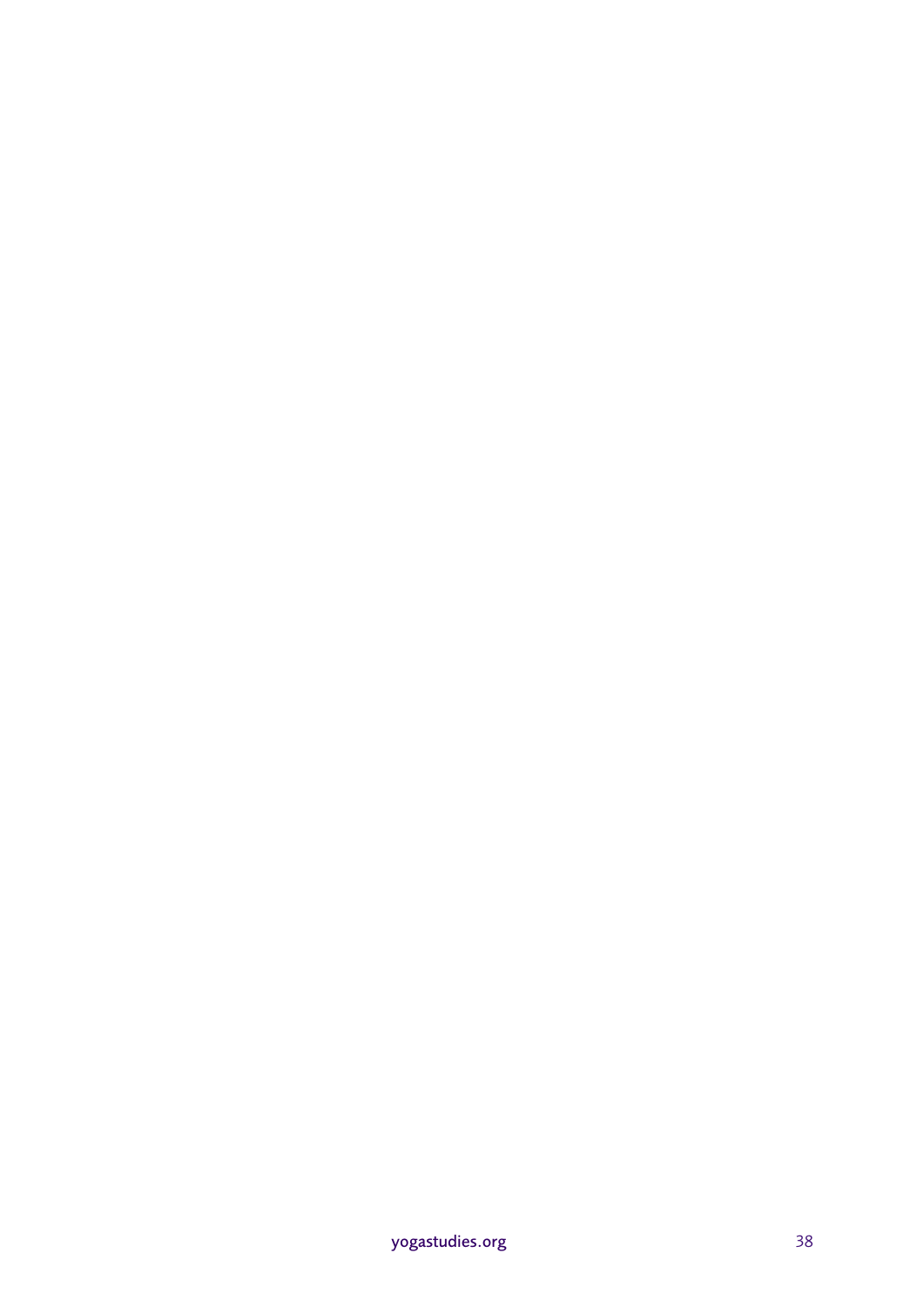#### Chapter 14 Practice:

## The Concept, Preparation and Techniques of Bandha - Pages 195-205

#### 1. Definition of Bandha P195

- Review of Prāṇāyāma as a process
- Bandha is a means to intensify this process

#### 2. Definition and location of each Bandha P195-197

- Bandha means "to bind or to lock"
- We will consider just three Bandha
- Site of Jālandhara Bandha
- Site of Uḍḍīyana Bandha
- Site of Mūla Bandha
- Jālandhara Bandha defined
- Uḍḍīyana Bandha defined
- Mūla Bandha defined
- Jālandhara Bandha maintained thru four parts of breath
- Uḍḍīyana Bandha maintained only thru Bahya Kumbhaka
- Mūla Bandha maintained thru four parts of breath

#### 3. Question on Role of Mūla Bandha P197

- Mūla Bandha is that part of Uḍḍīyana Bandha not released

#### 4. Who is ready to do Bandha? P197 - Long holding of the breath a requirement

- 5. Introducing Bandha in Āsana P197
	- Taḍāka Mudrā
	- Adho Mukha Śvan Āsana
	- Mahā Mudrā
	- Śīrṣāsana
	- Use in Āsana prerequisite to use in Prāṇāyāma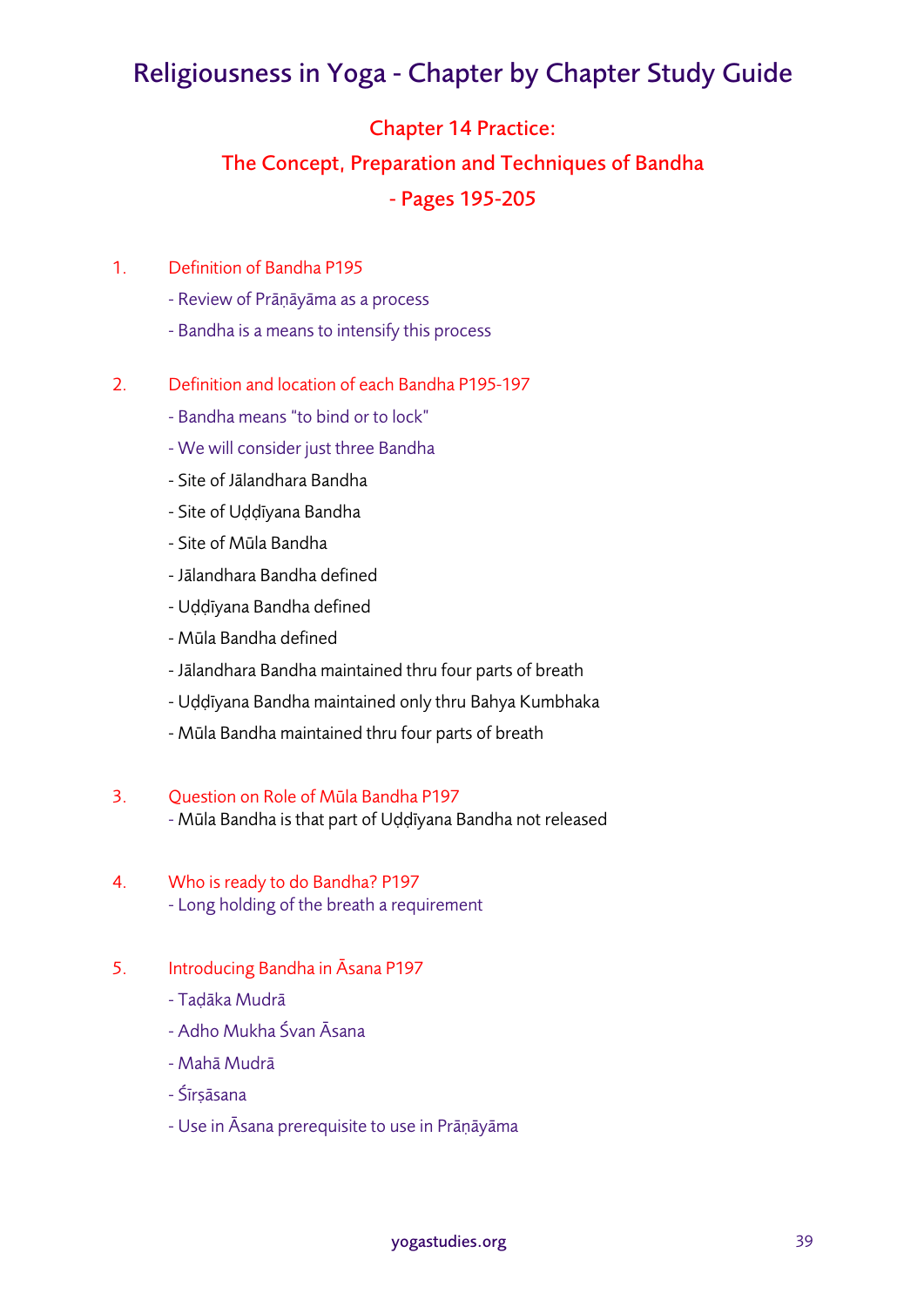#### 6. Teaching and technique of each P197-199

- Jālandhara Bandha prerequisite for others
- Uḍḍīyana Bandha follows and is applied very slowly
- Mūla Bandha applied after Uḍḍīyana Bandha established
- 7. Application within Prāṇāyāma P199
	- First establish a ratio in Prāṇāyāma without Bandha
- 8. Vinyāsa Krama with Bandha P199
	- Example of Prāṇāyāma ratio for Bandha
	- Progression of Bandha within Prāṇāyāma ratio
	- Application of Bandha needs to taper off
- 9. Application of Bandha within Śīrṣāsana P200 - Follows same Vinyāsa Krama as for Prāṇāyāma
- 10. Question on using long Bahya Kumbhaka in Śīrṣāsana P200 - Not natural so we must build up to it
- 11. Question on Mūla Bandha in inverted postures P200 - Difference between gravity and conscious effort
- 12. Some Āsana in which Bandha not possible P200 - Some Āsana in which Bandha not possible
- 13. Anticipate a great reduction in breath with Bandha P200 - A ratio of 10.10.20.10 becomes 6.6.12.6
- 14. The best Āsana for Bandha P200 - Inverted, lying flat, sitting with back straight
- 15. Some Āsana in which Bandha not possible P200 - Backbending and twisting Āsana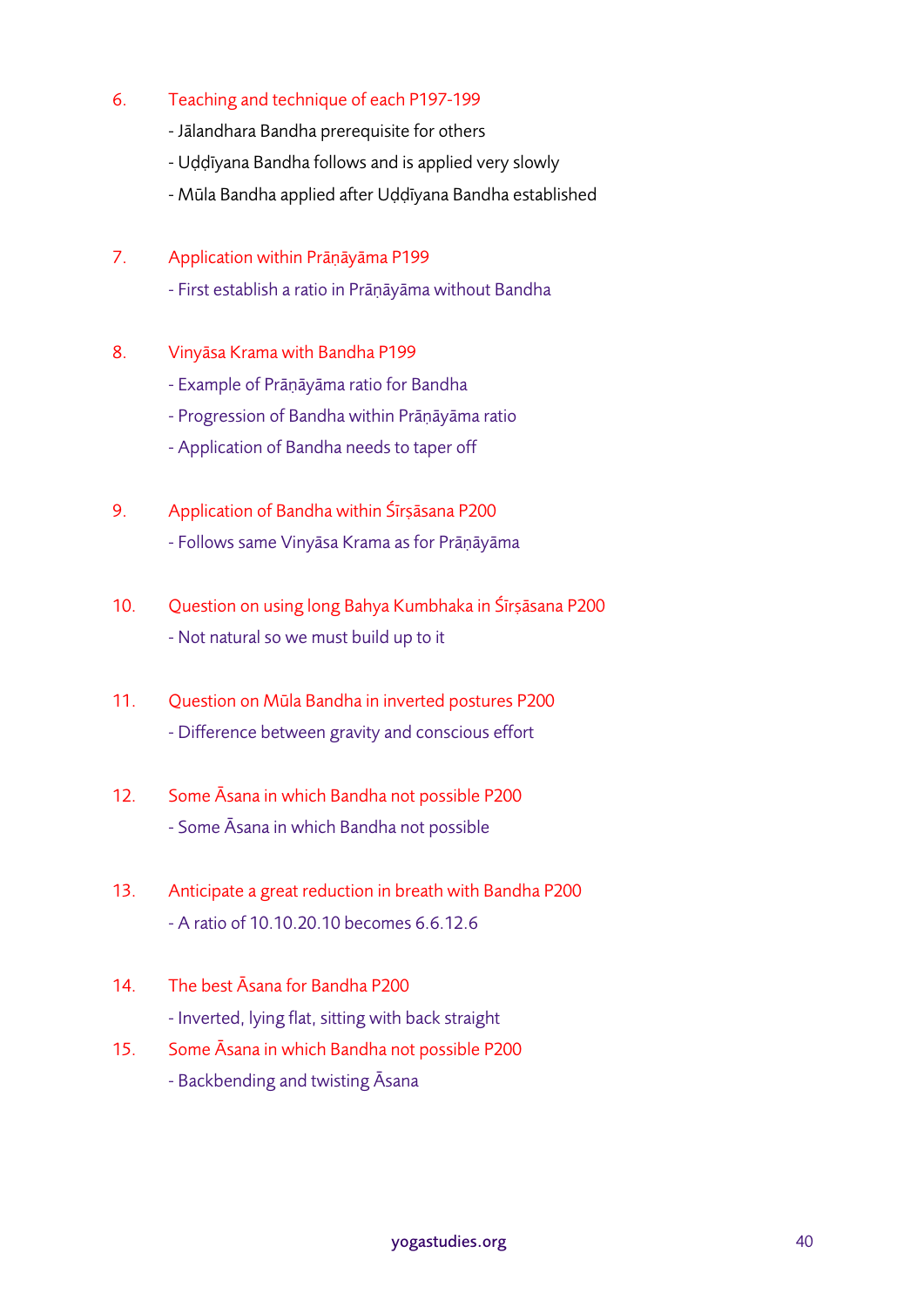- 16. Some Prāṇāyāma in which all Bandha not possible P202 - Examples such as Kapālabhāti and Śītalī
- 17. Question on Jālandhara Bandha in Kapālabhāti P202 - Jālandhara Bandha only possible in Kapālabhāti and Bhastrikā
- 18. Question on Bandha as part of daily life P202-203
	- Practice them in one Āsana or one Prāṇāyāma
	- Don't do in all Āsana or all Prāṇāyāma
	- Example of doing in one Āsana
	- Several positions for using Bandha in Prāṇāyāma
- 19. Question on Agnisāra and risks P203-204
	- Agni Sāra not a Bandha but a Kriyā
	- Other example of Kriyā
	- Prāṇāyāma uses air and fire to clean the body
	- Any exercise with proper breathing cleanses
	- Those who don't breathe well in Āsana use other means
	- Caution around use of Bandha on Bahya Kumbhaka
	- Caution around overuse of Nauli
- 20. Question on back being straight for Bandha P204
	- Back never completely straight
- 21. Is it good to change position for Prāṇāyāma P204-205
	- We can change but usually same Āsana
	- Prāṇāyāma and Bandha not advised in Vīrāsana or Vajrāsana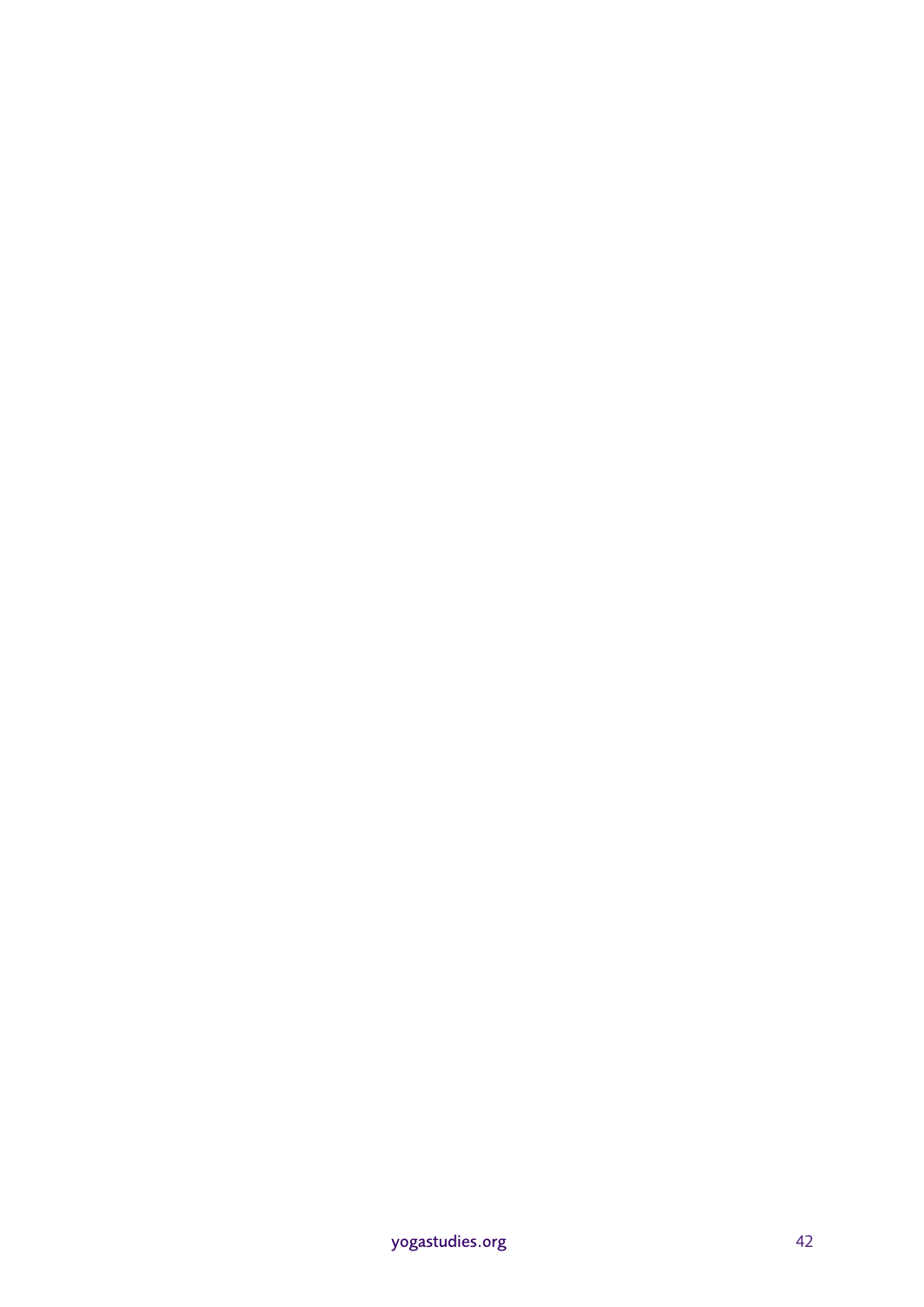#### Chapter 15 Theory:

## The Antarāyāḥ, Obstacles to Progress, Techniques to Overcome them. - Pages 207-219

- 1. Any questions on Dhāraṇā, Dhyāna, Samādhi, Saṃyama Kaivalya P207
- 2. Question on Samādhi as the Seer, the Object and the Relationship between them P207 - They meet and communicate
- 3. Question on what happens to the Communication P207
	- At this stage there is no thought
	- Samādhi has different Stages
- 4. Introduction to how we become stuck and can't progress P207-208
	- The term Antarāyāḥ describes this situation Yoga Sūtra I 30
	- Let us consider how they arise and how to get rid of them
- 5. Presentation of Vyādhi or not being well P208 - If we are sick we must do something about it - Yoga Sūtra I 30
- 6. Discussion on Styāna P208 - We get moods - Yoga Sūtra I 30
- 7. Presentation of Saṃśaya P208 - Doubts always arise - Yoga Sūtra I 30
- 8. Presentation of Pramāda P208 - Sometimes we act with little deliberation - Yoga Sūtra I 30

#### 9. Presentation of Ālasya P209

- A lack of enthusiasm - Yoga Sūtra I 30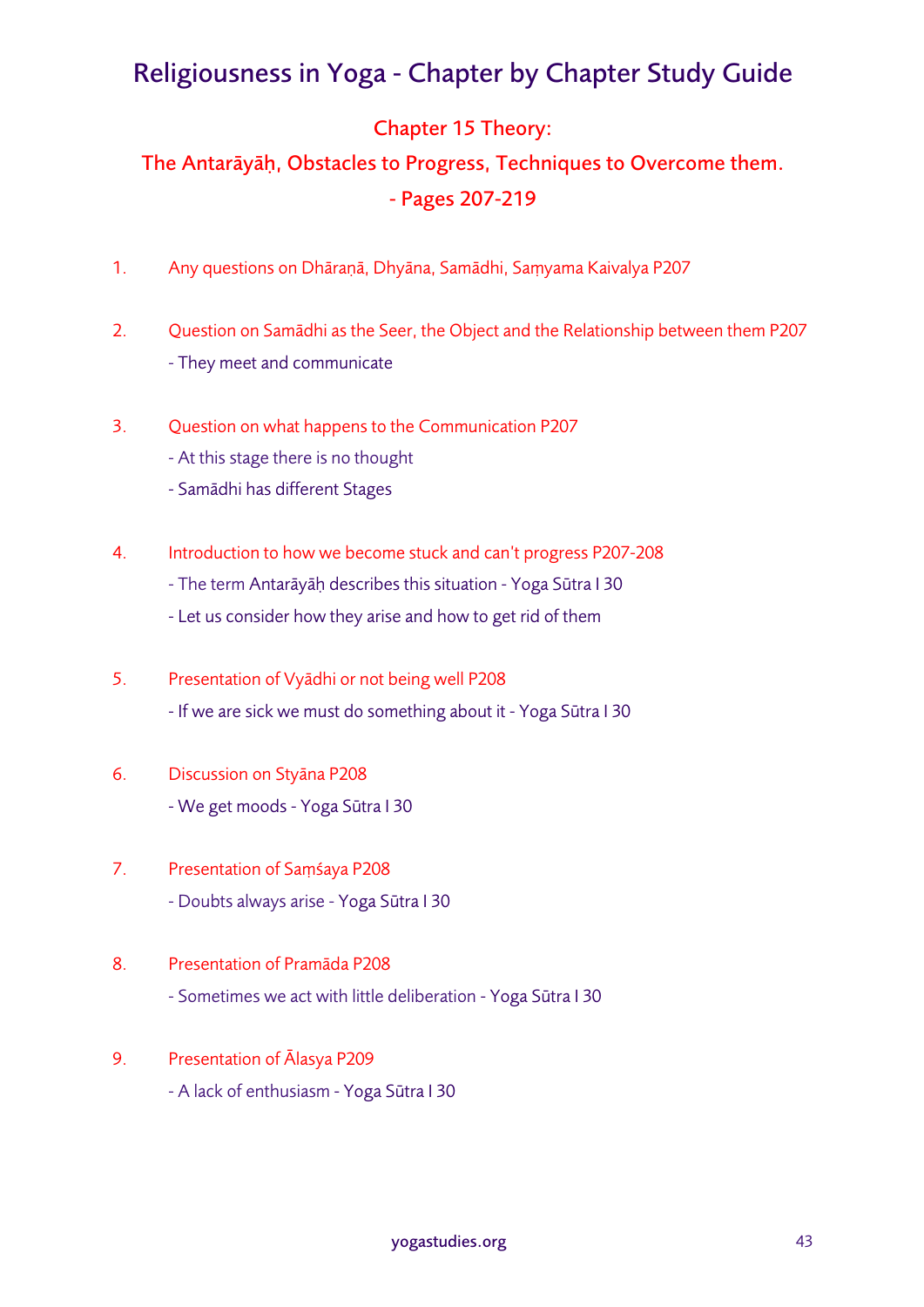10. Presentation of Avirati P209

- Our senses seem to take over - Yoga Sūtra I 30

11. Presentation of Bhrānti Darśana P209

- We think we have understood something and we haven't - Yoga Sūtra I 30

12. Presentation of Alabdha Bhūmikatva P209-210

- A situation where we presume we have progressed a lot - Yoga Sūtra I 30

13. Presentation of Anavasthitatvāni P210

- We allow ourselves to slide back - Yoga Sūtra I 30

- 14. So also Yoga provides ways to surmount these Obstacles P210-212
	- The most important is Īśvara Praṇidhānā Yoga Sūtra I 23
	- Definition of Īśvara Yoga Sūtra I 24
	- Qualities of Īśvara Yoga Sūtra I 25
	- Īśvara is the Guru who knows everything Yoga Sūtra I 26
	- Yoga does not describe Īśvara in a particular form Yoga Sūtra I 27
	- What is our relationship with Īśvara Yoga Sūtra I 28
	- Īśvara then is one of the alternatives for surmounting Obstacles Yoga Sūtra I 29
- 15. Question on the relationship between Puruṣa and Īśvara P212

- Yoga attempts gradually to bring back our real nature, where Purusa is the master

16. Question on whether Puruṣa is meant to serve Īśvara P213

- In Yoga the question phrased this way does not arise - Yoga Sūtra I 29

- 17. Presentation on the reasons for the choice or use of OM P213-214
	- OM within Mantra
	- OM within Saṃskṛta
	- OM within levels of Awareness
- 18. Reminder that Yoga does not insist that you accept Īśvara P214
	- Īśvara Praṇidhānā Vā Yoga Sūtra I 23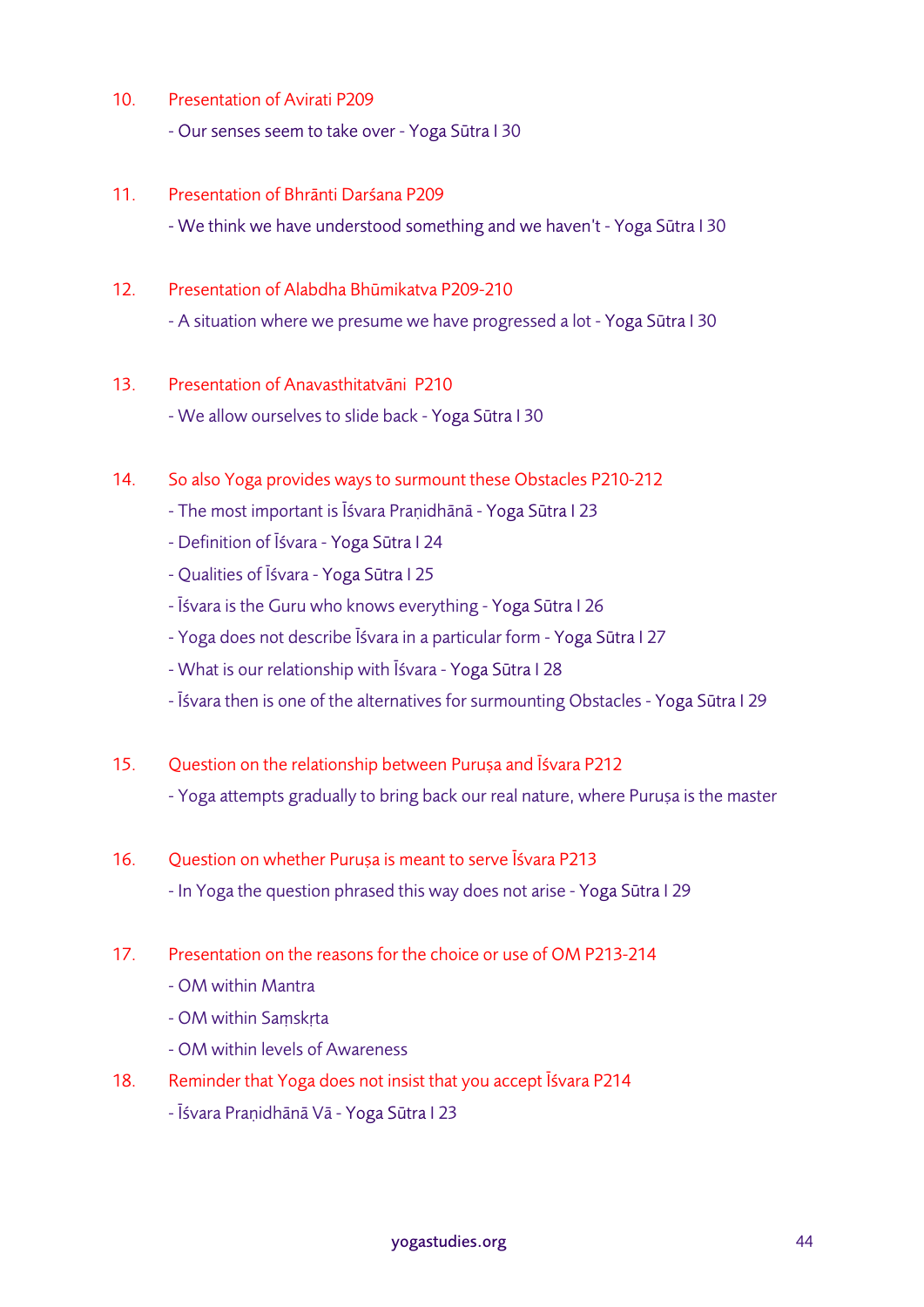- 19. Question on Chanting OM and Īśvara P214-215 - When we say OM the meaning must be Īśvara - Yoga Sūtra I 28
- 20. There are other alternatives that might help us to overcome obstacles P214-218
	- One alternative is to find a means to sustain a particular direction Yoga Sūtra I 32
	- Prāṇāyāma is often mentioned as an alternate way Yoga Sūtra I 34
	- Investigation into the functioning of the senses Yoga Sūtra I 35
	- In the Heart region there is something called Puruṣa Yoga Sūtra I 36
	- The study of people who have overcome problems Yoga Sūtra I 37
	- Investigating Dreamless sleep might be helpful Yoga Sūtra I 38
	- Meditation that utilizes a visual object Yoga Sūtra I 39
- 21. Question on what you meant by 'give the mind some space" P218 - Space means freedom at the moment when we are stuck
- 22. Question on Īśvara aiding the overall betterment of the individual P218-219 - Whether Īśvara is better than other alternatives depends on the individual - We have to give a person what they are prepared to take, not what is necessarily best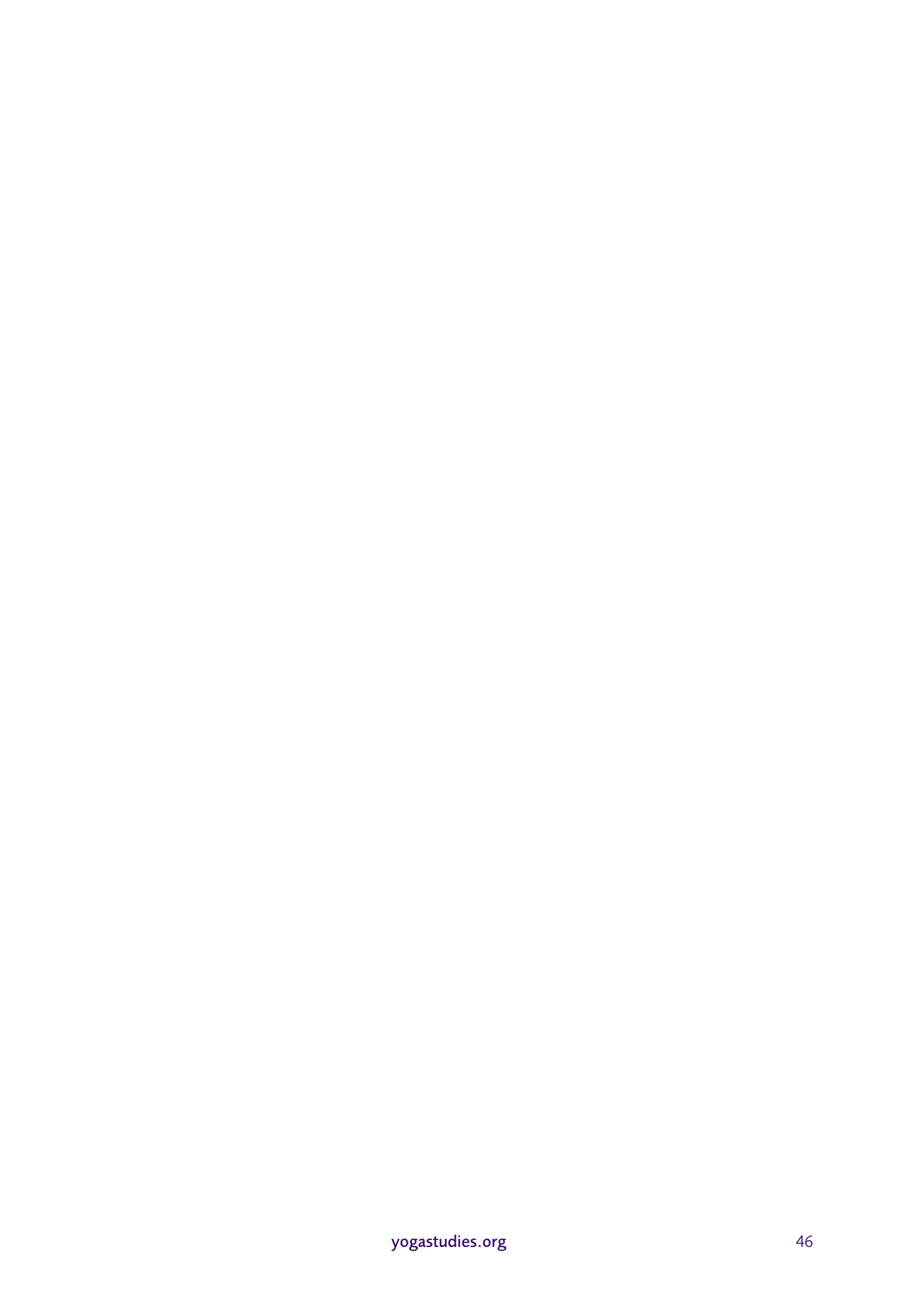#### Chapter 16 Theory:

#### A Session for Questions

#### - Pages 221-234

#### 1. Question on when there is difficulty P221

- In Yoga terms if we have Duḥkha, something is behind it Yoga Sūtra II 15
- I do something that will make the mind a little clearer
- Something that was acute might become less acute

#### 2. Question on being hardest to sit or be quiet when in the grip of a problem P222

- In the beginning this is true
- We need both incidental solutions and continual progress
- From the perspective of Pariṇāma Vāda, of Yoga, the mind is always changing

#### 3. Question on what it means to trace Avidyā back to its origin P223-224

- You never know when Avidyā might quickly arise Yoga Sūtra II 4
- Resolving back to the origin means to be in a state where Avidyā is no longer effective
- Yoga Sūtra II 10
- We never know when or how, so we must be cautious Yoga Sūtra II 16
- We must keep on trying; this is what Abhyāsa is about Yoga Sūtra I 13
- We must keep on developing this ever-present effort and attention Yoga Sūtra I 14
- 4. Question around obstacles that get in the way P224
	- What we need is greater effort to go in a particular direction Yoga Sūtra I 14
	- That's why, once is a while, its good to go to our teachers
	- Another solution is just to fully accept what happens
	- I feel the first one is better than the second

#### 5. Question on Īśvara and truth P224-225

- We must have some conviction about Īśvara Yoga Sūtra I 23
- Three ways that lead us to the acceptance of Īśvara Yoga Sūtra I 7
- Simply invoking Īśvara might not suffice; we have also to do something Yoga Sūtra I 28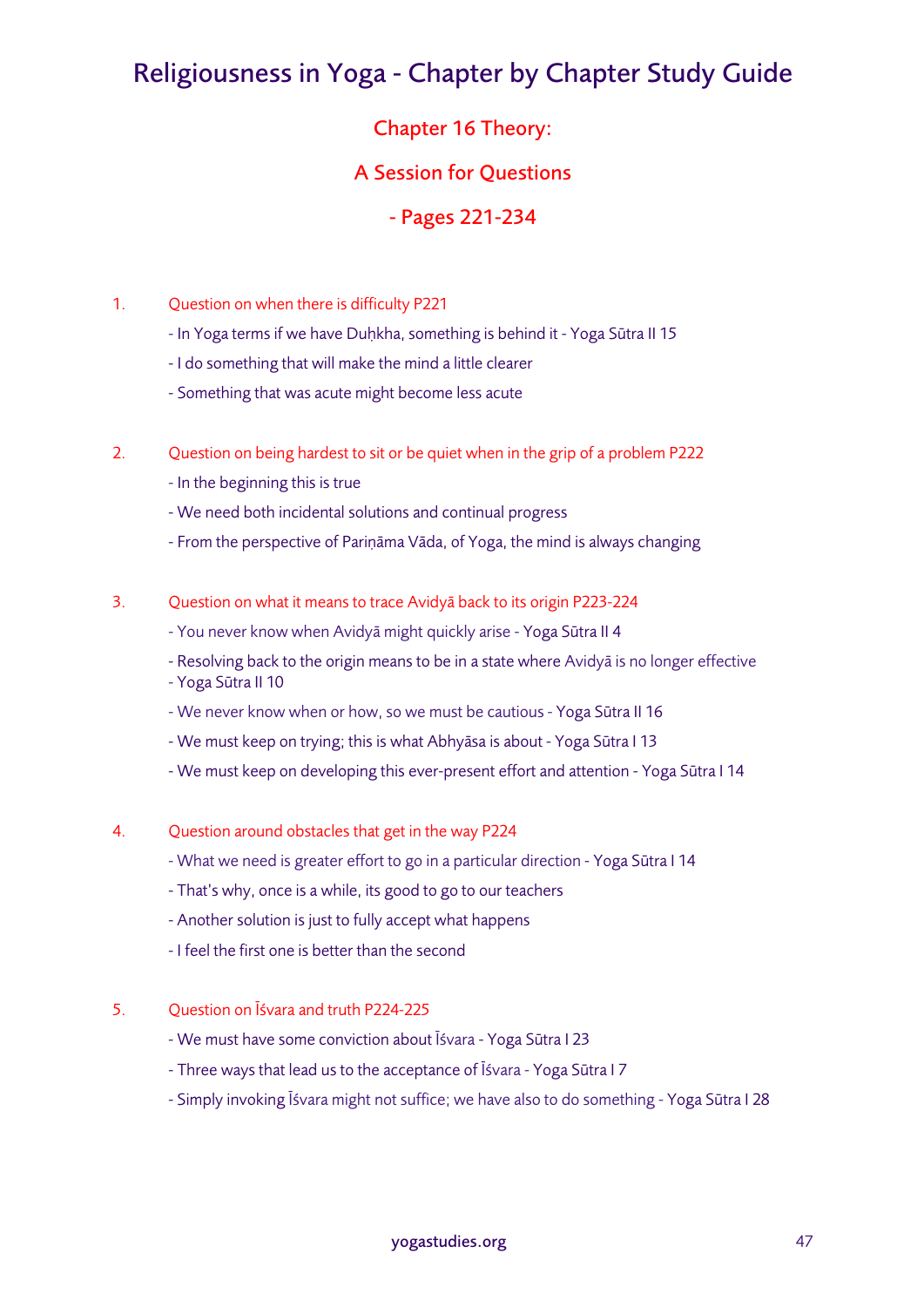- 6. Question on Īśvara and control P225-226
	- According to Yoga Īśvara knew, knows and will know Yoga Sūtra I 25
	- In Yoga, material is not from Īśvara, but intelligence is Yoga Sūtra I 24
- 7. Question on creation as having three parts P226
	- For any creation we need three Kāraṇa or means for something
	- Upādāna, material; Nimitta, intelligence and Sahakāra, assistance
	- Nimitta Kāraṇa is Īśvara

#### 8. Question on Detachment P226-227

- Detachment is an effect, a consequence of another deeper action - Yoga Sūtra I 16

- Detachment can also be the absence of attachment towards the fruits of what we are doing at the moment

#### 9. Question on Dhāraṇā on Īśvara P227-228

- Depending on the object of meditation, the state of mind changes Yoga Sūtra I 39
- In this way the state of mind changes according to our concept of Īśvara s- Yoga Sūtra I 24

#### 10. Question on relationship of Dhāraṇā and Dhyāna P228-229

- Dhāraṇā comes when I orientate my mind towards one idea Yoga Sūtra III 1
- When this happens Dhyāna should follow Yoga Sūtra III 2
- In Dhāraṇā, we go in one direction Yoga Sūtra III 1
- In Dhyāna, we communicate with the object Yoga Sūtra III 2
- In Samādhi, we are there, we are with it Yoga Sūtra III 3

#### 11. Question on Dhāraṇā and Asmitā P229

- What else can there be in the beginning? - Yoga Sūtra II 6

#### 12. Question on Dhyāna and Asmitā P229

- In Dhyāna it is Asmitā which is comuunicating - Yoga Sūtra II 6

#### 13. Question on choosing an object of Meditation which doesn't have mystery P229-231

- Mystery is always present

- It can be found in anything provided we seek it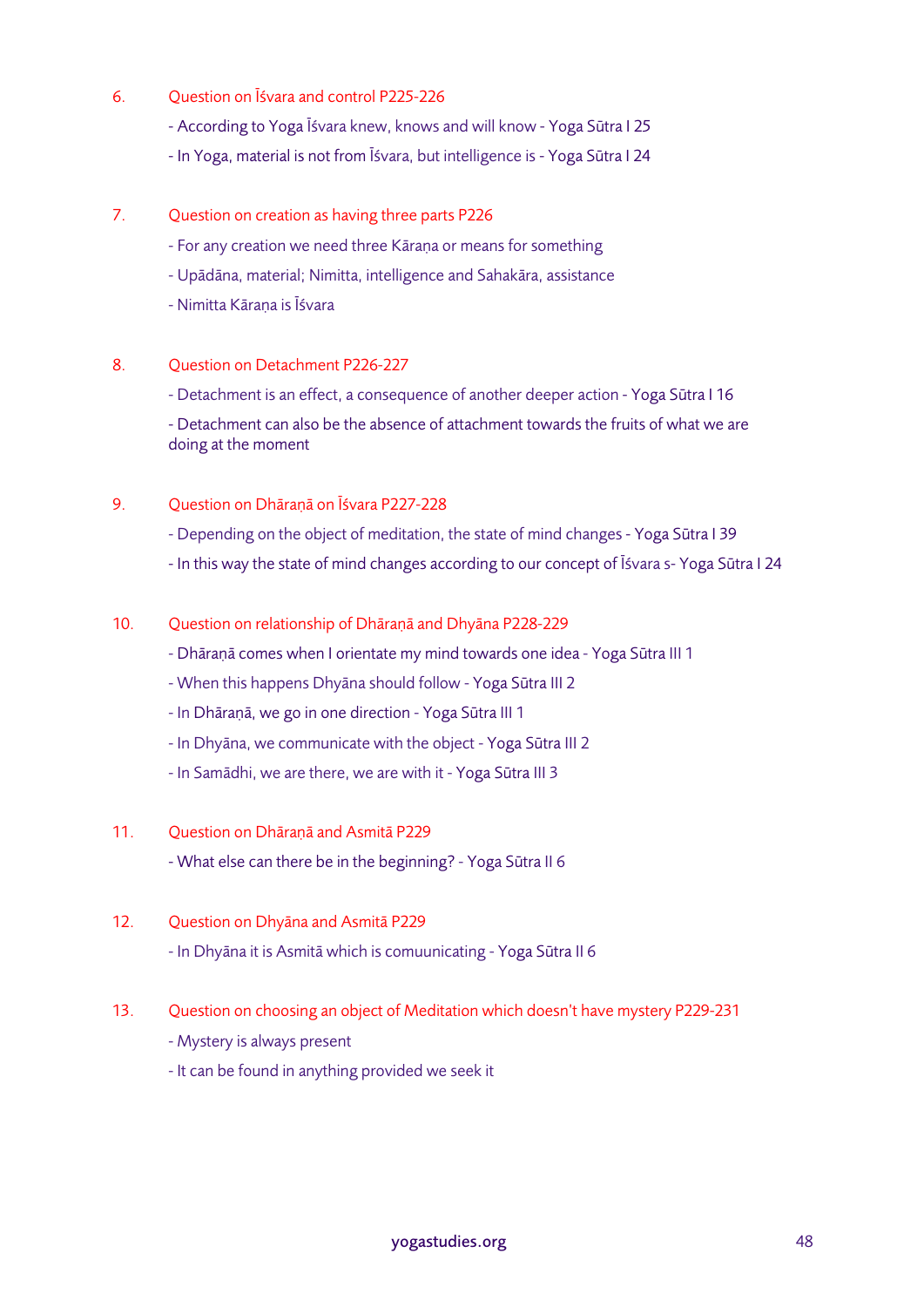- 14. Question on Dhāraṇā and Dhyāna just happening P231
	- "Happens" does not infer that we simply do nothing
	- We have to try. We must try.
- 15. Question on scriptures saying sef-denial is good for us P231-233
	- If we don't eat meat and we don't worry about it, it is alright
	- But if we say I didn't eat meat and it causes an even stronger feeling about the self

- Is it alright to follow a practice where we combine different convictions, principles and concepts?

- If a person has the capacity and means to integrate these things

- 16. Question on self-inquiry and "false self" P233-234
	- The point of self-inquiry is to lead ourselves beyond the "I"
	- How can we discriminate between the real and the non-real Yoga Sūtra II 5
- 17. Question on what happens to the Puruṣa when the body dies P234
	- We don't have the answer in the Yoga Sūtra
	- It does mention fear is present because man has died Yoga Sūtra II 9
	- I don't know because I am answering your question without direct experience
- 18. Question on Dreams as a means of overcoming obstacles P234
	- It is a mystery that we can attempt to explore Yoga Sūtra I 38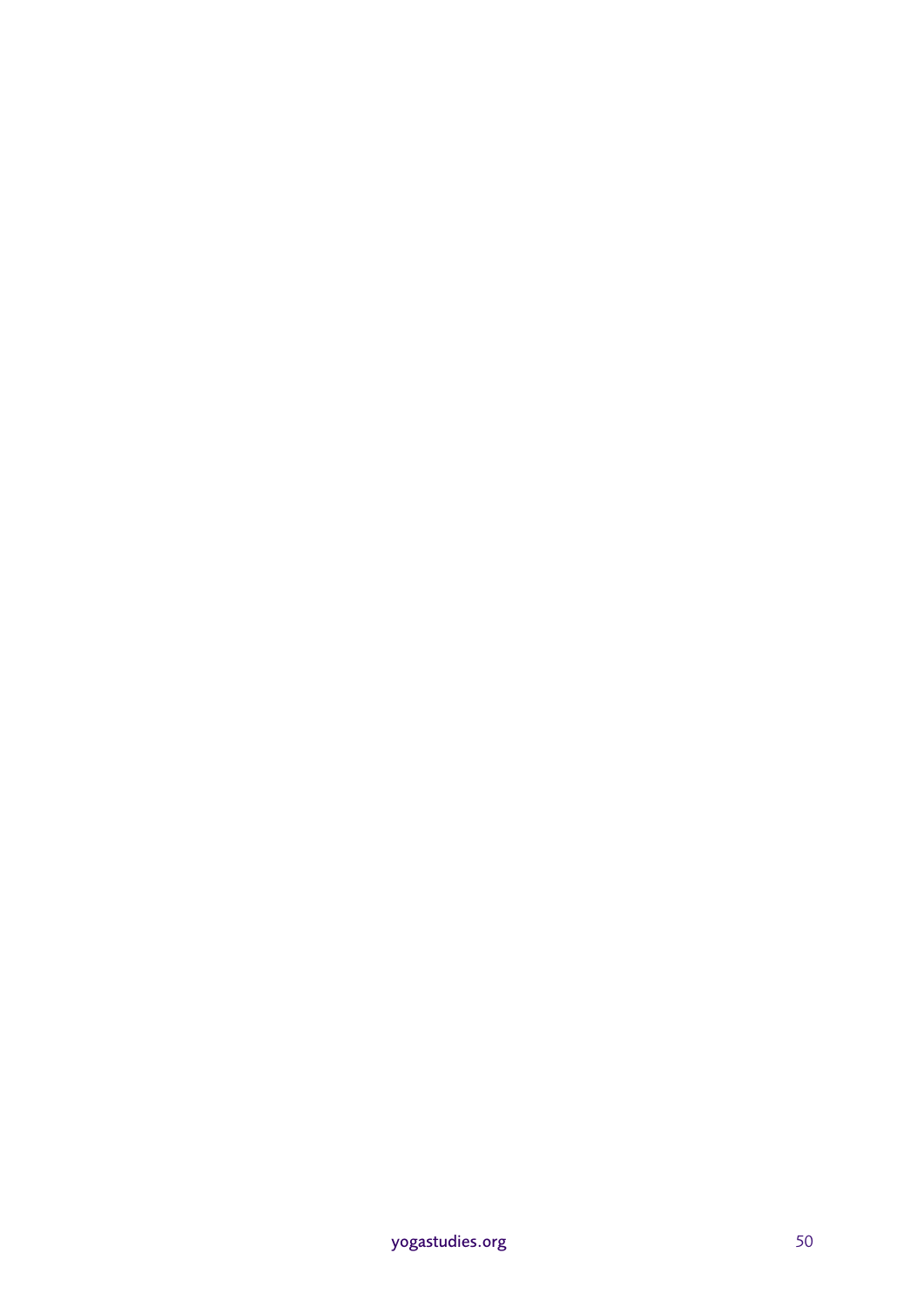#### Chapter 17 Theory:

#### Various Approaches to Yoga

#### - Pages 235-250

#### 1. Question on attention wandering P237

- Vary the Āsana
- Fix the length of the breath
- Place attention on the movement of the breath
- Maintain a fixed ratio

#### 2. Question on suggesting a book P237-238

- I would not suggest a book
- The best thing is to follow a guide
- There are some postures that might be good
- For them you must seek guidance
- After that you must be on your own
- 3. Question on using Praṇava and Japa in Prāṇāyāma P238
	- You must learn from someone who knows
	- You will be taught to use OM orally
	- Then you can easily use it in your Yoga practice
- 4. Question on counting Praṇava in Prāṇāyāma P238-239
	- The number of times is influenced by the length of the breath
	- We cannot fix the number on the basis of the Praṇava itself
- 5. Presentation of various approaches to Yoga P239
	- Let us consider the following:
	- Jñāna Yoga, Bhakti Yoga, Mantra Yoga, Rāja Yoga, Kriyā Yoga, Karma Yoga, Laya Yoga, Tantra Yoga, Kuṇḍalinī Yoga, Haṭha Yoga
- 6. Presentation of Jñāna Yoga P239
	- Some people say that Dhyāna is a means to Jñāna Yoga
	- Jñāna arrives automatically when something blocking it has been removed
	- We see the truth, we merge with the truth, and that is Jñāna

#### yogastudies.org 51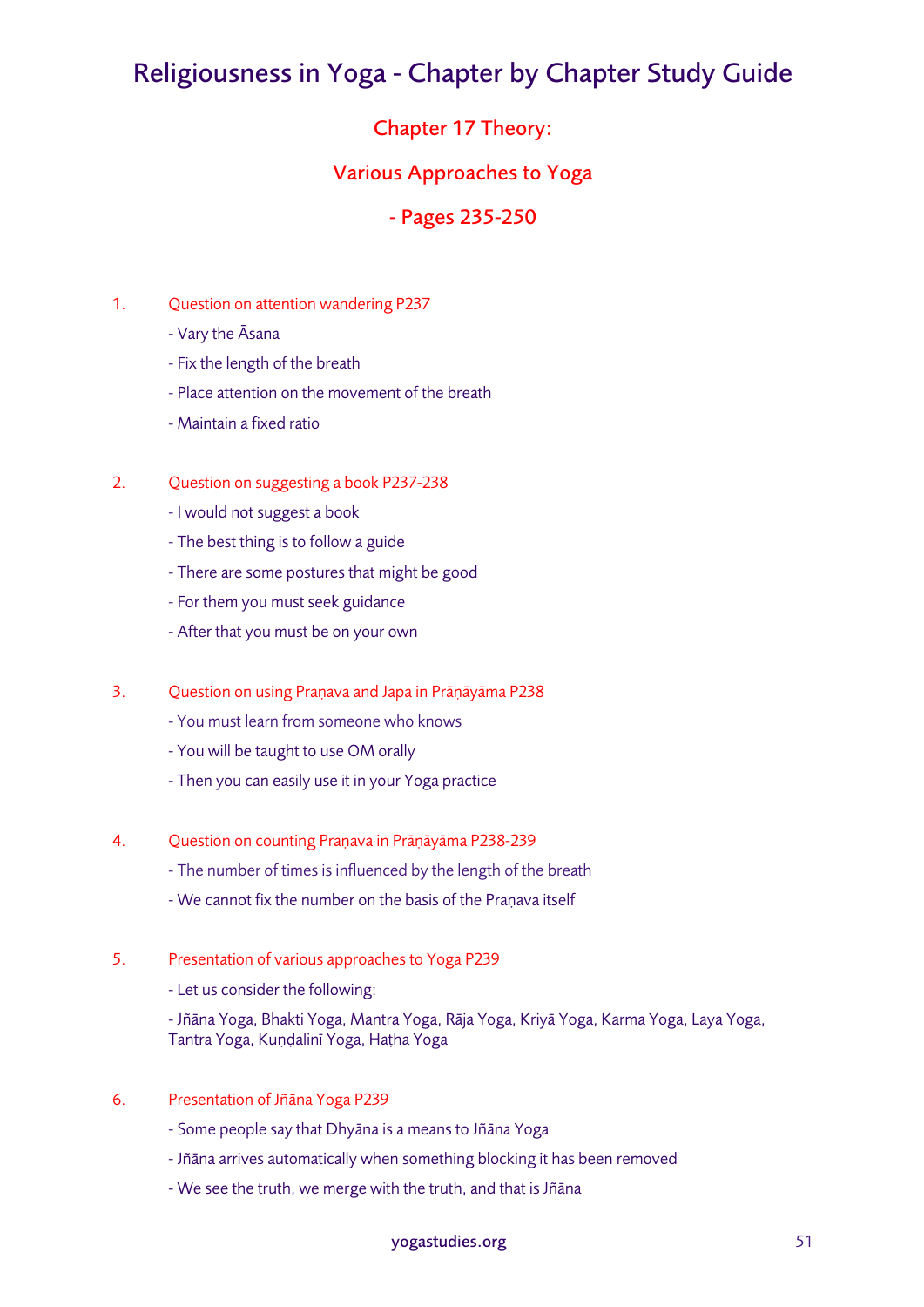- 7. Presentation of Bhakti Yoga P239-240
	- Bhakti means to serve something higher than oneself
	- In whatever we see, we see the Lord
	- To see in everybody the highest truth
- 8. Presentation of Mantra Yoga P240
	- Mantra Yoga brings about the same effect as Jñāna or Bhakti Yoga
	- The Mantra is not something we find in a book or something we buy
	- It must be received properly and repeated over a long period of time
- 9. Presentation of Rāja Yoga P240-241
	- The word Rāja means "the king who is always in a state of bliss"
	- When we understand the truth of Īśvara that is Rāja Yoga
	- Puruṣa is the master and all other things serve him. That is Rāja Yoga
- 10. Presentation of Kriyā Yoga P241
	- All the practices indicated in Yoga are Kriyā Yoga
	- Some of these practices are Āsana and Prāṇāyāma
- 11. Presentation of Karma Yoga P241-242

- We must act in life, but we should not be disappointed by the results of our actions for we may often act imperfectly

- 12. Presentation of Laya Yoga P242
	- Laya means "to merge"
	- We merge with the object and nothing else exists
- 13. Presentation of Tantra Yoga P242
	- This Yoga has been given many meanings
	- Tantra Yoga involves special techniques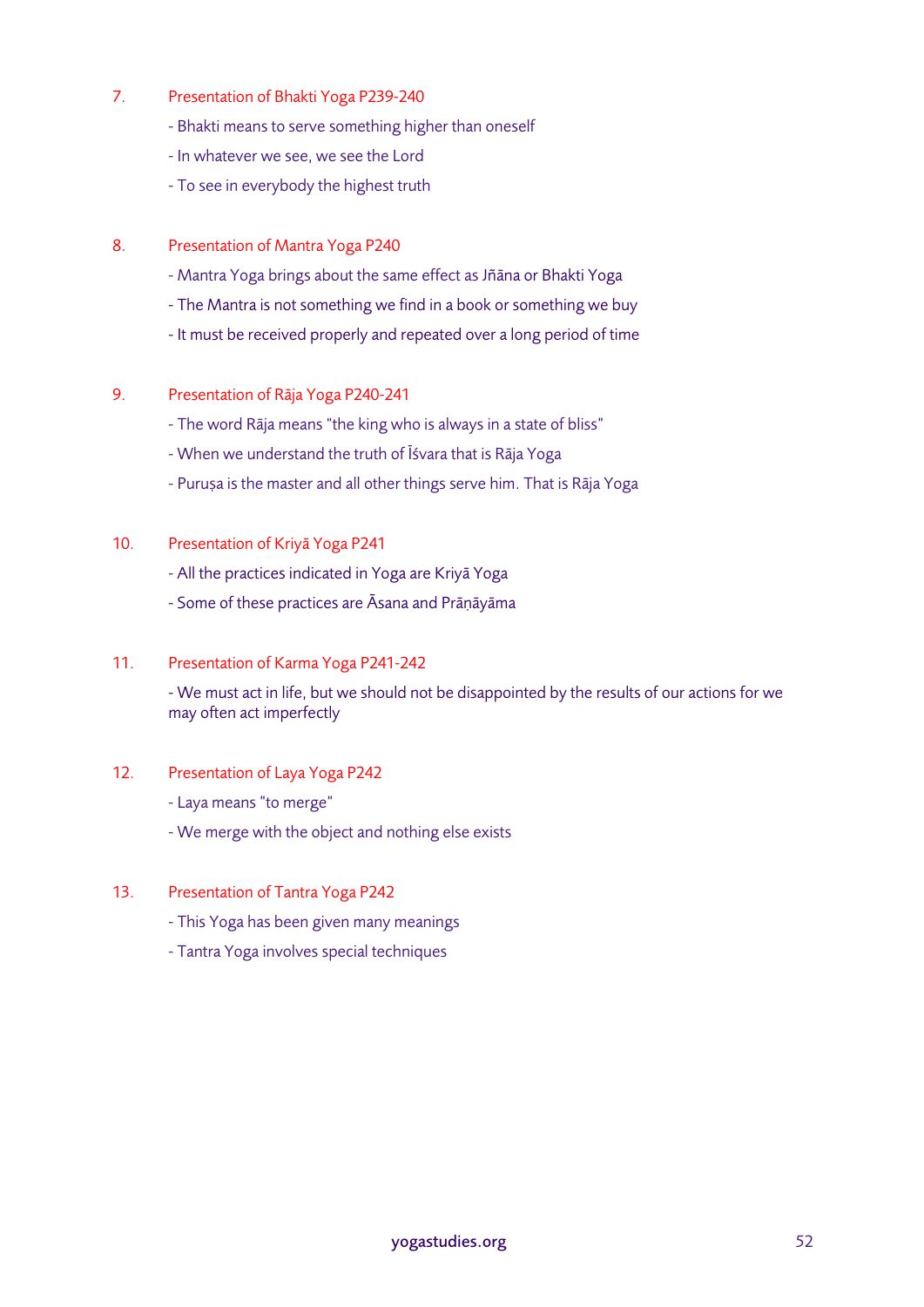#### 14. Presentation of Kundalinī P242-244

- To understand Kriyā, Tantra and Haṭha Yoga properly, we must first go into the concept of Kuṇḍalinī

- Certain Nāḍī in the trunk by which Prāṇa can enter and leave the body provided they are free from impurities

- When there is Avidyā Prāṇa extends beyond the body
- Role of Prāṇāyāma so that Prāṇa can enter and be totally inside the body
- If Prāṇa is not in the Suṣumṇā it is because there is an obstacle blocking its passage
- When Prāṇa is in the Suṣumṇā it is not outside the body
- Linking of Piṅgalā and Iḍā Nāḍī to Ha and Ṭha
- When Prāṇa enters the Suṣumṇā the Prāṇa of Ha and Ṭha unite
- That uniting is called Haṭha Yoga
- That obstacle is called Kundalinī or Śakti
- It is Prāṇa that flows through the Suṣumṇā, not Kuṇḍalinī

#### 15. Presentation of Haṭha Yoga P244-245

- One means that Haṭha Yoga uses to destroy Kuṇḍalinī is Bandha
- Kuṇḍalinī is nothing but what is called Avidyā
- In the same way that Avidyā stops Puruṣa from seeing
- Kuṇḍalinī blocks Prāṇa from entering the Suṣumṇā
- The moment that Avidyā is not there is the same moment as Kuṇḍalinī removed

#### 16. Link to Rāja Yoga P245

- Rāja Yoga is the process in which Prāṇa , which is the friend of Puruṣa, ascends

#### 17. Link to Laya Yoga P245

- It is also called Laya Yoga because Prāṇa returns to its original position, the Suṣumṇā

#### 18. Link to Tantra Yoga P245

- The techniques that are used here are special, Tantra means 'technique'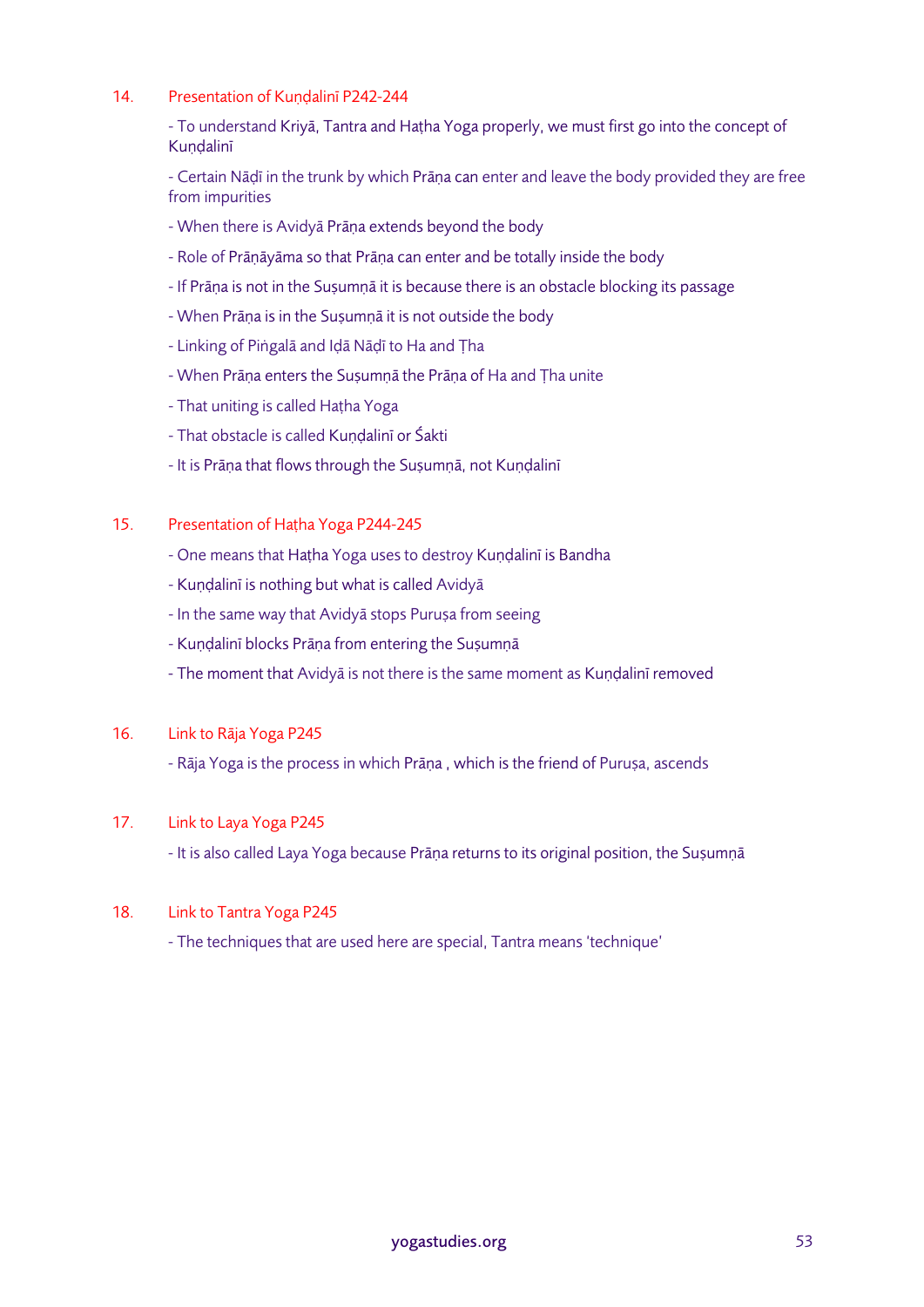#### 19. Link to Mantra P245-246

- Sometimes Mantra have a beneficial effect in removing obstacles
- Linking the body to the five elements within Prakṛti
- Linking the body to the five elements within Prakṛti
- Linking the body to Citta or Buddhi and Puruṣa
- Together these make up the Cakra
- In some books the Cakra represented by Mantra

- Attention on these through practices including Mantra given by a Guru can remove obstacles

- Finally what it all comes to is that Avidyā, here represented as a coil, must be removed
- The coil has been compared to a coiled serpent

- When the fire in the body is used to kill the serpent, the Kuṇḍalinī straightens and the passage for Prāṇa is clear

#### 20. Question on Kuṇḍalinī and Avidyā in other Yoga P246-247

- Response on Jñāna and Kundalinī
- Prāṇa in Suṣumṇā represents a clear and steady mind or Jñāni
- Prāṇa in the opposite Nāḍī represents an Ajñāni

#### 21. Question on Avidyā and Jñāna Yogi and Bhakta Yogi P247

- Only different schools represent the process differently
- The Yoga Sūtra looks at all this in a more fundamental way
- Whatever happens to the state of mind happens to the whole person

#### 22. Ouestion on Kundalinī and effects P247-248

- If we relate it to the Prāṇa there will be no mystery

- My explanations based on the best and most straight forward text, the Yoga Yājñavalkhya

- Classifications give the impression that various forms of Yoga are unrelated

#### 23. Ouestion on Kundalinī and Bandha as an exclusive means to remove Kundalinī P248

- The Haṭha Yoga Pradīpikā offers different ways in different chapters
- Same is true of other Haṭha Yoga texts
- It appears different so these things must be made clear by a competent person
- Many of these things are based on incorrect translations
- Kuṇḍalinī represents Avidyā and absence of Avidyā represents absence of Kuṇḍalinī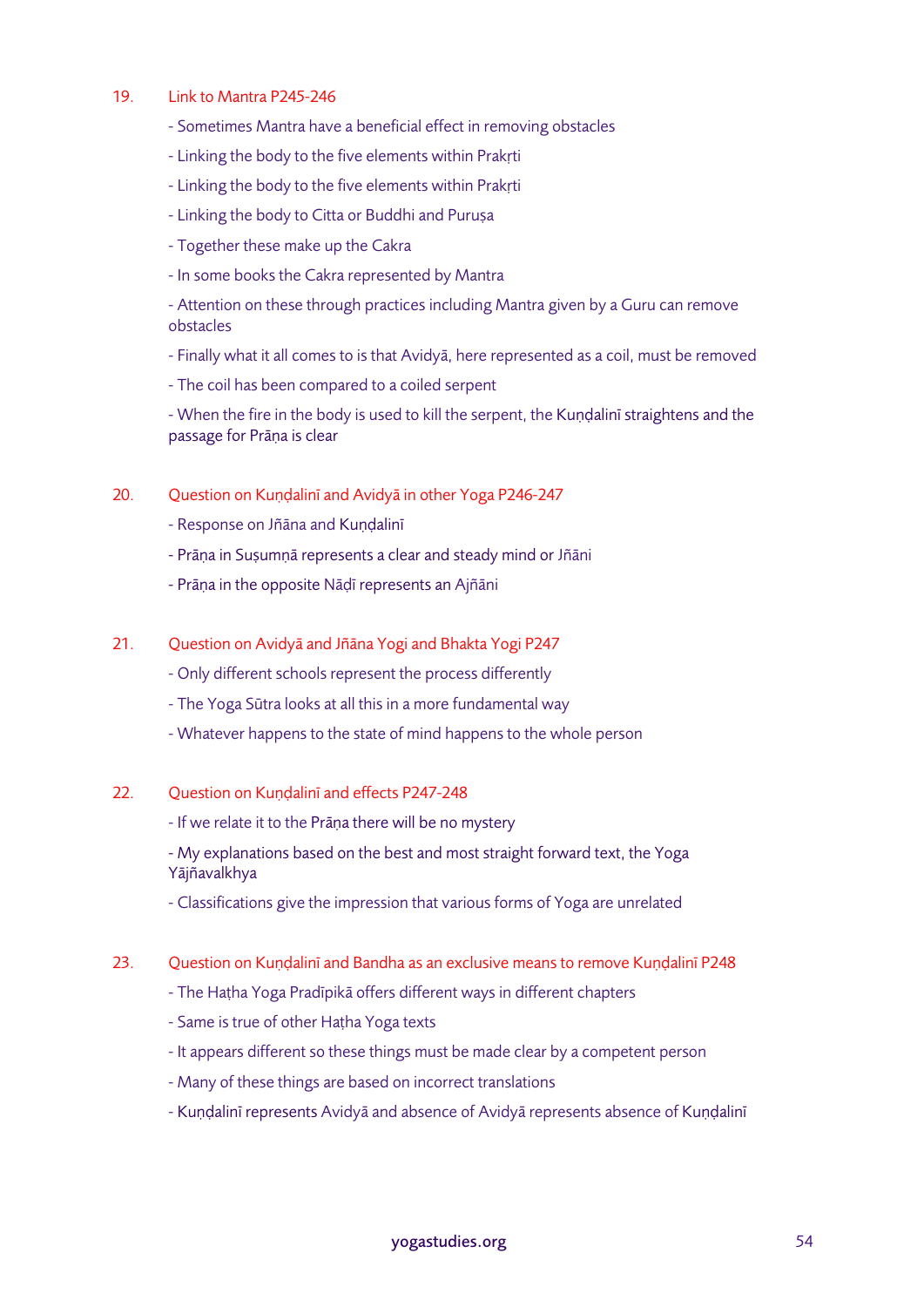#### 24. Question on reducing Kuṇḍalinī and increasing Prāṇa in Suṣumṇā P248

- Sometimes we have a state called Dhyāna or Samādhi and sometimes we are in a state of distraction

- In a state of distraction Kuṇḍalinī is coiled and blocks Suṣumṇā
- When the mind is more steady, Kuṇḍalinī is not blocking it
- A state may arise when there is only one state of mind
- This means that Prāṇa is going higher and higher in the Suṣumṇā

#### 25. Question on Laya Yoga P249

- Laya, in this context, is when Prāṇa is in Suṣumṇā, not outside it

- Laya also means when in a deep state of meditation we merge with the object of meditation so much that we don't seem to exist at that moment

- Laya means that two things merge

- The Upaniṣad say when we add salt and water, can you differentiate? This is Laya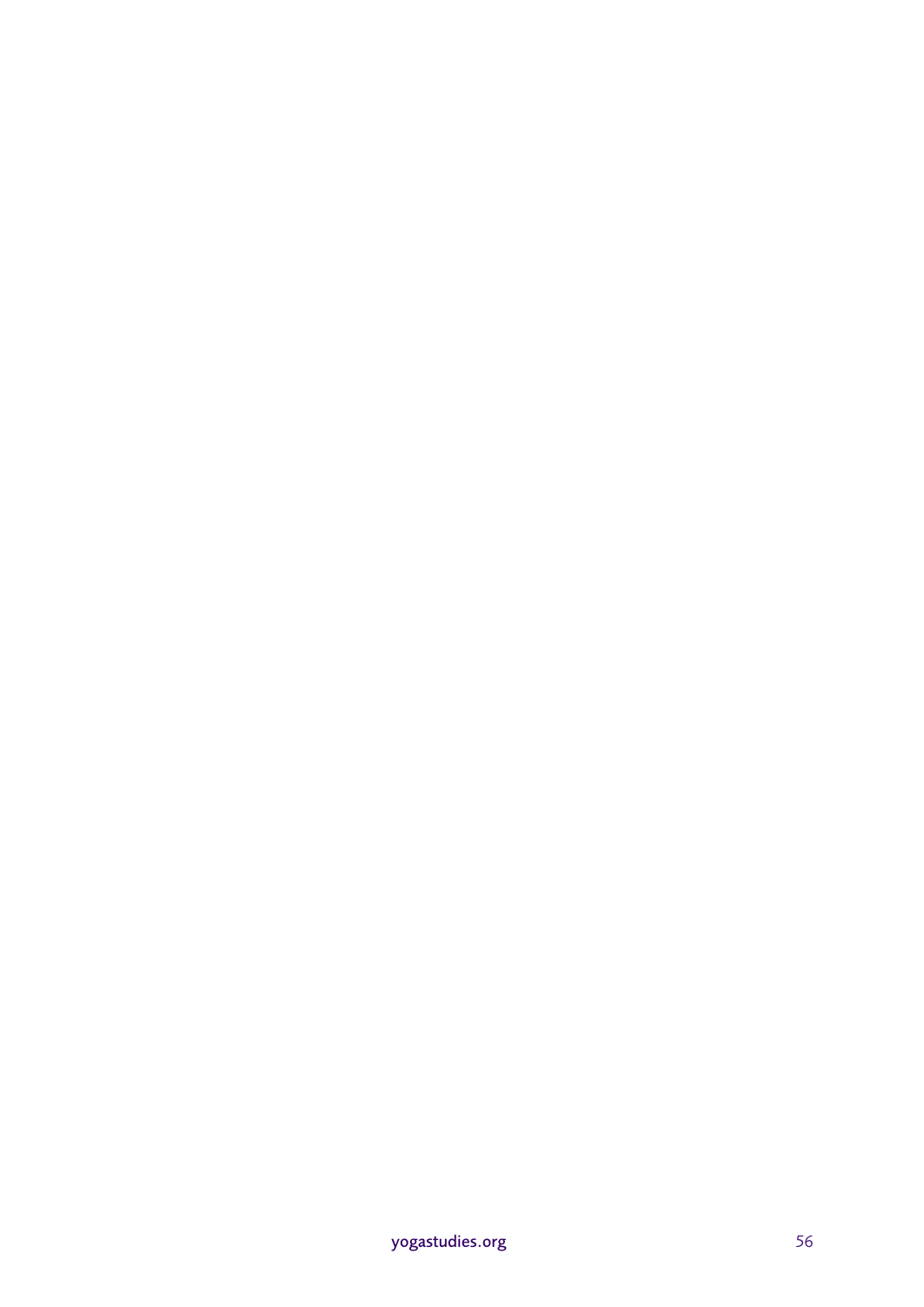#### Chapter 18 Theory:

#### The Way the Mind Functions and the Concept of Nirodha

#### - Pages 251-254

#### 1. The mind functions at five levels P251-252

- Mostly it functions in a way that we hardly notice it
- It is distraught and cannot comprehend anything
- This level of functioning is called Kṣipta Yoga Sūtra I 1 Vyāsa's commentary
- A slightly better condition than Kṣipta is called Muḍha Yoga Sūtra II 15
- Here the mind is like a dull, sleepy, heavy buffalo
- Another way the mind functions is called Vikṣipta Yoga Sūtra I 1 Vyāsa's commentary
- We act but we have doubts
- The fourth way the mind functions is called Ekāgrata Yoga Sūtra I 1 Vyāsa's commentary
- We have clarity and are able to proceed
- This is also called Dhāraṇā Yoga Sūtra III 1
- Yoga is actually the beginning of Ekāgrata Yoga Sūtra I 1 Vyāsa's commentary

- When Ekāgrata develops it culminates in what is called Nirodha - Yoga Sūtra I 1 Vyāsa's commentary 15

- This is the moment when the mind functions with no division of activity
- The word Nirodha also means "restraint" Yoga Sūtra I 1 Vyāsa's commentary
- 2. How then do distractions come about? P252-253
	- They are there because the mind (Citta) has various modes of action Yoga Sūtra I 6
	- Inference Yoga Sūtra I 7
	- The mind can conjure things based on words - Yoga Sūtra I 9

- The mind has the faculty of retaining something that has been experienced - Yoga Sūtra I 11

- It is possible for us to imagine things - Yoga Sūtra I 9
- The mind has also inherited the possibility of inaction Yoga Sūtra I 10
- All activities of mind can be favourable or unfavourable Yoga Sūtra I 5